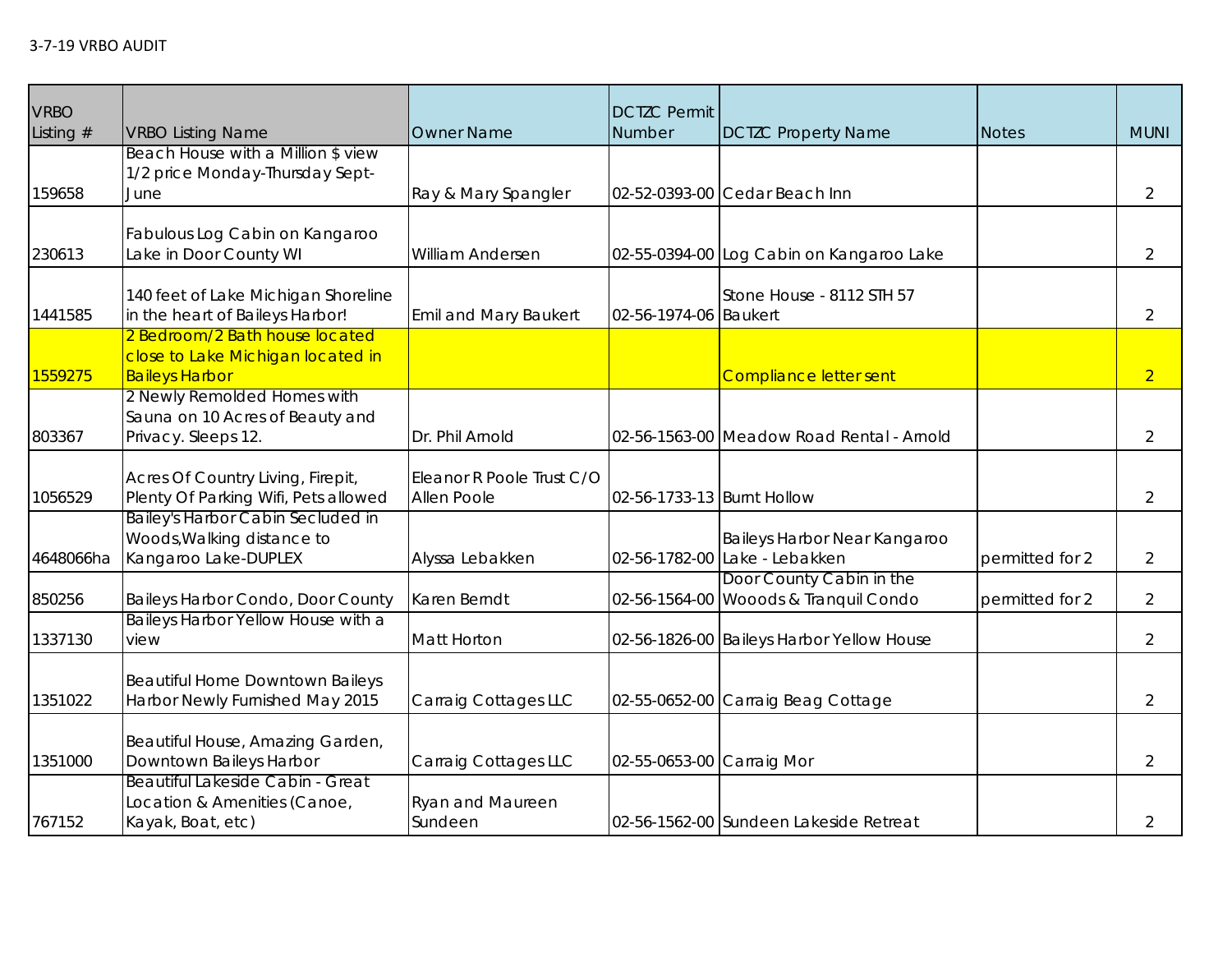| 69122   | Bella Villa Log Home, One of a Kind<br>Secluded Retreat                                 | Saturnino Jauregui                                  |                             | 02-56-1058-00 Bella Villa Log Home                                      |                    | $\overline{2}$ |
|---------|-----------------------------------------------------------------------------------------|-----------------------------------------------------|-----------------------------|-------------------------------------------------------------------------|--------------------|----------------|
| 294539  | Century Old Door County in-Town<br>Farmhouse with Shore Access                          | Joan Holliday                                       |                             | 02-56-0542-00 Orchard House                                             |                    | $\overline{2}$ |
|         | Charming 100yr. log home with                                                           |                                                     |                             | Sunset Shores Resort - Kangaroo                                         |                    |                |
| 510375  | upscale modern conveniences.                                                            | David Hass                                          | 02-56-1953-00 Kabin Unit #6 |                                                                         |                    | $\overline{2}$ |
| 663478  | Cozy waterfront living at bargain<br>price!                                             | <b>Sunset Shores Resort</b><br>Condo Assoc          |                             | 02-56-1952-00 Sunset Shores Resort - Tiger Lily                         | permitted for five | $\overline{2}$ |
| 421057  | Cute two bedroom Cabin in the<br>Woods                                                  | Steve and Sarah Bell                                |                             | 02-56-1223-13 Door County Harbor House                                  |                    | $\overline{2}$ |
| 1360726 | Daisy Cottage is a quintessential<br>Door County two-bedroom lakefront<br>cottage       | Stephen & Michelle Hoke 02-56-1915-06 Daisy Cottage |                             |                                                                         |                    | $\overline{2}$ |
| 1436478 | Door County Baileys Harbor Large<br>Home for Families and Groups                        | Pelican Bay LLC                                     | 02-56-2016-00 Nguyen        | Baileys Large Home for Families -                                       |                    | $\overline{2}$ |
| 824979  | Door County Cabin in the Woods,<br><b>Baileys Harbor</b>                                | Karen Berndt                                        |                             | Door County Cabin in the<br>02-56-1564-00 Wooods & Tranquil Condo       | permitted for 2    | $\overline{2}$ |
| 1479408 | Door County Dreamin                                                                     | Kate & Robert Lindsley                              |                             | 02-56-1960-00 Door County Dreaming                                      |                    | $\overline{2}$ |
| 661048  | Enjoy the Quiet Die of the Door<br>County Peninsula, 165' of Lake<br>Michigan Shore     | Janet Batzli                                        |                             | 02-55-0557-00 The Haven on North Bay                                    |                    | $\overline{2}$ |
| 1046385 | Executive vacation home on<br>Kangaroo Lake                                             | Anne Tretinyak                                      |                             | Tretinyak - Blue on Roo-7571<br>02-56-1829-00 South Kangaroo Lake Drive |                    | $\overline{2}$ |
| 1351028 | Fabulous New Two Bed, Two Bath<br>Cottage On Kangaroo Lake                              | Carraig Cottages LLC                                |                             | 02-56-1052-00 Carraigeen Cottage                                        |                    | $\overline{2}$ |
| 1270494 | Kangaroo lake water frontage<br>opening June 2018                                       | <b>Michael Servais</b>                              |                             | 02-56-1893-00 Island View Lake House                                    |                    | $\overline{2}$ |
| 1360725 | Lagom Lodge, a lovely three-<br>bedroom chalet style home that sits<br>on the lakefront | Stephen & Michelle Hoke 02-56-1914-06 Lagom Lodge   |                             |                                                                         |                    | $\overline{2}$ |
| 93251   | Lake Living at its best                                                                 | <b>Sunset Shores Resort</b><br>Condo Assn           | $02 - 56 - 1950 - 00$ #3    | Sunset Shores Resort - Chalet Unit                                      |                    | $\overline{2}$ |
| 1188298 | Lakefront home in Baileys Harbor<br>near Cana Lighthouse                                | Bues Point Road, LLC -                              |                             | William McAleer, Member 02-56-1803-00 Bues Point Road- McAleer          |                    | $\overline{2}$ |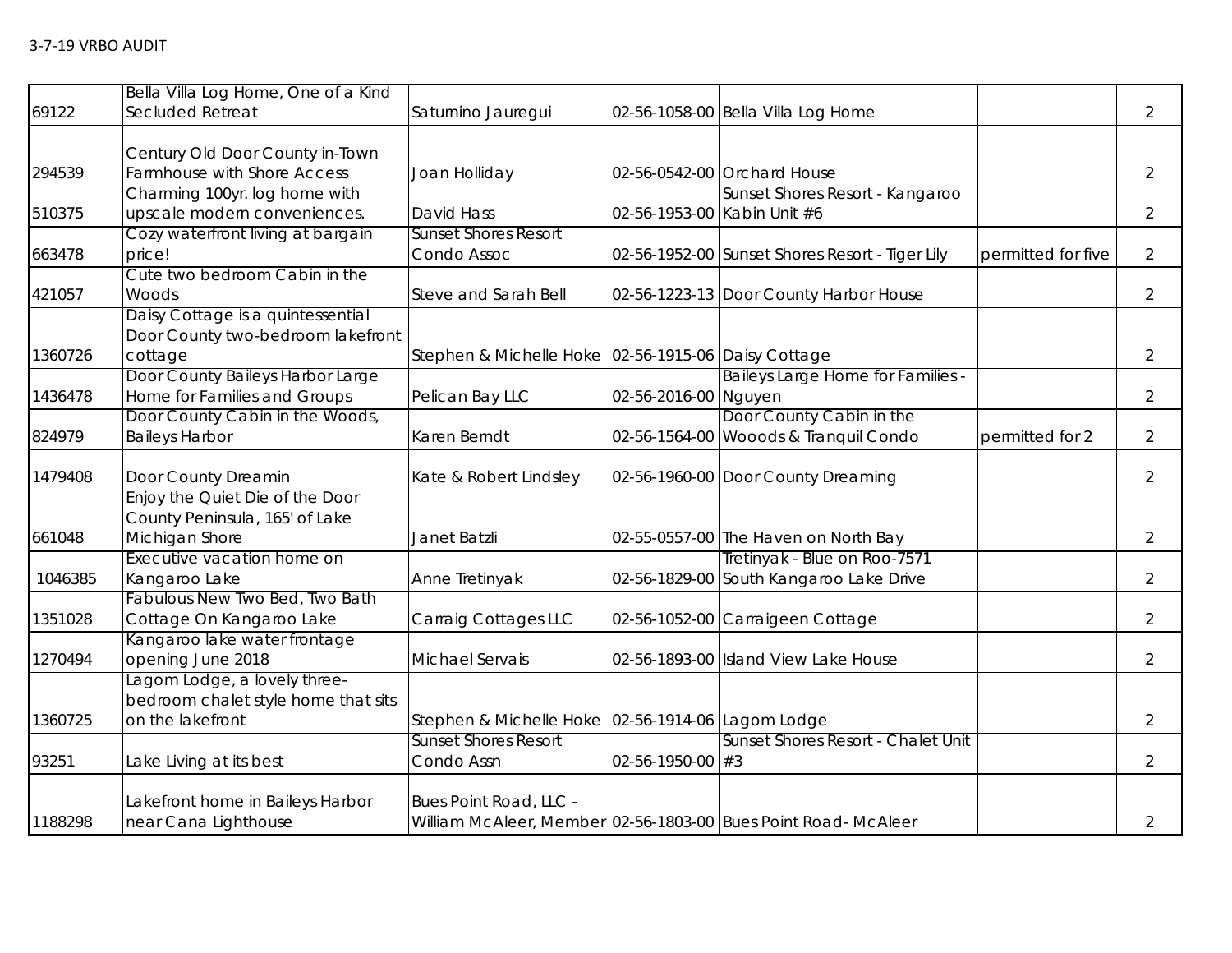|           | Lake-house With The Best View Of                 |                             |                         |                                              |                   |                |
|-----------|--------------------------------------------------|-----------------------------|-------------------------|----------------------------------------------|-------------------|----------------|
| 1190668   | Cana Island And It's Lighthouse You<br>Can Find! | Stephen Clemnti Jr.         |                         | 02-56-1820-00 Boreal Beach House             | permitted for 2   | $\overline{2}$ |
|           | Wild Cedars - Cana Island - Lake                 |                             |                         |                                              |                   |                |
| 1563963   | Michigan - Distinctive New Home                  | Stephen Clemnti Jr.         |                         | 02-56-1820-00 Boreal Beach House             | permitted for 2   | $\overline{2}$ |
|           | Lakeview Cottage in Downtown                     |                             |                         |                                              |                   |                |
| 4924765ha | <b>Baileys Harbor</b>                            | Pamela Schmitz              |                         | 02-56-1876-00 Baileys Harbor Beach House     |                   | $\overline{2}$ |
|           | Large Beautiful 6 bedroom home                   |                             |                         |                                              |                   |                |
|           | right on the lake sleeps 30 in Baileys           | Cana Cove LLC - Kevin       |                         |                                              |                   |                |
| 1368115   | Harbor, WI                                       | Kleinert                    | 02-56-1694-00 Cana Cove |                                              |                   | $\overline{2}$ |
|           |                                                  | William and Heather         |                         |                                              |                   |                |
| 723507    | Large Home on Kangaroo Lake                      | Andersen                    |                         | 02-56-1543-06 Kangaroo Lake Retreat          |                   | $\overline{2}$ |
|           |                                                  |                             |                         | Lakeside Cottage Sunset Shores               |                   |                |
| 82233     | Million Dollar View, Affordable Price            | <b>Judy Stang</b>           | 02-56-1949-00 Resort    |                                              |                   | $\overline{2}$ |
|           | NEW! Baileys Harbor Studio on Lake               |                             |                         |                                              |                   |                |
| 4840107ha | Michigan!                                        | James Dillenburg            |                         | 02-56-1257-00 Shalom Stone                   |                   | $\overline{2}$ |
|           | Newly remodeled, 2 Acres W/200'                  |                             |                         |                                              |                   |                |
|           | Private Waterfront, Huge Deck, 5 Star            | Chris Warecki               |                         |                                              | permitted for 3   | $\overline{2}$ |
| 467927    | Rating<br>Newly renovated with over 250 feet     |                             |                         | 02-56-1312-00 All Creatures Lane - Warecki   |                   |                |
| 1357038   | of Shoreline!                                    | Eva McKee                   | 02-56-1850-06 North Bay | Secluded Waterfront Home on                  |                   | $\overline{2}$ |
|           |                                                  |                             |                         |                                              |                   |                |
|           | North Unit Cabin Bailey's Harbor Door            |                             |                         | Baileys Harbor Near Kangaroo                 |                   |                |
| 4706534ha | County Near Kangaroo Lake                        | Alyssa Lebakken             |                         | 02-56-1782-00 Lake - Lebakken                | permitted for 2   | $\overline{2}$ |
|           |                                                  |                             |                         |                                              |                   |                |
| 460436    | Peace in the Pines                               | Ricardo M Ochoa             |                         | 02-56-1297-00 Peace in the Pines             |                   | $\overline{2}$ |
|           |                                                  | <b>Sunset Shores Resort</b> |                         |                                              |                   |                |
| 160403    | Peak Season Weeks Still Available                | Condo Assn                  |                         | 02-56-1951-00 Sunset Shores Resort Sunflower |                   | $\overline{2}$ |
|           | Perfect-Get-Away! Wooded and                     |                             |                         |                                              |                   |                |
| 582941    | close to lake                                    | Kathleen Nelson             |                         | 02-56-1556-00 Perfect-Get-Away Nelson        |                   | $\overline{2}$ |
|           | Private Cottages situated on a rock              |                             |                         |                                              |                   |                |
|           | bluff located in downtown baileys                |                             |                         |                                              |                   |                |
| 633251    | harbor                                           | Jessica and John Dennis     |                         | 02-55-1415-00 Baileys Harbor on the Rocks    | Permitted for two | $\overline{2}$ |
|           | Private Cottages situated on a rock              |                             |                         |                                              |                   |                |
|           | bluff located in downtown baileys                |                             |                         |                                              |                   |                |
| 634804    | harbor                                           | Jessica and John Dennis     |                         | 02-55-1415-00 Baileys Harbor on the Rocks    | Permitted for two | $\overline{2}$ |
| 220857    | Private Peninsula                                | Dennis & Jeff Hickey        |                         | 02-56-0200-06 Heggland House                 |                   | $\overline{2}$ |
|           |                                                  |                             |                         |                                              |                   |                |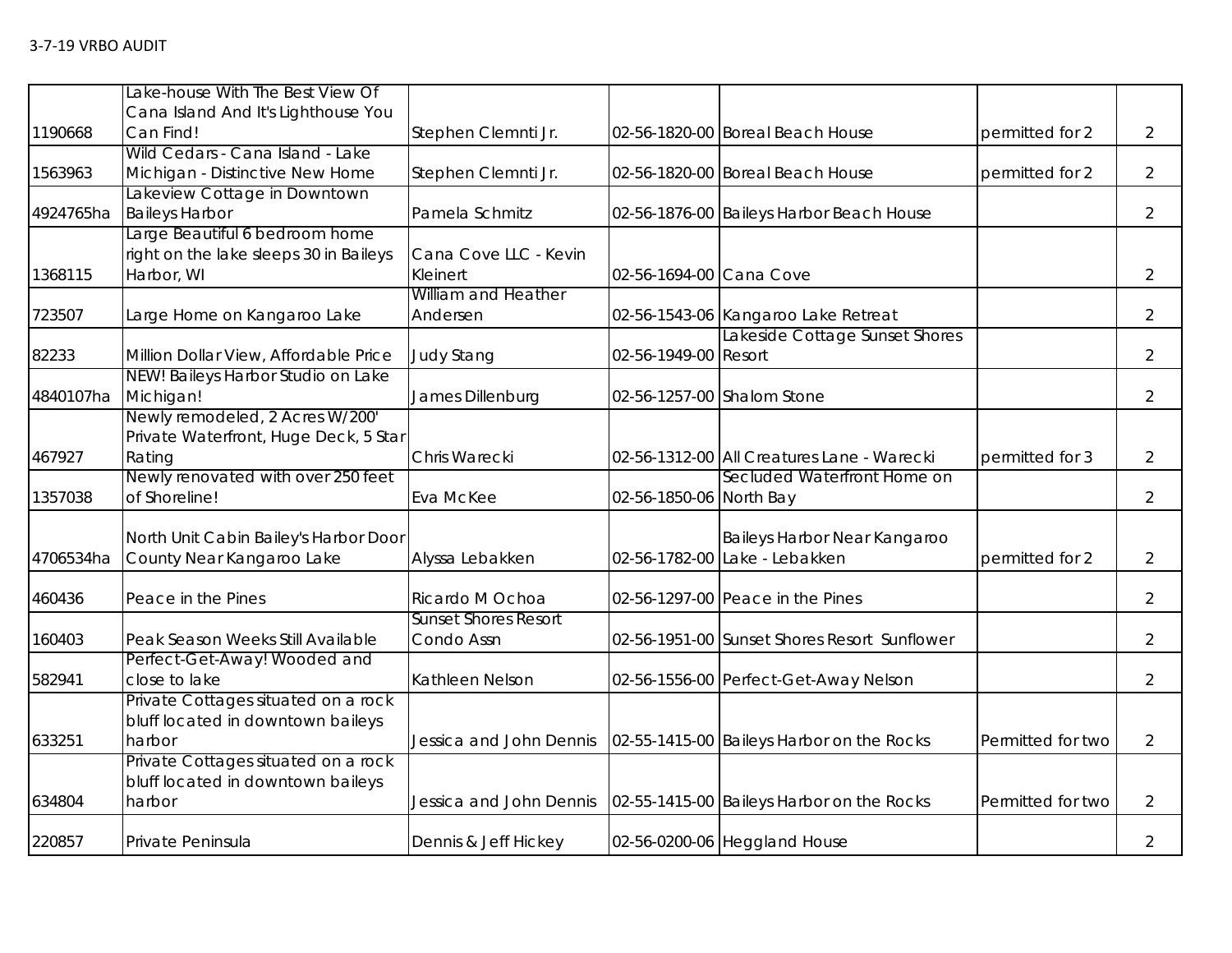| 854909  | Private Water front estate!                                                          | Cole Family LLC                             |                           | 02-56-1607-06 Schook Shack                 |                  | $\overline{2}$ |
|---------|--------------------------------------------------------------------------------------|---------------------------------------------|---------------------------|--------------------------------------------|------------------|----------------|
| 1077847 | Quintessential Door County cottage<br>just steps from the water!                     | Jeffrey & Tamara Wiswell                    |                           | 02-56-1696-06 Kangaroo Lake Road Cottage   |                  | $\overline{2}$ |
| 221452  | Get away at this Quaint Cottage<br>Tucked Behind Beautiful Fern Bed                  | East Shorewood Cottage<br>Homeowners Assoc. | 02-55-0130-01             | <b>East Shorewood Cottages</b>             | permitted for 10 | $\overline{2}$ |
| 221522  | Your Family will Love the Beautiful<br>Lake View at This Comfortable<br>Cottage      | East Shorewood Cottage<br>Homeowners Assoc. | 02-55-0130-01             | <b>East Shorewood Cottages</b>             | permitted for 10 | $\overline{2}$ |
| 221526  | Enjoy the Quaint Lakefront Cottage                                                   | East Shorewood Cottage<br>Homeowners Assoc. | 02-55-0130-01             | <b>East Shorewood Cottages</b>             | permitted for 10 | $\overline{2}$ |
| 221528  | Watch the Amazing Door County<br>Sunsets from Hickoy's Porch                         | East Shorewood Cottage<br>Homeowners Assoc. | 02-55-0130-01             | <b>East Shorewood Cottages</b>             | permitted for 10 | 2              |
| 221533  | Comfort and Beauty tucked<br>between the Trees                                       | East Shorewood Cottage<br>Homeowners Assoc. | 02-55-0130-01             | <b>East Shorewood Cottages</b>             | permitted for 10 | $\overline{2}$ |
| 221540  | Enjoy the True Get-Away at<br>Evergreen                                              | East Shorewood Cottage<br>Homeowners Assoc. | 02-55-0130-01             | <b>East Shorewood Cottages</b>             | permitted for 10 | $\overline{2}$ |
| 221542  | Get Away from it all at this Rustic and East Shorewood Cottage<br>Romantic Cottage   | Homeowners Assoc.                           |                           | 02-55-0130-01 East Shorewood Cottages      | permitted for 10 | $\overline{2}$ |
| 221546  | Spring, Summer or Fall, Great Place<br>to Get Away from it All                       | East Shorewood Cottage<br>Homeowners Assoc. |                           | 02-55-0130-00 East Shorewood Cottages      | permitted for 10 | $\overline{2}$ |
| 219987  | Stay at this cozy cottage perfect for<br>couples!                                    | East Shorewood Cottage<br>Homeowners Assoc. |                           | <b>East Shorewood Cottages</b>             | permitted for 10 | $\overline{2}$ |
| 699521  | Remodeled, 250' waterfrontm 6<br>wooded acres, huge deck with view<br>of Cana Island | Chris Warecki                               |                           | 02-56-1312-00 All Creatures Lane - Warecki | permitted for 3  | $\overline{2}$ |
| 1279183 | Sand, Sand, and More Sand on Lake<br>Michigan!                                       | Alexandra Pape                              | 02-56-1903-00 Lyons Woods |                                            |                  | $\overline{2}$ |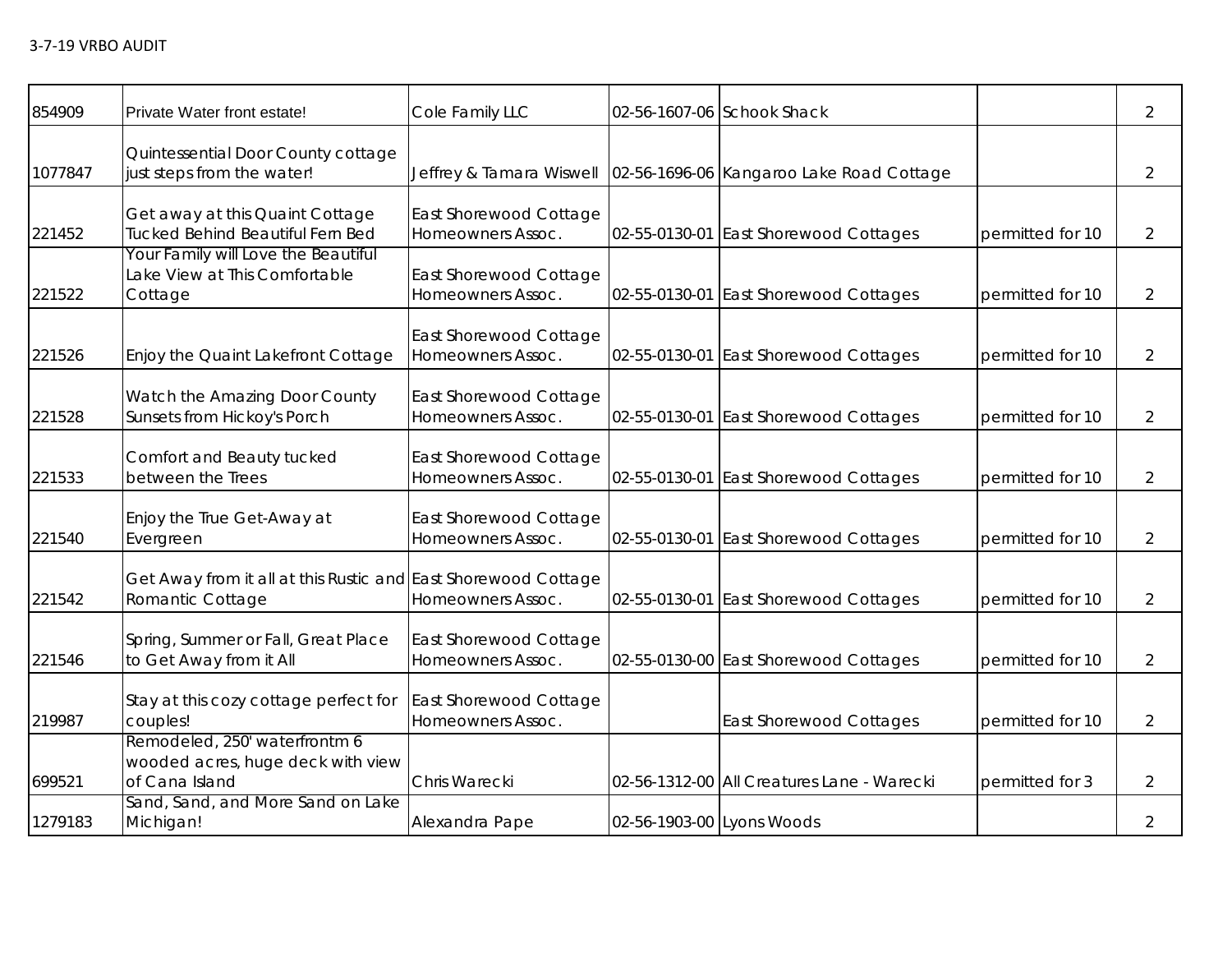|         | Stone Cottage, Nestled In The                                 | Dennis & Tamara Zee/       |                         |                                                |                |                |
|---------|---------------------------------------------------------------|----------------------------|-------------------------|------------------------------------------------|----------------|----------------|
| 1209428 | Woods in Door County - Call for rates William & Lesley O'Kane |                            |                         | 02-56-1824-00 Stone Cottage                    |                | $\overline{2}$ |
|         | Stone Ridge on 4.2 Wooded                                     |                            |                         |                                                |                |                |
|         | Acres/Firepit, 4 Bedrooms, 2.5 Baths,                         |                            |                         |                                                |                |                |
| 791464  | Sleeps 14 & Pets                                              | Stone Ridge                | 02-56-0272-13 Mel Fogel |                                                |                | $\overline{2}$ |
|         |                                                               | Tom and Michele            |                         |                                                |                |                |
| 1435263 | The Oaks at Baileys Bluff                                     | Schaefer                   |                         | 02-56-1983-00 Oaks at Baileys Bluff - Schaefer |                | $\overline{2}$ |
|         | THIS TREE HOUSE IS A PERFECT                                  | Martha and Michael         |                         |                                                |                |                |
| 1248135 | <b>COUPLES GETAWAY</b>                                        | <b>Schulkins</b>           |                         | 02-56-1835-00 The Treehouse - Schulkins        |                | $\overline{2}$ |
|         | Three Bedroom Lake House with Boat Family Style Contractor    |                            |                         |                                                |                |                |
| 418647  | <b>Dock</b>                                                   | LLC                        |                         | 02-56-0339-06 Our Place on Kangaroo Lake       |                | $\overline{2}$ |
|         | Waterfront 2-Story Log Cottage,                               |                            |                         |                                                |                |                |
| 400026  | Decks, Beach, Canoe & Firepit                                 | Donna & Peter Steffen      |                         | 02-56-0899-00 Steffan Log House                |                | $\overline{2}$ |
|         | Waterfront Log Cabin with Boat                                |                            |                         |                                                |                |                |
| 221358  | House and Pier                                                | Natalie & Terry McAllister |                         | 02-56-0885-06 Rocky Bottom Ledge               |                | $\overline{2}$ |
|         |                                                               |                            |                         |                                                | Part of Sunset |                |
| 309037  | Water's Edge Cottage                                          | <b>Tim Hodkiewicz</b>      |                         | 02-55-0497-00 Water's Edge Cottage             | <b>Shores</b>  | $\overline{2}$ |
|         | Wildwood Beach House Has A Large                              |                            |                         |                                                |                |                |
|         | Private Sandy Beach On The Shore                              |                            |                         |                                                |                |                |
| 882335  | Of Lake Michig                                                | Laura Thometz              |                         | 02-56-1640-06 Wildwood Beach Home              |                | $\overline{2}$ |
| 1102901 | You Won't Want To Leave -- +                                  | Deb Homan                  |                         | 02-56-1468-00 Merlin's Lake House - Homan      |                | $\overline{2}$ |
|         |                                                               |                            |                         |                                                |                |                |
|         | Beautiful Lakefront Home in Southern                          |                            |                         |                                                |                |                |
| 343303  | Door County                                                   | Robert & Mary O'Neil       |                         | 06-56-1147-00 O'Neil - 290 Clar Lin            |                | 6              |
|         | Clay Banks Retreat a Beautiful Quiet                          |                            |                         |                                                |                |                |
| 271777  | Home on Lake Michigan                                         | Dean & Corrine Zajac       |                         | 06-56-1002-00 Clay Banks Retreat               |                | 6              |
|         |                                                               | Door County Clay Banks     |                         |                                                |                |                |
| 1244408 | Door County Retreat                                           | Retreat                    |                         | 06-56-1866-00 Darelynn M Louscher              |                | 6              |
|         |                                                               |                            |                         |                                                |                |                |
| 754723  | Enjoy your own secluded beach                                 | Mark Ciepluch              |                         | 06-56-0901-00 White Sands Hideaway             |                | 6              |
|         |                                                               |                            |                         |                                                |                |                |
|         | 2 Bedroom, 1 Bath Home Away From                              | Jonathon Pesek - Pesek     |                         |                                                |                |                |
| 1206658 | Home - Overlooks the lake                                     | Realty                     |                         | 08-53-1856-00 Landmark Resort - Pesek          |                | 8              |
| 1400614 | <b>Bay View Bungalow</b>                                      | Dean Hellwing              |                         | 08-53-1984-00 Landmark Bay View Bungalow       |                | 8              |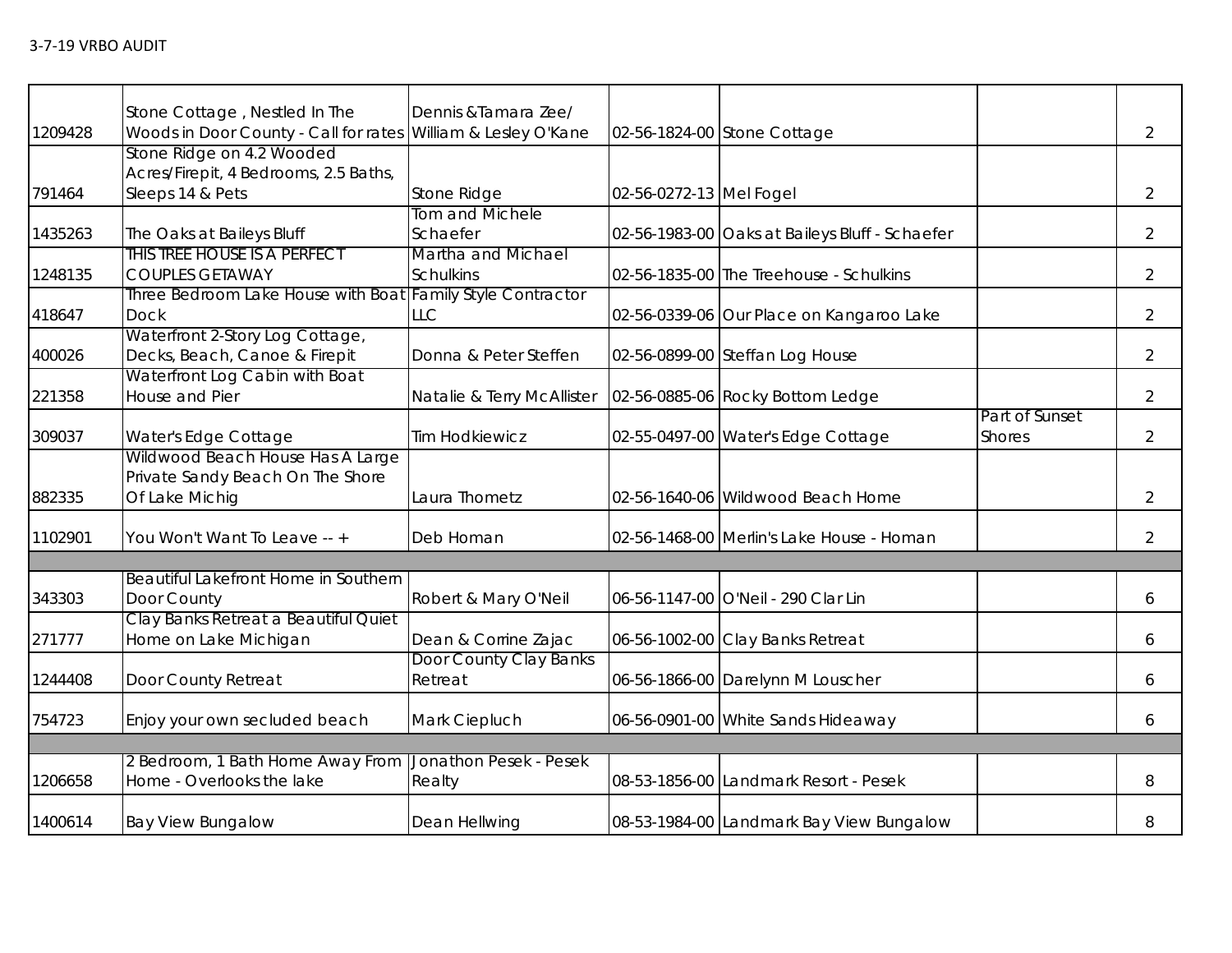| 1457421   | Bay View Escape In Door County         | Zanky Properties LLC                                        |                         | 08-53-2007-00 Ladmark Zanky                |                 | 8              |
|-----------|----------------------------------------|-------------------------------------------------------------|-------------------------|--------------------------------------------|-----------------|----------------|
|           | Breathtaking Water View Condo -        |                                                             |                         |                                            |                 |                |
| 751221    | Almost Everything New!                 | Michael & Leigh Dicks                                       |                         | 08-53-1554-00 Landmark Dick's Rental       |                 | 8              |
|           | Cozy 1br Woodview! Landmark            |                                                             |                         | Landmark Resort - Door County              |                 |                |
| 963491    | Resort                                 | <b>Brian Wiegand</b>                                        | 08-53-1688-00 Getaweays |                                            | permitted for 4 | 8              |
|           | <b>COZY WOODVIEW! Landmark Resort</b>  |                                                             |                         |                                            |                 |                |
|           | EGG HARBOR - Updated, Cozy, 1          |                                                             |                         | Landmark Resort - Door County              |                 |                |
| 1050857   | <b>Bdrm Woodview C</b>                 | <b>Brian Wiegand</b>                                        | 08-53-1688-00 Getaweays |                                            | permitted for 4 | 8              |
|           | Gorgeous water view condo              |                                                             |                         |                                            |                 |                |
| 1065393   | overlooking Green Bay                  | Matt Pidgeon                                                |                         | 08-53-1754-00 Landmark Pidgeon             |                 | 8              |
|           |                                        |                                                             |                         | Landmark - Rudy - Units 1303,              |                 |                |
| 423455    | Landmark 2-BR King Beds, 2-Bath        | Curtis Rudy                                                 |                         | 08-53-1346-00 4218 and 2332                | permitted for 2 | 8              |
|           | Landmark Resort - 2 Bedroom, 1         |                                                             |                         |                                            |                 |                |
|           | Bath, Wood View - NEWLY AND FULLY      |                                                             |                         | Landmark Rudy - units 1303, 4218           |                 |                |
| 3686164ha | REMODELED!!!                           | Curt Rudy                                                   | 08-53-1346-00 & 2332    |                                            | permitted for 2 | 8              |
|           | Landmark Resort - Serene 1 Bed 1 Bath  |                                                             |                         | Landmark Resort - Door County              |                 |                |
| 1067123   | Condo                                  | <b>Brian Wiegand</b>                                        | 08-53-1688-00 Getaweays |                                            | permitted for 4 | 8              |
|           | LANDMARK RESORT ~ Remodeled,           |                                                             |                         | Landmark Resort - Door County              |                 |                |
| 907077    | One Bedroom ADA Condo                  | <b>Brian Wiegand</b>                                        | 08-53-1688-00 Getaweays |                                            | permitted for 4 | 8              |
|           | Landmark Resort, 2 bedroom, 1 bath     |                                                             |                         |                                            |                 |                |
| 7083628ha | sleeps 6. Lowest rates.                | Harry & Sharon Achino                                       |                         | 08-53-1140-00 Achino - Landmark            |                 | 8              |
|           | Leaf House Door County, your home      |                                                             |                         |                                            |                 |                |
| 1000413   | at a beautiful Egg Harbor resort       | Sean and Cami Wright                                        |                         | 08-53-1699-00 Landmark Resort - Leaf House |                 | 8              |
|           | Magnificent Water View Condo-          |                                                             |                         |                                            |                 |                |
| 843029    | Completely Remodeled!                  | Jeffrey Petsinger                                           |                         | 08-53-1617-00 Landmark Resort - Petsinger  |                 | 8              |
|           | Modern, newly updated condo in         |                                                             |                         |                                            |                 |                |
|           | scenic Egg Harbor! Heart of Door       | David and Carrie                                            |                         | Landmark Resort - #3202-                   |                 |                |
| 1183567   | County                                 | Counihan                                                    | 08-53-1783-00 Counihan  |                                            |                 | 8              |
| 7521534ha | Light & Bright Bay View Retreat        | <b>Nomad Ventures LLC</b>                                   |                         | 08-53-1990-00 Ventures LLC - #1110         |                 | $\overline{8}$ |
|           |                                        |                                                             |                         |                                            |                 |                |
|           | <b>NEW LISTING! Gorgeous Waterview</b> |                                                             |                         |                                            |                 |                |
| 1452844   | Condo in Egg Harbor, WI                | Tod & Kathleen Kerscher                                     |                         | 08-53-2013-00 Landmark Resort - Kerscher   |                 | 8              |
|           | OFFSEASON special Nov to mid-May       |                                                             |                         |                                            |                 |                |
| 809045    | book 2 get 1; book 3 get 2.            | Landmark Resort- Callen   08-53-1623-00 John and Sue Callen |                         |                                            |                 | 8              |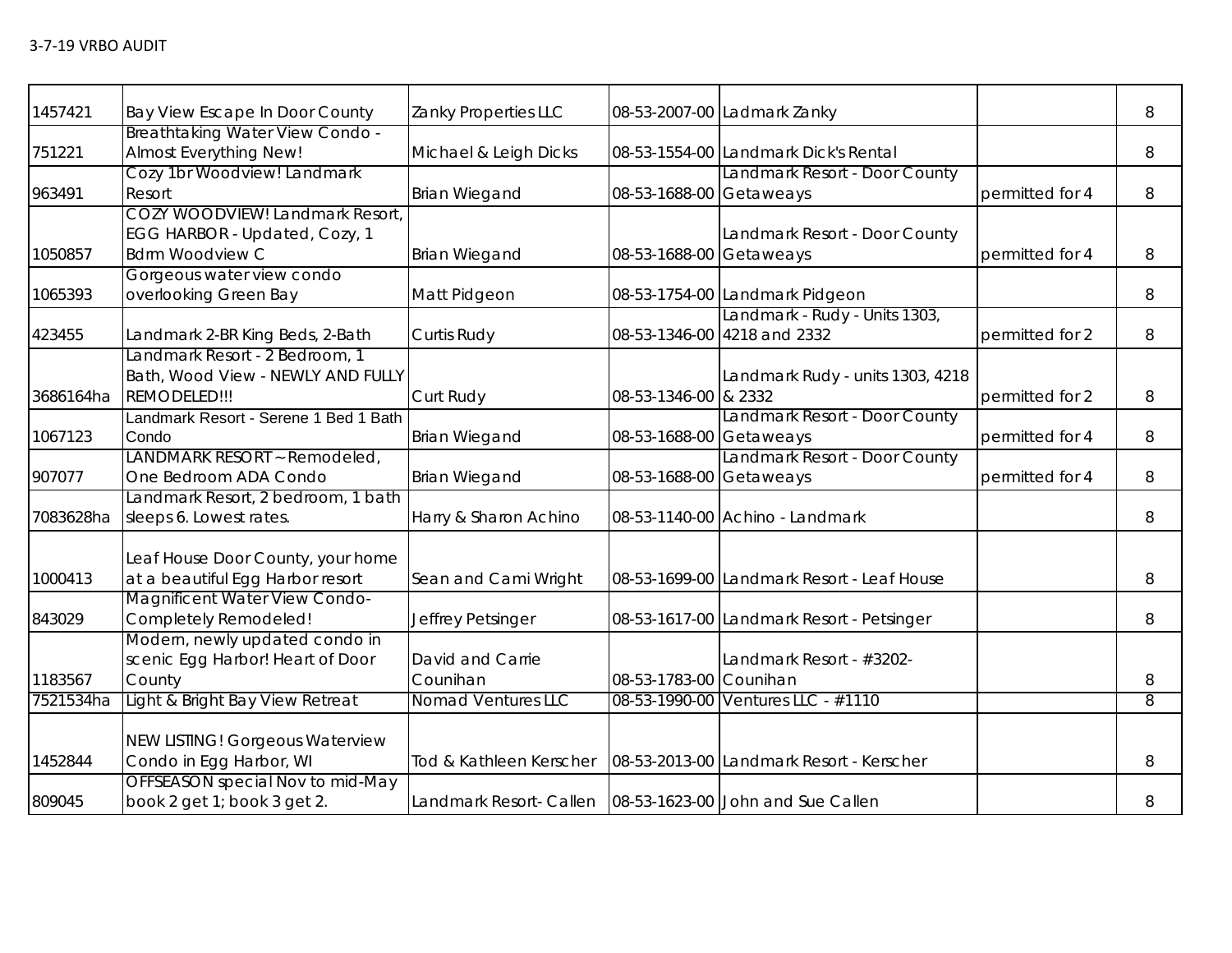|           | Quaint Door County Haven at The            |                                                        |                    |                                                             |         |   |
|-----------|--------------------------------------------|--------------------------------------------------------|--------------------|-------------------------------------------------------------|---------|---|
| 1281266   | Landmark Resort (Family-friendly<br>Condo) | Mark Lorenzo                                           |                    | Quaint Door County Haven-<br>08-53-1832-00 Landmark Lorenzo |         | 8 |
|           |                                            |                                                        |                    |                                                             |         |   |
|           | Stunning waterview condo at the            |                                                        |                    |                                                             |         |   |
| 513963    | Landmark Resort in Egg Harbor              | <b>Curtis &amp; Carrie Downes</b>                      |                    | 08-53-1344-00 Landmark Downes #2207                         |         | 8 |
|           | <b>TASTEFULLY RENOVATED 2 BEDROOM</b>      |                                                        |                    |                                                             |         |   |
| 1010162   | <b>WATERVIEW CONDO!</b>                    | Penny Albers                                           |                    | 08-53-1735-00 Landmark Resort - Albers                      | 1010074 | 8 |
|           | Treat yourself staying at this romantic    |                                                        |                    |                                                             |         |   |
| 1372707   | retreat!                                   | Natalia Luque                                          |                    | 08-53-1929-00 Landmark Luque #1232                          |         | 8 |
|           | Updated 1 bedroom king, book now           |                                                        |                    |                                                             |         |   |
| 476628    | for winter fun in door county              | Michael Kostiuk                                        |                    | 08-53-0676-00 Landmark Resort -MJK Rentals                  |         | 8 |
|           | Winter Getaway! Stay 2 nights, get         |                                                        |                    | Landmark Resort - White - Unit                              |         |   |
| 1497704   | one free! Seas the Bay!                    | Michael White                                          | 08-53-1834-07 1102 |                                                             |         | 8 |
|           | <b>WINTER SPECIAL - Book Latitude</b>      |                                                        |                    |                                                             |         |   |
|           | Adjustment for 2 nights get one night      |                                                        |                    | Landmark Resort Good Faith                                  |         |   |
| 1400318   | Free!                                      | <b>Good Faith Financial</b>                            | 8-53-1970-07       | Financial Unit #2324                                        |         | 8 |
|           |                                            |                                                        |                    |                                                             |         |   |
|           | WINTER SPECIAL - Book Pelican Bay          | Christopher & Sara                                     |                    | Landmark Resort - Units                                     |         |   |
| 1497706   | for 2 nights get one night Free!           | Spencer                                                | 08-53-1686-07      | 1225/1220-Spencer                                           |         | 8 |
|           | <b>WINTER SPECIAL -Book Sand Castle</b>    |                                                        |                    | Landmark Resort Unit #4213                                  |         |   |
| 1497708   | for 2 nights get one night Free!           | Will A Pflum                                           | 08-53-1684-07      | Pflum                                                       |         | 8 |
|           |                                            |                                                        |                    |                                                             |         |   |
|           | WINTER SPECIAL -Book Tranquility Bay       | Christopher & Sara                                     |                    | Landmark Resort - Units                                     |         |   |
| 1507339   | for 2 nights get one night Free!           | Spencer                                                | 08-53-1686-07      | 1225/1220- Spencer                                          |         | 8 |
|           |                                            |                                                        |                    |                                                             |         |   |
|           | Wonderful place to relax for your          | Ditched LLC -Izabela                                   |                    |                                                             |         |   |
| 1212725   | family in the heart of Door County         | <b>Ditchen Sims</b>                                    |                    | 08-53-1822-00 LandmarkDitched                               |         | 8 |
|           | The Feathered Star Bed and                 |                                                        |                    |                                                             |         |   |
| 4733687ha | Breakfast - Room, 2 Twin Beds              | Sandy Chlubna                                          |                    | 08-54-0678-00 Feathered Star                                |         | 8 |
|           |                                            | <b>Aymee and David Balison</b>                         |                    |                                                             |         |   |
|           | 5 bedroom waterfront home with             | <b>Balison Joint Revocable</b>                         |                    |                                                             |         |   |
| 1507889   | stunning views!                            | Trust                                                  |                    | 08-56-2034-06 White Cliff Landing                           |         | 8 |
|           | A newly renovated cottage on the           |                                                        |                    |                                                             |         |   |
| 822530    | green bay waters                           | Daniel & Wanda Kupsco   08-56-1566-06 Sunset Sanctuary |                    |                                                             |         | 8 |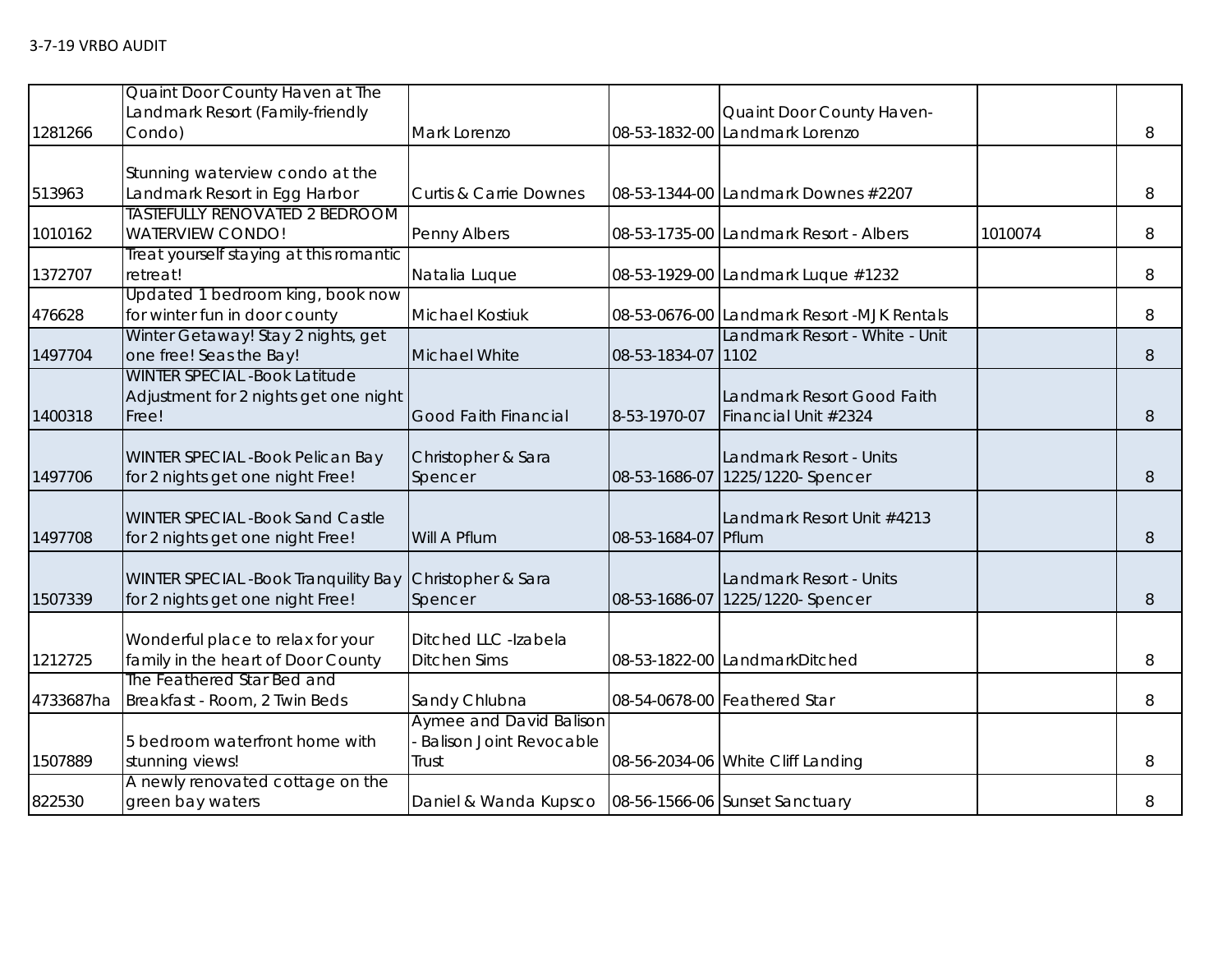|           | Amazing views from peaceful home                                     |                                                 |                            |                                                 |   |
|-----------|----------------------------------------------------------------------|-------------------------------------------------|----------------------------|-------------------------------------------------|---|
| 375676    | overlooking green bay close to<br>beach                              | Tim & Mary Kelley                               | 08-56-0305-00 Kelley House |                                                 | 8 |
|           |                                                                      |                                                 |                            |                                                 |   |
|           | Bayside Log Home Waterfront, WiFi, 3                                 |                                                 |                            |                                                 |   |
| 403451    | bedrooms, Direct TV, Fire Pit                                        | Laurel Key                                      |                            | 08-56-1037-13 Bayside Log Home                  | 8 |
|           | <b>BRAND NEW CUSTOM BUILT HOME -</b>                                 |                                                 |                            |                                                 |   |
| 1518746   | <b>Egg Harbor Retreat</b>                                            | John and Susie Plumb                            |                            | 08-56-1895-00 Secret Meadow                     | 8 |
|           | Contemporary 3 Bed 2.5 Bath Hand-                                    |                                                 |                            |                                                 |   |
| 1024755   | Hewn Log Cabin in Wooded Setting<br>of Egg Harbor                    | Patrick and Shari Hayes                         |                            | 08-56-1711-00 Hazy Hideaway                     | 8 |
|           | Cottage on the Bay - Waterfront,                                     |                                                 |                            |                                                 |   |
|           | 100' Beach, 50ft pier, Sunsets,                                      | Cottage on the Bay                              |                            | Elizabeth & Mario                               |   |
| 224851    | Secluded, Wi-Fi                                                      | Bernardi                                        |                            | 08-56-0841-00 Bernardi/Bernardi Enterprises LLC | 8 |
|           |                                                                      |                                                 |                            |                                                 |   |
| 1276892   | Diamond in the Wooods                                                | Elaine DeMarb                                   | 08-56-1860-00              | Diamond in the Woods                            | 8 |
|           |                                                                      |                                                 |                            |                                                 |   |
|           | Door County Egg Harbor Private                                       |                                                 |                            |                                                 |   |
| 677495    | waterfront beautiful sunsets, sleeps 6                               | Ricky & Susan Kwaterski                         |                            | 08-56-0806-13 Ski Shore Retreat                 | 8 |
|           |                                                                      |                                                 |                            |                                                 |   |
|           | Door County Log Cabin - Egg Harbor                                   | <b>Blue Chair Capital, Mike</b>                 |                            |                                                 |   |
| 1214889   | on 40 Acres; July 4th week still open!                               | and Becky Boyer                                 |                            | 08-56-1821-00 Boyer Log Home                    | 8 |
|           | Door County Luxurious                                                | Kelly Tolomeo / Robert                          |                            |                                                 |   |
| /249533   | Accommodati                                                          | Tole                                            |                            | 08-56-0474-00 Door County Bluff House           | 8 |
| 7080871ha | Gray Gull Cottage-Waterfront Home                                    | Monument Point Lane LLP 08-55-0797-00 Grey Gull |                            |                                                 | 8 |
|           | <b>JUST LISTED! Renovated Bay home</b>                               |                                                 |                            |                                                 |   |
|           | w/200 feet of waterfront - 3.3 acres.                                |                                                 |                            |                                                 |   |
| 1453926   | Sleeps 10!                                                           | Kurt Schmelter                                  |                            | 08-56-2033-00 Lulus Bayside                     | 8 |
|           | Luxury Log Cabin in Egg Harbor Door                                  |                                                 |                            |                                                 |   |
| 404293    | County                                                               | Susan Mullarkey                                 |                            | 08-56-0647-00 Birch Lane Log Cabin              | 8 |
|           |                                                                      |                                                 |                            |                                                 |   |
|           | NEW LISTING! Charming Door County                                    |                                                 |                            |                                                 |   |
| 1454913   | Cabin on the Shores of Green Bay!                                    | Jeff Garber                                     | 08-56-1396-01              | <b>Stones Throw</b>                             | 8 |
|           | NEW LISTING! Go back in time to                                      |                                                 |                            |                                                 |   |
|           | Grandmas cottage! Quaint Door<br>County Cabin with sunset views over |                                                 |                            |                                                 |   |
| 1454914   | the shores of Green Bay!                                             | Jeff Garber                                     | 08-56-1395-01 Stoney Shore |                                                 | 8 |
|           |                                                                      |                                                 |                            |                                                 |   |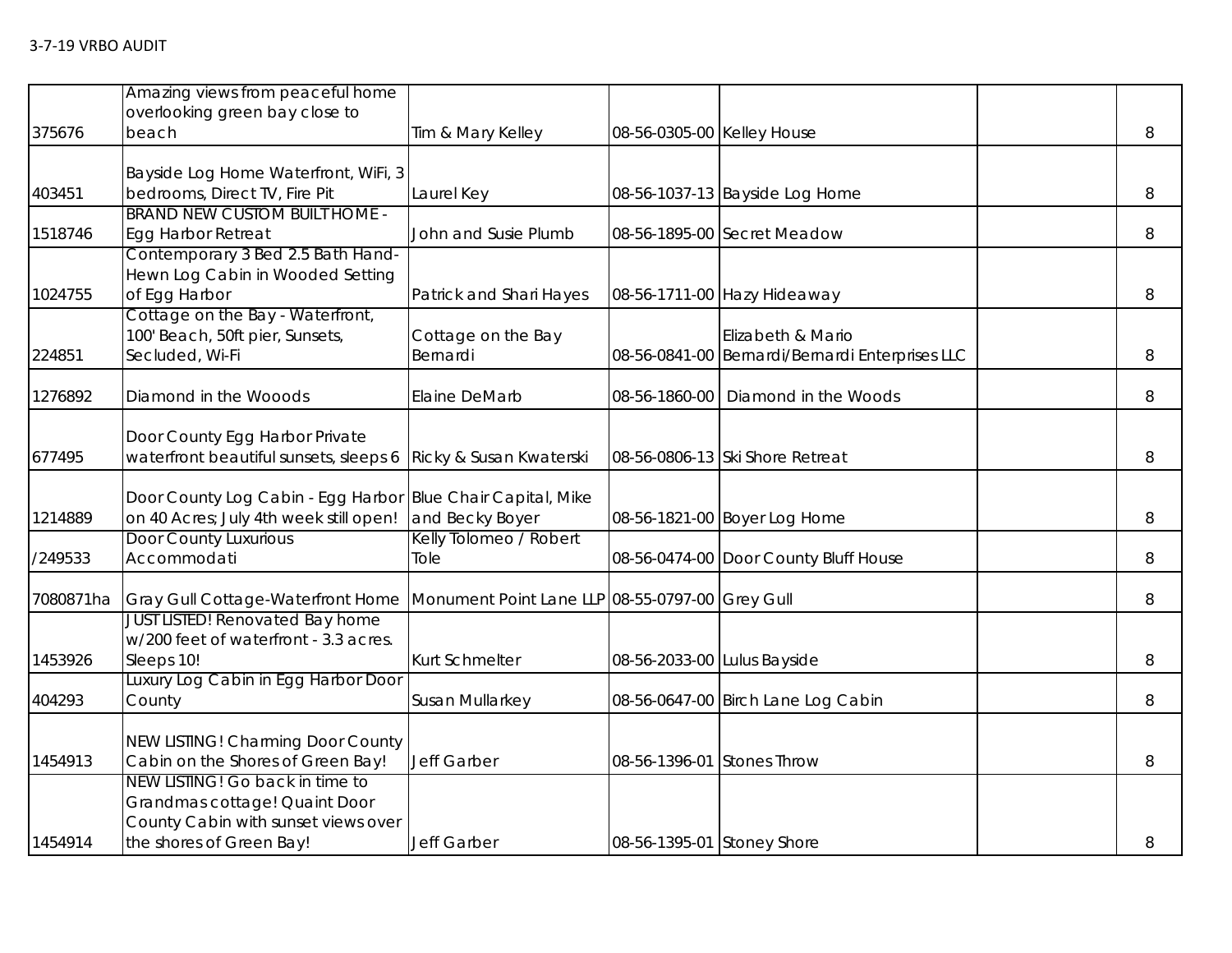|           | NEW! 2BR Egg Harbor House on 2         |                                          |                            |                                              |   |
|-----------|----------------------------------------|------------------------------------------|----------------------------|----------------------------------------------|---|
| 4647662ha | Acres!                                 | Kerri Zergoski                           | 08-56-1768-00 Lodge 42     |                                              | 8 |
|           | Panorama Waterfront Guest House        |                                          |                            |                                              |   |
| 57138     | North of Sturgeon Bay                  | Margaret Koenen                          |                            | 08-55-0155-00 Koenens Panorama Guest House   | 8 |
|           | Privacy In The Woods, Yet Close To     |                                          |                            |                                              |   |
| 655760    | All The Fun!                           | <b>Butterfly House - Blosser</b>         |                            | 08-56-1580-00 Robert Blosser                 | 8 |
|           | Relax In Our Nostalgic Log Home        |                                          |                            |                                              |   |
| 1001072   | (3BR/2ba)                              | Patricia Culliton                        |                            | 08-56-1715-00 Green Apple Lodge              | 8 |
| 456464    | Secluded Waterfront Cottage            | <b>Robert Cowles</b>                     |                            | 08-56-1375-00 Cherry Lodge                   | 8 |
|           | Stunning Door County Cabin in the      |                                          |                            |                                              |   |
|           | Woods, Wi-Fi, firepit, fireplace, game |                                          |                            |                                              |   |
| 230079    | room                                   | Charles Ireland                          |                            | 08-56-0925-00 Hidden Bear Cabin              | 8 |
|           | <b>SUNSETS ON THE BLUFF! NEW</b>       |                                          |                            |                                              |   |
| 1319701   | CONSTRUCTION! WATERVIEW!               | Gail Bergman                             |                            | 08-56-1874-00 Bluff Cottage Sunset LLC       | 8 |
|           |                                        |                                          |                            |                                              |   |
| 1445907   | The Cabin at Shady Grove               | Maureen Gribble                          |                            | 08-56-1925-00 Shady Grove - Gribble          | 8 |
|           |                                        |                                          |                            |                                              |   |
|           | The Gull Cottage: New Construction,    |                                          |                            |                                              |   |
| 1115406   | Waterfront Home With Private Pier      | <b>Anne Neuhaus</b>                      | 08-56-1773-00 Gull Cottage |                                              | 8 |
|           | Unique Distinctive Cottage on the      | Sara Steinharted/Jon                     |                            |                                              |   |
| 595501    | Shores of Green Bay                    | Chapman                                  |                            | 08-56-1316-06 Whitestone at the Water        | 8 |
|           |                                        |                                          |                            |                                              |   |
|           | Vacation in Door County, Wisconsin     |                                          |                            |                                              |   |
| 288910    | Cape Cod of the Midwest                | Landmark Carson<br>David Ohlson/ Charles | 08-53-0945-00 Fred Carson  |                                              | 8 |
| 566840    |                                        | Chilcote                                 |                            | 08-56-0729-06 Ohlson Chateau2                | 8 |
|           | Views of Green Bay and Egg Harbor      |                                          |                            |                                              |   |
| 7045122ha | Villa Royer - Waterfront home          | Villa Royer                              |                            | 08-56-1029-00 Barbara-Widder Lowry           | 8 |
|           | Wooded Beach Front Property that       |                                          |                            |                                              |   |
| 456458    | sleeps 12                              | <b>Robert Cowles</b>                     | 08-56-1376-00 The Annex    |                                              | 8 |
|           |                                        |                                          |                            | Cousins Cottage - Your key to the            |   |
| 468335    | Your key to the door                   | Bryan Troutman                           | 08-56-1322-00 Door         |                                              | 8 |
|           |                                        |                                          |                            |                                              |   |
|           |                                        |                                          |                            |                                              |   |
|           | Newport Resort - Near Alpine Beach -   |                                          |                            |                                              |   |
|           | 4595946ha Standard Room, 2 Bedrooms    | Newport Resort                           |                            | 09-51-0410-00 Newport Resort Condo Ass'n Inc | 9 |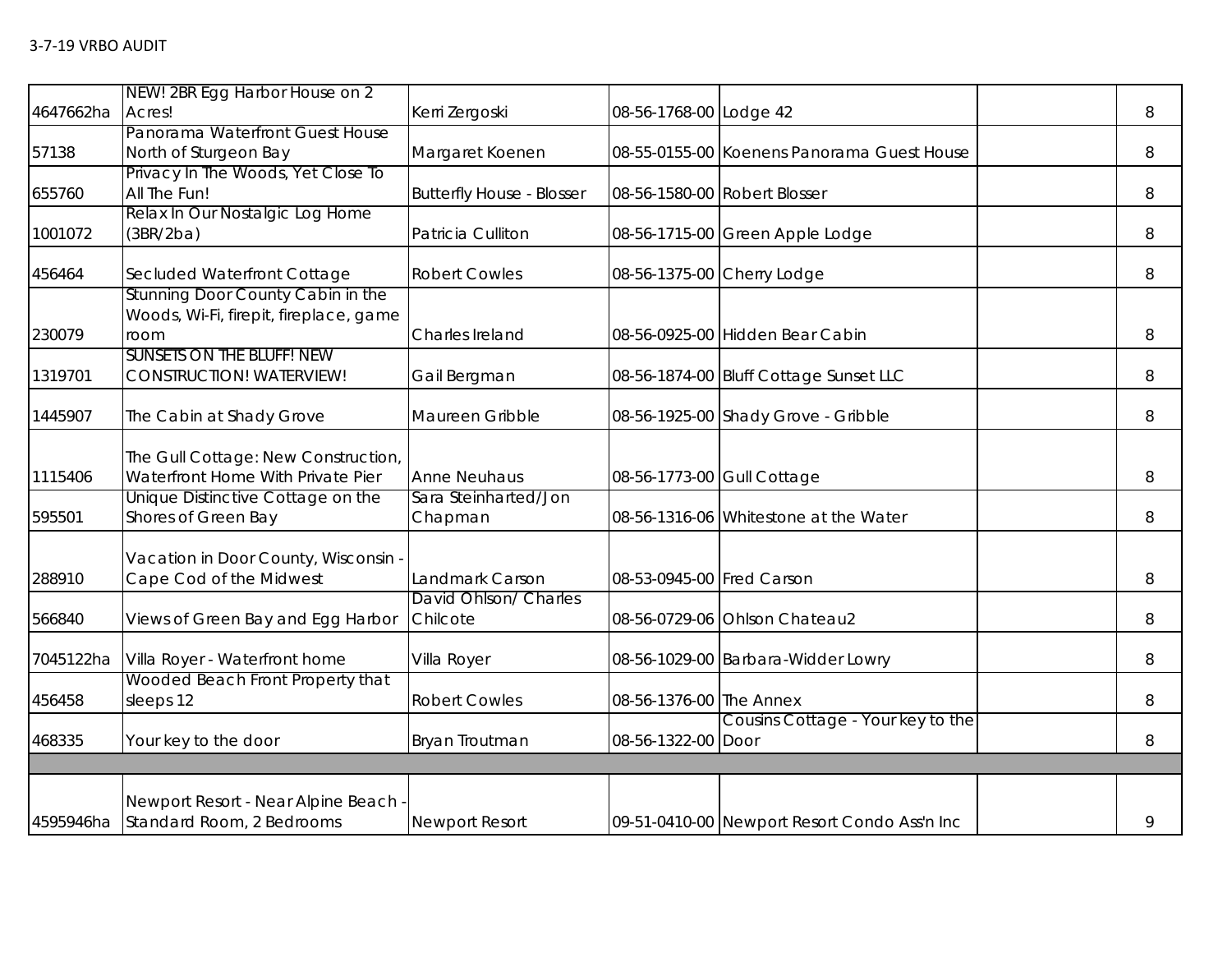|         | Awesome Bluff Views of Green Bay in                |                                 |                           |                                                  |                 |   |
|---------|----------------------------------------------------|---------------------------------|---------------------------|--------------------------------------------------|-----------------|---|
|         | Egg Harbor from your private 2nd                   |                                 |                           |                                                  |                 |   |
| 22662   | floor deck                                         | Robert Baudo                    |                           | 09-53-0253-00 Baudo - 7810 Ridgewood Bluff       |                 | 9 |
|         | Luxurios Large Condo - Great Water                 |                                 |                           |                                                  |                 |   |
| 114019  | Views Ac & WI FI                                   | Angie Vandenavond               |                           | 09-53-0637-00 Eames Farm m6                      |                 | 9 |
|         | Newly furnished condo w/exquisite                  |                                 |                           |                                                  |                 |   |
|         | sunset/water view from balcony. Wifi               |                                 |                           |                                                  |                 |   |
| 56038   | included.                                          | Angie Vandenavond               |                           | 09-53-0640-00 Ridgewood Condo 2-B                | permitted for 2 | 9 |
|         | Summer of 2018 rentals-\$1350 per                  | <b>Thomasan Christensen</b>     |                           |                                                  |                 |   |
| 309573  | week off season 140 per night                      | Harnack                         |                           | 09-53-0498-00 Eames Farm, #S-3 - Christensen     |                 | 9 |
| 429685  | Waterfront Town Home in Egg Harbor Arthur R. Derse |                                 |                           | 09-53-1100-05 Derse's White Cliff Condo - Unit 5 |                 | 9 |
|         | "YOUR PLACE" 3-bedroom, 2-bath                     |                                 |                           |                                                  |                 |   |
|         | ranch style home in the village of                 |                                 |                           |                                                  |                 |   |
| 705682  | Egg Harbor                                         | <b>Joe Nimmer</b>               | 09-56-1537-00 Your Place  |                                                  |                 | 9 |
|         | 3 Bedroom Cape Cod-style Cottage                   |                                 |                           |                                                  |                 |   |
| 1008132 | in Egg Harbor, WI                                  | <b>Bertschinger LLC</b>         |                           | 09-55-0316-00 Bertschinger LLC                   | permitted for 8 | 9 |
|         | 3 Bedroom, 2 Bath Ranch Home With                  |                                 |                           |                                                  |                 |   |
| 647346  | A Great Egg Harbor Location.                       | <b>Shallows Resort</b>          | 09-56-1453-00 Falun House |                                                  |                 | 9 |
|         | Breathtaking views of the bay                      |                                 |                           |                                                  |                 |   |
| 1357071 | walking distance to town!                          | Massoud Maleki                  |                           | 09-56-1086-06 Scenic Home in Egg Harbor          |                 | 9 |
|         | Door County three bedroom                          |                                 |                           |                                                  |                 |   |
| 449353  | vacation home                                      | Shallows, Inc.                  | 09-56-0361-00 Bluffside   |                                                  |                 | 9 |
|         | Door County Waterfront Home with                   |                                 |                           |                                                  |                 |   |
| 626232  | Private Beach                                      | <b>RPO Holdings</b>             | 09-56-1460-00 Mariner II  |                                                  |                 | 9 |
| 881025  | Egg Harbor Log Cabin, Door County                  | Karen Berndt                    |                           | 09-56-1646-00 Egg Harbor Log Cabin               |                 | 9 |
|         | Large Five Bedroom on the Water in                 |                                 |                           |                                                  |                 |   |
| 672228  | Egg Harbor.                                        | <b>Bertschinger Investments</b> |                           | 09-55-0317-00 Bertschinger Investments           | permitted for 8 | 9 |
|         | Larsen Log Cabin in the beautiful                  |                                 |                           |                                                  |                 |   |
| 427036  | Village of Egg Harbor                              | Paul Larsen                     |                           | 09-55-0381-00 Larsen Log Cabin                   | permitted for 2 | 9 |
|         | Lighthouse Place is the perfect place              |                                 |                           |                                                  |                 |   |
|         | to enjoy Egg Harbor and all of Door                |                                 |                           |                                                  |                 |   |
| 1341621 | County                                             | Claire Murphy                   |                           | 09-56-1830-16 Lighthouse Place                   |                 | 9 |
|         | Luxurious Door County Waterfront                   |                                 |                           |                                                  |                 |   |
| 591007  | Home with Private Beach                            | <b>RPO Holdings</b>             | 09-56-1417-00 Mariner     |                                                  |                 | 9 |
|         |                                                    |                                 |                           |                                                  |                 |   |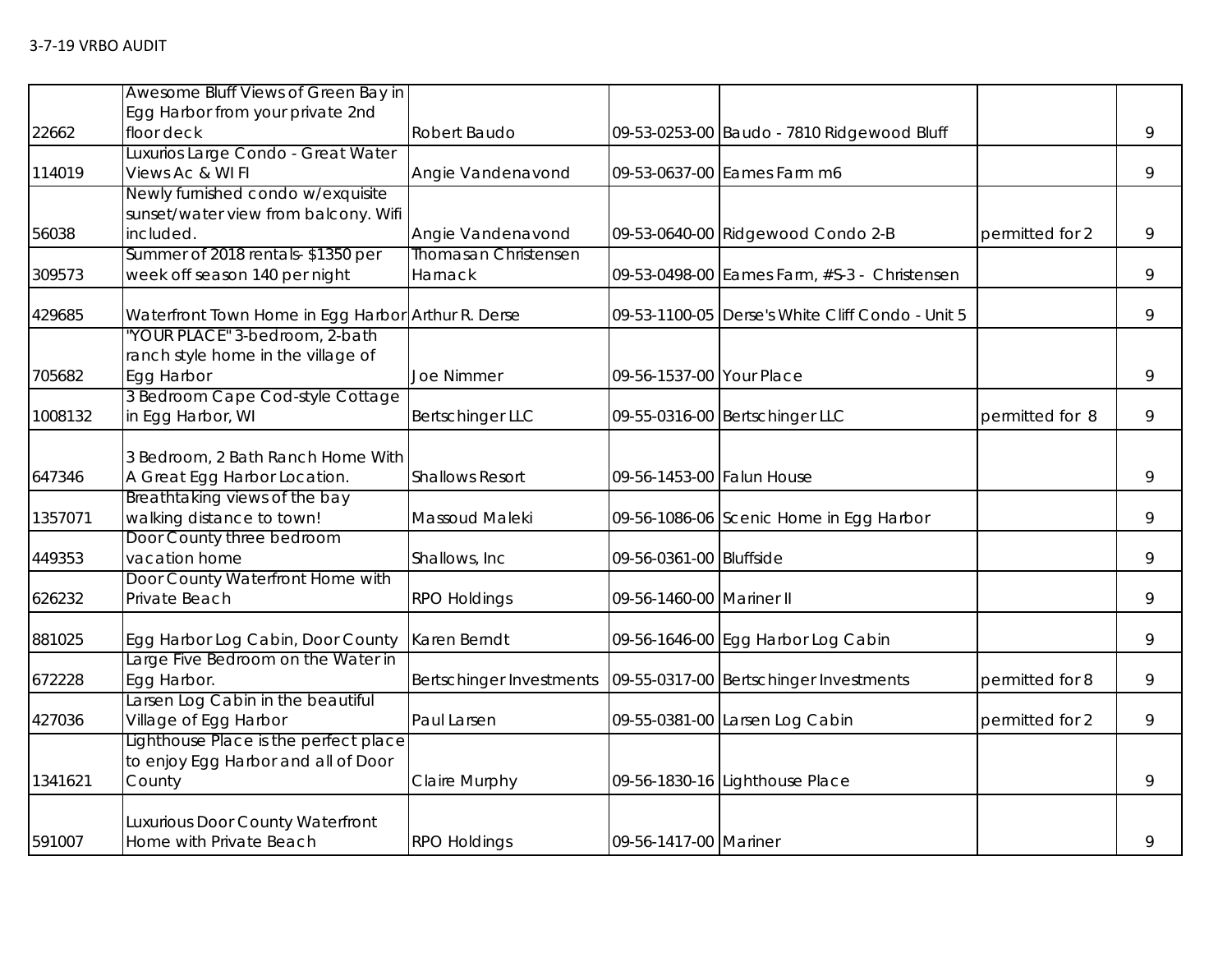|           | Luxury Craftsman in the Heart of Egg              | Robert and Suzanne       |                              |                                                |                 |   |
|-----------|---------------------------------------------------|--------------------------|------------------------------|------------------------------------------------|-----------------|---|
| 1503315   | Harbor                                            | Esposito                 |                              | 09-56-1780-00 Egg Harbor Hideaway - Esposito   | permitted for 2 | 9 |
|           | Majestic Sunsets and Incredible                   |                          |                              |                                                |                 |   |
| 4916534ha | <b>Views</b>                                      | Trevor Farell            |                              | 09-56-1897-00 Majestic Sunsets                 |                 | 9 |
|           | NEW on the VRBO Market 6/21/14,                   |                          |                              |                                                |                 |   |
| 427037    | The Larsen House                                  | Paul Larsen              |                              | 09-55-0381-00 Larson Log Cabin                 |                 | 9 |
|           | One Bedroom Cottage Near Central                  |                          |                              |                                                |                 |   |
| 827152    | Egg Harbor                                        | Bertschinger Investments |                              | 09-55-0317-00 Bertschinger Investments         | permitted for 8 | 9 |
|           | 1 Bedroom Cape Cod-style Cottage                  |                          |                              |                                                |                 |   |
| 1008131   | in Egg Harbor, WI                                 | Bertschinger Investments |                              | 09-55-0317-00 Bertschinger Investments         | permitted for 8 | 9 |
| 672229    | One Bedroom Cottage on the Water Bertschinger LLC |                          |                              | 09-55-0316-00 Bertschinger LLC                 | permitted for 8 | 9 |
|           | Roomy Two Bedroom House Near                      |                          |                              |                                                |                 |   |
| 1221143   | Central Egg Harbor                                | <b>Bertschinger LLC</b>  |                              | 09-55-0316-00 Bertschinger LLC                 | permitted for 8 | 9 |
|           | Roomy Two Bedroom House Near                      |                          |                              |                                                |                 |   |
| 562683    | Egg Harbor Marina                                 | <b>Bertschinger LLC</b>  |                              | 09-55-0316-00 Bertschinger LLC                 | permitted for 8 | 9 |
|           | Roomy Two Bedroom House Near                      |                          |                              |                                                |                 |   |
| 1221144   | Egg Harbor Marina                                 | <b>Bertschinger LLC</b>  |                              | 09-55-0316-00 Bertschinger LLC                 | permitted for 8 | 9 |
|           | Secluded, water front home on the                 |                          |                              | Secluded Waterfront Home on                    |                 |   |
| 1005094   | Bay in Egg Harbor                                 | Julie Kowalkowski        |                              | 09-56-1738-00 the Bay in Egg Harbor            |                 | 9 |
|           | Spacious four bedroom house near                  |                          |                              |                                                |                 |   |
|           | Alpine Golf Course and Egg Harbor                 |                          |                              |                                                |                 |   |
| 452105    | beach.                                            | Bertschinger Investments |                              | 09-55-0317-00 Bertschinger Investments         | permitted for 8 | 9 |
|           | Spacious four bedroom house near                  |                          |                              |                                                |                 |   |
|           | Alpine Golf Course and Egg Harbor                 |                          |                              |                                                |                 |   |
| 1221145   | beach.                                            | <b>Bertschinger LLC</b>  |                              | 09-55-0316-00 Bertschinger LLC                 | permitted for 8 | 9 |
|           | Spacious four bedroom house on the                |                          |                              |                                                |                 |   |
| 899706    | bay of Green Bay.                                 | <b>Bertschinger LLC</b>  |                              | 09-55-0316-00 Bertschinger LLC                 | permitted for 8 | 9 |
|           | Sleepy Hollow Cottage, the Perfect                |                          |                              |                                                |                 |   |
| 571420    | Location                                          | Paula W Peterson         |                              | 09-56-1349-00 Sleepy Hollow Cottage - Peterson |                 | 9 |
| 1357675   | Sounds of the Bay                                 | <b>Brian Fecteau</b>     |                              | 09-56-1725-06 Sounds of the Bay                |                 | 9 |
|           | Spacious waterfront home in Egg                   |                          |                              |                                                |                 |   |
| 4728373ha | Harbor                                            | Mary Zeller              |                              | 09-56-1882-00 Point Beach House                |                 | 9 |
|           | The 5th Hole- On a 36 hole golf                   |                          |                              |                                                |                 |   |
| 7081743ha | course                                            | Kevin Murphy             | 09-55-0753-00 The Fifth Hole |                                                |                 | 9 |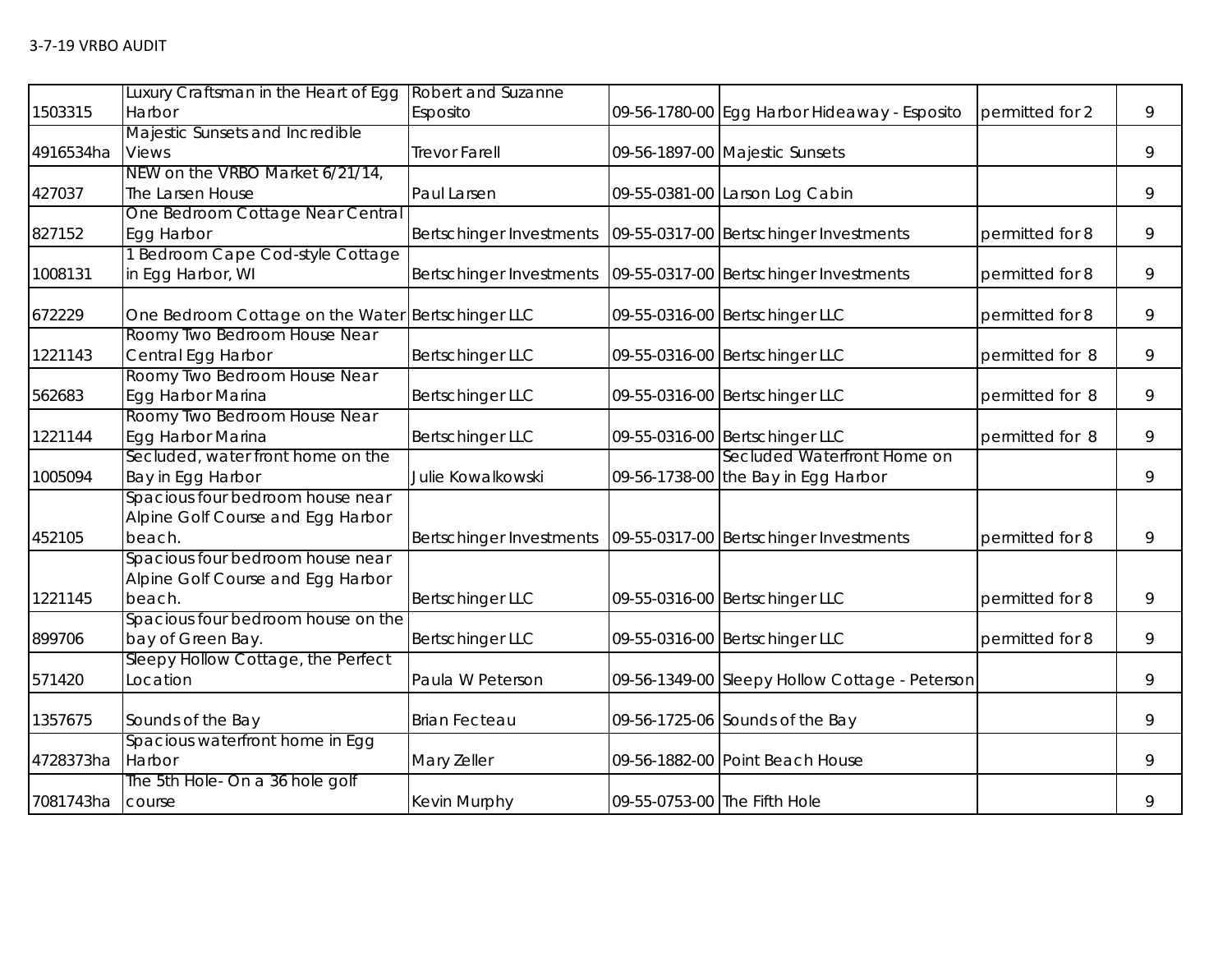|         | The Yellow House in Egg Harbor -                                                            |                                                         |                                             |                 |    |
|---------|---------------------------------------------------------------------------------------------|---------------------------------------------------------|---------------------------------------------|-----------------|----|
| 570970  | beautifully remodeled & ready for<br>you!                                                   | R Lynn & Sandi Rowe                                     | 09-56-1404-00 The Yellow House              |                 | 9  |
| 827151  | Three bedroom cottage in Point<br>Beach area of Egg Harbor                                  | Bertschinger Investments                                | 09-55-0317-00 Bertschinger Investments      | permitted for 8 | 9  |
| 401618  | Trillium Gap Cottage - Woodland<br>Retreat - Walk to Beach                                  | Trillium Gap, LLC - Rick &<br>Susie Julison             | 09-56-1182-00 Trillium Gap Cottage          |                 | 9  |
| 660427  | Water Front Home With Spectacular<br><b>Sunset View!</b>                                    | Jan and Craig Bilgen                                    | 09-55-0817-06 On the Water Escape           |                 | 9  |
| 889272  | We offer "country-quiet" a short walk<br>from the village center and town<br>dock.          | <b>Richard Woldt</b>                                    | 09-55-0365-00 Woldts Intowm Farmette        |                 | 9  |
| 236719  | White Cliff Water Front Home, the<br>Finest in Door County!                                 | Michael & Dawn McCole 09-56-0894-06 White Cliff Cottage |                                             |                 | 9  |
| 1535497 | The Flats on Church Street - Door<br>County's Modern Vacation Rental                        | Egg Bnb LLC                                             | 09-56-2071-00 Flats on Church Street        | permitted for 4 | 9  |
| 1565071 | The Flats on Church Street - Door<br>County's Modern Vacation Rental                        | Egg Bnb LLC                                             | 09-56-2071-00 Flats on Church Street        | permitted for 4 | 9  |
| 1578249 | The Flats on Church Street - Door<br>County's Modern Vacation Rental                        | Egg Bnb LLC                                             | 09-56-2071-00 Flats on Church Street        | permitted for 4 | 9  |
| 1546893 | The Flats on Church Street - Door<br>County's Modern Vacation Rental                        | Egg Bnb LLC                                             | 09-56-2071-00 Flats on Church Street        | permitted for 4 | 9  |
| 515418  | Best Waterview of Egg Harbor -<br>Beautiful, Fully Appointed Ground<br>Level Condo          | JRCH, LLC                                               | 09-59-1345-00 Eames Farm Condo - #M5 - JRCH |                 | 9  |
| 662409  | <b>DOOR COUNTY THREE BEDROOM</b><br>CONDO FOR RENT IN QUAINT EGG<br>HARBOR, WIS. SLEEPS 12! | Meadow Ridge<br>Timeshare- Vander Wyst                  | 09-59-1508-00 Guy & Ann Vander Wyst         |                 | 9  |
| 1015419 | Meadow Ridge of Door County<br>Resort                                                       | Peri Brown                                              | 09-59-1717-00 Peri Jackson - Meadow Ridge   |                 | 9  |
|         |                                                                                             |                                                         |                                             |                 |    |
| 471850  | 2 Bedroom Cottage                                                                           | <b>Robert Evanson Trust</b>                             | 11-56-1295-10 Beach View Cottage            |                 | 11 |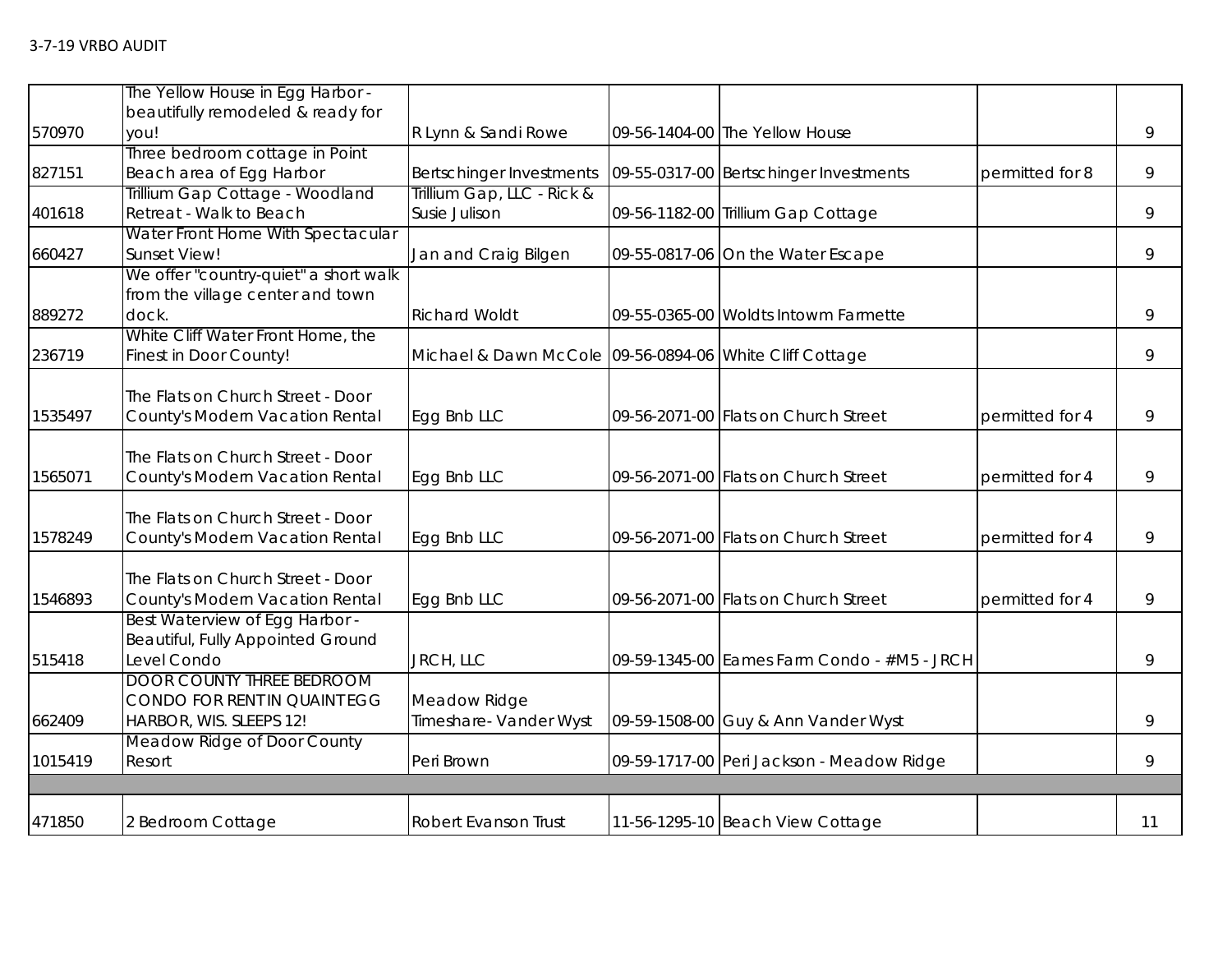|         | 4 bedroom home on the water with                  |                                                                   |                           |                                            |                 |    |
|---------|---------------------------------------------------|-------------------------------------------------------------------|---------------------------|--------------------------------------------|-----------------|----|
| 1050003 | westerly views of sunset                          | Windsor McCutcheon                                                |                           | 11-56-1724-06 Harbor View on Northshore    |                 | 11 |
|         | 5 Star Rating! Check Out Our                      |                                                                   |                           |                                            |                 |    |
| 309251  | Reviews! Pet Friendly, Too!                       | Kevin & Janell Hoey                                               |                           | 11-56-1381-00 mingary Cottage              |                 | 11 |
|         | Adorable Cottage in the heart of                  |                                                                   |                           |                                            |                 |    |
| 795001  | Ephraim!                                          | Kim Cassidy                                                       |                           | 11-56-1574-00 Cassidy's Cottages           |                 | 11 |
|         | Beach Access /2BR/ Harbor House                   | Randal and Elizabeth                                              |                           |                                            |                 |    |
| 982888  | <b>Guest Cottage</b>                              | Frink                                                             |                           | 11-56-1383-00 Harbor House & Guest Cottage | permitted for 2 | 11 |
|         | Beautiful Private, Modern Home,                   |                                                                   |                           |                                            |                 |    |
| 555709  | Sleeps 12                                         | Patricia Sexton                                                   |                           | 11-56-1448-00 Coral Hill Sexton            |                 | 11 |
|         |                                                   |                                                                   |                           |                                            |                 |    |
|         | Beautifully Appointed 4+ Bedroom,                 |                                                                   |                           |                                            |                 |    |
| 1025601 | Waterfront Home - Sleeps 12                       | Parks Edge Lakeshore LLC 11-55-0411-06 Park's Edge Cottages       |                           |                                            |                 | 11 |
|         | Cedar Glen, a fresh, ephraim                      |                                                                   |                           |                                            |                 |    |
|         | cottage, one block from water and                 |                                                                   |                           |                                            |                 |    |
| 185458  | sunset                                            | John & Rachel Rothschild 11-55-0758-06 Cedar Glen                 |                           |                                            |                 | 11 |
|         | Nordic Hearth Cabin - Charming and                |                                                                   |                           |                                            |                 | 11 |
| 926758  | Historic Log Home<br>Comfy Remodeled House a mile | Thomas & Donna Moretti   11-56-1677-00   Moretti - 10438 Water St |                           |                                            |                 |    |
|         | north of downtown Ephraim on Hwy                  |                                                                   |                           |                                            |                 |    |
| 617107  | 42. Great Location                                | <b>Fran Richter</b>                                               |                           | 11-56-1386-00 Tuckaway Cottage             |                 | 11 |
|         |                                                   |                                                                   |                           |                                            |                 |    |
|         | Door County Log Cabin in Ephraim,                 |                                                                   |                           |                                            |                 |    |
| 249849  | #1 Small Town in Midwest                          | Steve & Susan Schroeder   11-56-1993-00 Log Cabin Place           |                           |                                            | permitted for 2 | 11 |
|         |                                                   |                                                                   |                           |                                            |                 |    |
|         | Door County Log Cabin in Ephraim,                 |                                                                   |                           |                                            |                 |    |
| 424825  | #1 Small Town in Midwest                          | Steve & Susan Schroeder   11-56-1993-00 Log Cabin Place           |                           |                                            | permitted for 2 | 11 |
|         |                                                   |                                                                   |                           |                                            |                 |    |
| 442496  | Enjoy Door County at its finest!!                 | PKJ2 LLC - Jim Blair                                              | 11-56-1373-00 Evans Woods |                                            |                 | 11 |
|         | Enjoy Views Of Ephraim And Eagle                  |                                                                   |                           |                                            |                 |    |
|         | Harbor While Sitting On The Porch Of              |                                                                   |                           |                                            |                 |    |
| 710960  | Bayview                                           | Parks Edge Lakeshore LLC 11-55-0411-06 Park's Edge Cottages       |                           |                                            |                 | 11 |
|         |                                                   |                                                                   |                           |                                            |                 |    |
| 677492  | Ephraim Home Away from Home                       | <b>John Maher</b>                                                 |                           | 11-56-1528-00 Ephraim Lodge                |                 | 11 |
|         | Ephraim Waterfront Cottage With                   |                                                                   |                           |                                            |                 |    |
| 894251  | Private Dock On Green Bay                         | Jaco Mgmt                                                         |                           | 11-56-1662-00 The Shore - Schmeltz         |                 | 11 |
|         |                                                   |                                                                   |                           | <b>Blue Shutter and Mooring</b>            |                 |    |
| 1003855 | Ephraim waterfront with sand beach Tony Schmeltz  |                                                                   | 11-56-1718-00 Cottage     |                                            |                 | 11 |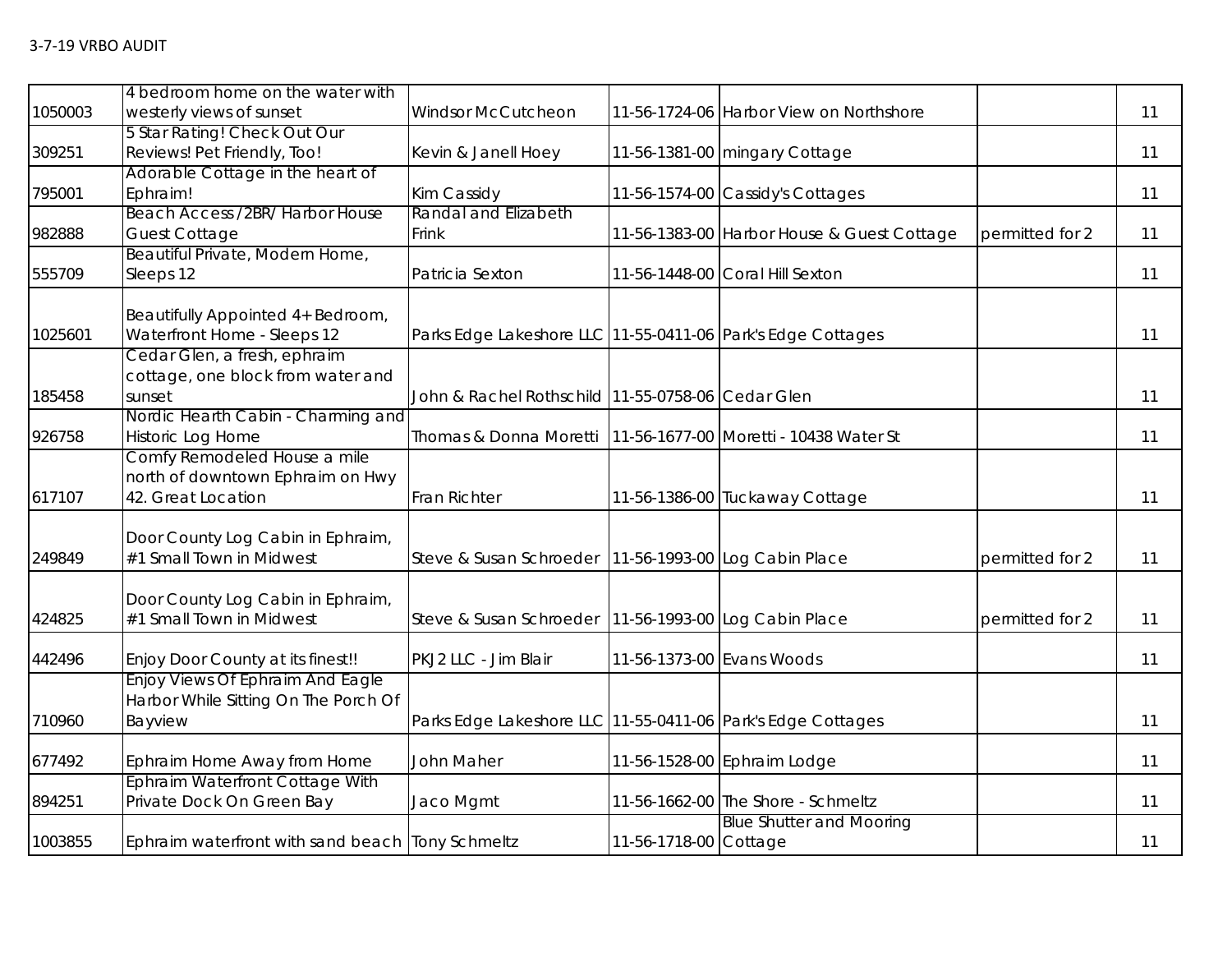|                  | Homestead Rental. Relax in Ephraim.      |                                                        |                       |                                             |                 |    |
|------------------|------------------------------------------|--------------------------------------------------------|-----------------------|---------------------------------------------|-----------------|----|
|                  | Convienent Home in center of             | Glenn Gerdman & Diane                                  | 11-56-1630-           |                                             |                 |    |
| 990768           | village.                                 | Jacobson                                               | 00                    | <b>Homestead Rental</b>                     |                 | 11 |
|                  | Experience the feel of staying in a      |                                                        |                       |                                             |                 |    |
|                  | century old farm house with modern       |                                                        |                       |                                             |                 |    |
| 1371859          | amenities                                | <b>Roy Elquist</b>                                     |                       | 11-56-1069-06 Townline - 9895 Townline Rd   |                 | 11 |
| 485111           | <b>Experience True Door County Charm</b> | <b>BD Thorp</b>                                        | 11-56-0809-06 Thorp   |                                             |                 | 11 |
|                  | Family getaway by the beach in           |                                                        |                       |                                             |                 |    |
| 349721           | beautiful Ephraim                        | Kathy & Glenn Pentler                                  |                       | 11-56-1119-00 Larson Lane LLC               |                 | 11 |
|                  | Family Retreat in Heart of Door          |                                                        |                       |                                             |                 |    |
| 7339901ha        | County - Norra Skogen                    | Brian & Amanda Jenkins                                 | 11-56-1407-0          | Norra Skogen                                |                 | 11 |
|                  | Historic - Waterfront - Family/Pet       |                                                        |                       |                                             |                 |    |
| 307617           | Friendly                                 | Brad & Amy Russell                                     |                       | 11-56-1265-00 Arbor Cottage                 |                 | 11 |
|                  | Ideally located between the towns        | Leslee and Morrie                                      |                       |                                             |                 |    |
| 836338           | of Ephraim and Sister Ba                 | Goldman                                                |                       | 11-56-1258-06 Coral Hill Cottage            |                 | 11 |
|                  |                                          |                                                        |                       |                                             |                 |    |
|                  | Kulma Cottage in the Heart of            |                                                        |                       |                                             |                 |    |
| 177706           | Ephraim, blocks away from beach          | Gregg & Janice Kulma                                   |                       | 11-55-0279-06 Kulma Cottages                | permitted for 3 | 11 |
|                  | Location Location Location between       |                                                        |                       |                                             |                 |    |
| 711105           | Sister Bay and Ephraim                   | Cynthia Bungert                                        |                       | 11-56-1515-00 Bungert Haven                 |                 | 11 |
|                  | Modern Log Home In The Heart Of          |                                                        |                       |                                             |                 |    |
| 794986           | Ephraim                                  | Kim Cassidy                                            |                       | 11-56-1574-00 Cassidy's Cottages            |                 | 11 |
|                  |                                          |                                                        |                       | <b>Blue Shutter and Mooring</b>             |                 |    |
| 1003860          | Mooring Cottage                          | <b>Tony Schmeltz</b>                                   | 11-56-1718-00 Cottage |                                             |                 | 11 |
| 1323313          | Natures Window                           | Bill and Heather Anderson 11-56-1958-00 Natures Window |                       |                                             |                 | 11 |
|                  | New Listing: Unequaled Door County       |                                                        |                       |                                             |                 |    |
|                  | Harborview Location For Family Or        |                                                        |                       |                                             |                 |    |
| 1221684          | Couples                                  | Tim Christofferson                                     |                       | 11-56-1595-00 Heritage House                |                 | 11 |
|                  | NEW 'The Carriage House' Walk to         |                                                        |                       |                                             |                 |    |
| 7181525ha        | Peninsula St Park                        | Deborah Eckert                                         |                       | 11-55-0680-00 Park's Place Cottages         | permitted for 5 | 11 |
|                  | NEW! 'Butternut Cottage' in Central      |                                                        |                       |                                             |                 |    |
| 7181473ha        | Door County!                             | Deborah Eckert                                         |                       | 11-55-0680-00 Park's Place Cottages         | permitted for 5 | 11 |
|                  | NEW! 'Cherry Cottage' near               |                                                        |                       |                                             |                 |    |
| 7181482ha        | Peninsula State Park!                    | Deborah Eckert                                         |                       | 11-55-0680-00 Park's Place Cottages         | permitted for 5 | 11 |
|                  | NEW! 3BR Ephraim House w/ Harbor         |                                                        |                       |                                             |                 |    |
| 4712540ha Views! |                                          | Carol Corbet                                           |                       | 11-56-1806-00 Harbor View Ephraim - Corbett |                 | 11 |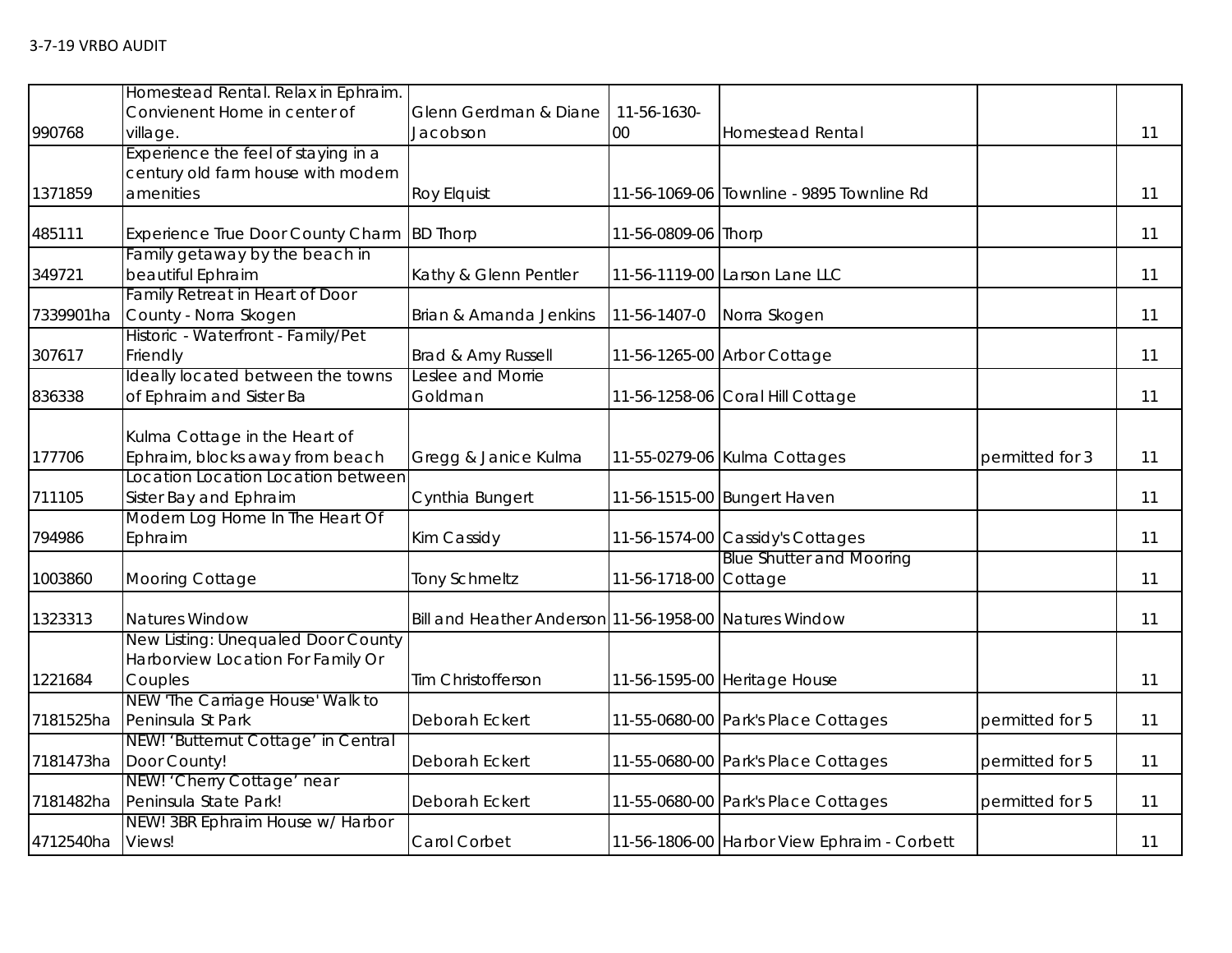|           | NEW! Cozy Ephraim 'Cedar Cottage'    |                                |                           |                                                                   |                    |    |
|-----------|--------------------------------------|--------------------------------|---------------------------|-------------------------------------------------------------------|--------------------|----|
| 7181476ha | w/Private Deck!                      | Deborah Eckert                 |                           | 11-55-0680-00 Park's Place Cottages                               | permitted for 5    | 11 |
|           | NEW! Ephraim Cottage w/Green Bay     |                                |                           | <b>Blue Shutter and Mooring</b>                                   |                    |    |
| 7353778ha | View - Near Beach                    | <b>Tony Schmeltz</b>           | 11-56-1718-00 Cottage     |                                                                   | new evolve listing | 11 |
|           | NEW! Lakefront Ephraim Cottage -     |                                |                           | <b>Blue Shutter and Mooring</b>                                   |                    |    |
| 7353874ha | Walk to Beach!                       | <b>Tony Schmeltz</b>           | 11-56-1718-00             | Cottage                                                           | new evolve listing | 11 |
|           | NEW! Updated Ephraim 'Pine           |                                |                           |                                                                   |                    |    |
| 7181486ha | Cottage' w/Deck!                     | Deborah Eckert                 |                           | 11-55-0680-00 Park's Place Cottages                               | permitted for 5    | 11 |
|           |                                      |                                |                           |                                                                   |                    |    |
|           | Newly Remodeled And Only Blocks      |                                |                           |                                                                   |                    |    |
| 879597    | From Public Beach And Town!          | Jennifer & Bjorn Larson        |                           | 11-56-1635-06 Cedar Barn Rental                                   |                    | 11 |
|           | Newly renovated in the heart of      |                                |                           |                                                                   |                    |    |
| 1427259   | Ephraim, one block from water!       | Robert & Nicole Collins        |                           | 11-56-1708-06 Ephraim Boat House, The                             |                    | 11 |
| 690840    | Pine Cone Cottage, Ideal Location!   | Pam Mache                      |                           | 11-56-1517-00 Pine Cone Cottage                                   |                    | 11 |
|           | Private Sand Beach /5 Bedroom.       |                                |                           | <b>Harbor House and Guest</b>                                     |                    |    |
| 514956    | Harbor House & Guest Cottage         | Randall & Elizabeth Frink      | 11-56-1383-00 Cottage     |                                                                   | permitted for 2    | 11 |
|           | Private Waterfront Property in the   | Robert Beart/Beart Family      |                           |                                                                   |                    |    |
| 502544    | Woods                                | LLC                            |                           | 11-56-1072-00 All American Green House                            |                    | 11 |
|           | Professionally decorated home in     |                                |                           |                                                                   |                    |    |
| 882561    | Ephraim!                             | Daniel & Laurel Simons         |                           | 11-56-1656-00 Elegant Home Ephraim                                |                    | 11 |
|           |                                      |                                |                           |                                                                   |                    |    |
|           | Quaint and Quiet Cottage North of    |                                |                           |                                                                   | permitted for two  |    |
| 475131    | Ephraim, Just of HWY 42 Easy to Find | <b>Frances Richter</b>         |                           | 11-56-1386-00 Tuckaway Cottage/RBs House                          | units              | 11 |
|           | Spacious Home On 1.5 Acres           |                                |                           |                                                                   |                    |    |
| 823896    | Overlooking The Bay In Ephraim       | Sandy Van Sickle               | 11-55-0057-00 Hobby Horse |                                                                   |                    | 11 |
|           | The beach across from public         |                                |                           |                                                                   |                    |    |
| 247187    | beach, views of eagle harbor         | Chris & Kirsten Bungener       |                           | 11-56-0954-06 Beach - Bungener                                    |                    | 11 |
|           | Unique rental in Ephraim! The        | <b>Cathcart Holdings LLC -</b> |                           | <b>Binkhaven The Rosemaling</b>                                   |                    |    |
| 1508507   | <b>Rosemailing Cottage</b>           | <b>Elliot Taillon</b>          |                           | 11-56-2028-00 Cottage - 9697 Maple Grove                          |                    | 11 |
|           | Waterfront Historic Home, Views,     |                                |                           |                                                                   |                    |    |
| 390442    | Private Beach, Walk to Town          | <b>Charles Falwell</b>         |                           | 11-56-1185-00 Yeoman Cottage                                      |                    | 11 |
|           |                                      |                                |                           |                                                                   |                    |    |
|           | Settlement Courtyard Inn &           |                                |                           |                                                                   |                    |    |
|           | Lavender Spa - Room, 1 King Bed      |                                |                           |                                                                   |                    |    |
| 4401790ha | with Sofa bed (Courtyard)            | Marise Redman                  |                           | 12-50-0287-00 Settlement Courtyard Inn                            | permitted for 34   | 12 |
|           | Stunning 3800 square penthouse       |                                |                           |                                                                   |                    |    |
| 7453010ha | condo                                |                                |                           | Little Sweden Condo Assc 12-51-0298-00 Little Sweden Condominiums |                    | 12 |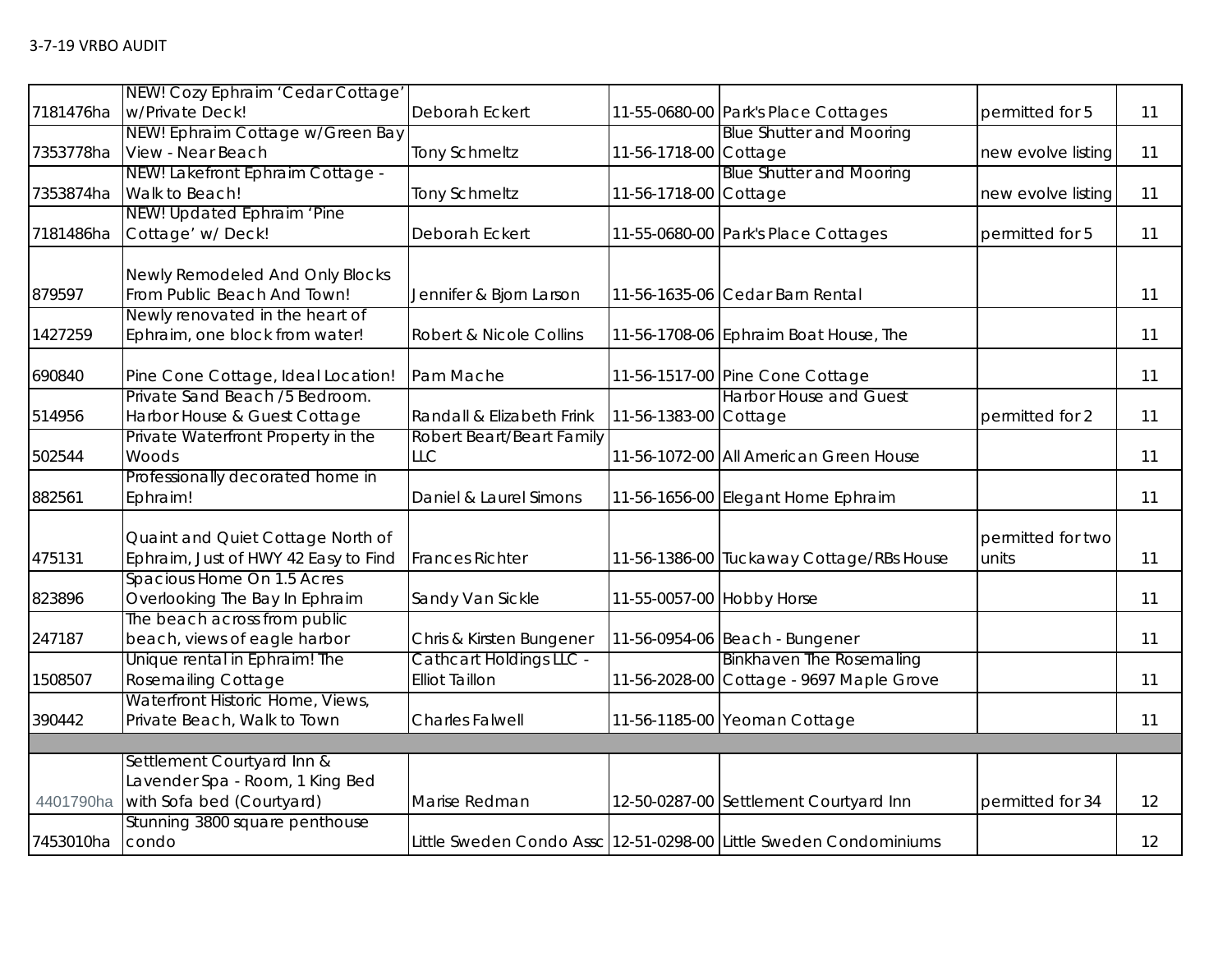| 559794    | 30+ day rental - no permit needed                                                      |                                             |                      |                                                                    | 12 |
|-----------|----------------------------------------------------------------------------------------|---------------------------------------------|----------------------|--------------------------------------------------------------------|----|
| 993369    | 30+ day rental - no permit needed                                                      |                                             |                      |                                                                    | 12 |
| 1320444   | Elegant Creekside Cottage in<br>downtown Fish Creek!                                   |                                             |                      |                                                                    | 12 |
| 1564582   | NEW!!! Spacious 3BR, 3 bath, 2<br>balconies on Main Street! Walkable<br>to everything! |                                             |                      |                                                                    | 12 |
| 1444754   | New Listing in Fish Creek! Quiet<br>Family Friendly Getaway with Access<br>to It All!  | Leslie Vogel                                | 12-53-2070-00        | Quiet Family Friendly Getaway<br>with Access to it all             | 12 |
| 1360182   | 4190 Cottage Row Ct. - New<br>Contruction Downtown Fish Creek -<br>Walk Everywhere!    | Kurt Doman et al                            |                      | 12-53-1981-00 Cottage Row Court - Doman                            | 12 |
| 402228    | Brook Point Luxurious 2 Bedroom 2<br>1/2 Bath Home in Fish Creek                       | Don Jr & Rosemarie<br>Tschannon             |                      | 12-53-0593-10 Brook Point Condo Unit 1 -BRK1                       | 12 |
| 224945    | Down town Fish Creek                                                                   | Kathleen & Danny<br>Stanton                 |                      | 12-53-0929-12 Birch Grove Condo Stanton                            | 12 |
| 4840082ha | Downtown Fish Creek with a view                                                        | Downtown Fish Creek<br>with a view - Berndt | 12-53-1855-00 Berndt | <b>Magnificent Memories - Stacey</b>                               | 12 |
| 7542655ha | Excellent water view from this<br>apartment in perfect Fish Creek<br>location          | Scott Schmitz & Karin<br>Skare              |                      | 12-53-1764-00 Fish Creek Beach House, The                          | 12 |
| 946469    | Fish Creek Condo/Town Home at<br><b>Brook Point, Door County</b>                       | Karen Berndt                                | 12-53-1681-00 Berndt | Brook Point Condo - Unit 5 -                                       | 12 |
| 997926    | Fish Creek/Northhaven - Beautiful,<br>newly furnished 3 bed, 2.5 bath<br>condo         | Nicholas M Peiffer                          |                      | 12-53-1703-00 Northhaven Condo - Peiffer                           | 12 |
| 710547    | Fish Creek/Northhaven-3bd/2.5bt -<br>in/Outdr Pools! - Like New-Great<br>Location-Wifi | <b>Heather Paulis</b>                       |                      | Door County Retreat -<br>12-53-1511-00 Northhaven Unit 17006       | 12 |
| 257802    | Heart of Fish Creek!- Newer<br>Construction - 4BR, 4.5BA Condo-<br>Sleeps 8-10         | Jason Martone                               |                      | 12-53-1989-00 Bluffs at Cottage Row Court                          | 12 |
| 587031    | Immaculate, spacious 3 bedroom, 2<br>full bath condo. Family friendly.                 |                                             |                      | Mary & Bryan Gunderson   12-53-1423-00 Northhaven #39004-Gunderson | 12 |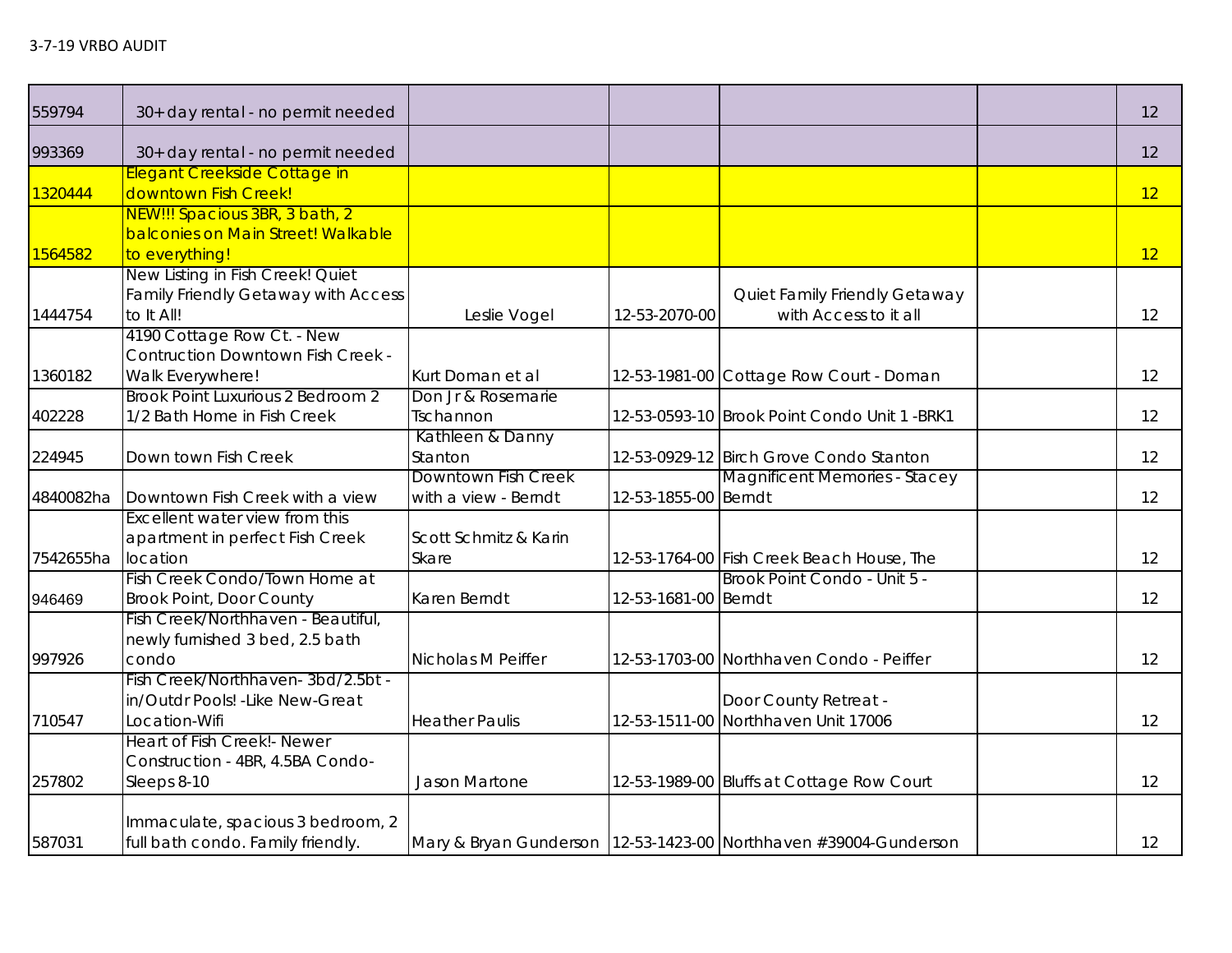| 1151019   | Luxury Tri-Level Condo Downtown<br><b>Fish Creek</b>                                                      | Jon and Katie Glapa                                 |                             | 12-53-1791-00 Luxury Tri-Level Fish Creek - Glapa |                          | 12 |
|-----------|-----------------------------------------------------------------------------------------------------------|-----------------------------------------------------|-----------------------------|---------------------------------------------------|--------------------------|----|
| 882273    | Northhaven - Great Family Value<br>Retreat! Free WiFi                                                     | Carolyn Ahmad                                       |                             | 12-53-1643-00 Northhaven Fountain View            |                          | 12 |
| 1080095   | Private 3 BR 3 Bath condo on the Fish Peter C Diltz, Sole<br>Creek, overlooking private harbor            | Member                                              | 12-53-1712-00 LLC           | Creekside Cove Unit 11 - RRRP                     |                          | 12 |
| 1141807   | Quiet condo in heart of Fish Creek                                                                        | <b>Richard Rupiper</b>                              |                             | 12-53-1657-10 Cedar Court Condo #17               |                          | 12 |
| 353378    | This is the best place we have ever<br>stayed at by far!'                                                 | Jennifer & Michael Briggs   12-53-0424-00   R & R   |                             |                                                   |                          | 12 |
| 920769    | Walking distance to downtown Fish<br>Creek and Minutes From Peninsula<br>State Park!                      | Jack & Diane Holzman                                |                             | 12-53-1687-00 Top of the Hills Shops - Holzman    |                          | 12 |
| 354913    | Walking distance to everything in<br>Heart of Fish Creek! 3BR/4BA Sleeps 8-                               | Kurt Doman et al                                    |                             | 12-53-0898-00 Bluffs at Cottage Row Court         |                          | 12 |
| 3010889ha | Water view from Beach House! Walk<br>anywhere in town.                                                    | Fish Creek Beach House,<br>The                      |                             | 12-53-1764-00 Scott Schmitz & Karin Skare         |                          | 12 |
| 7528189ha | Waterview apartment in downtown<br>Fish Creek, right across from the town Scott Schmitz & Karin<br>beach! | Skare                                               |                             | 12-53-1764-00 Fish Creek Beach House, The         |                          | 12 |
| 7542655   | Excellent water view from this<br>apartment in perfect Fish Creek<br>location                             | Scott Schmitz & Karin<br>Skare                      |                             | 12-53-1764-01 Fish Creek Beach House, The         |                          | 12 |
| 287993    | Welcome to Paradise                                                                                       | Kevin Rohde                                         | 12-53-1034-00               | Northhaven Rohde - Unit 29007                     |                          | 12 |
| 469264    | Irish Hospitality In County Door!                                                                         | Megan O'Meara                                       |                             | 12-54-0685-00 O'Meara's Cottage Loft              |                          | 12 |
| 1060002   | Retro, Cozy Cottage - Peninsula St.<br>Park, Family/Pet Friendly - Open year<br>around                    | <b>Brad Russell</b>                                 | 12-56-1744-00 Lille Cottage |                                                   |                          | 12 |
| 4961062ha | 'Cliff Cottage' Door County Home -<br>Walk to Bay!                                                        | Jennifer Ciesar                                     |                             | 12-56-1979-00 Cliff Cottage LLC                   |                          | 12 |
| 619373    | 2 bedroom, Across from the YMCA                                                                           | Troy and Carolee Lasecki 12-56-1450-00 The Treeport |                             |                                                   | permitted for 3<br>units | 12 |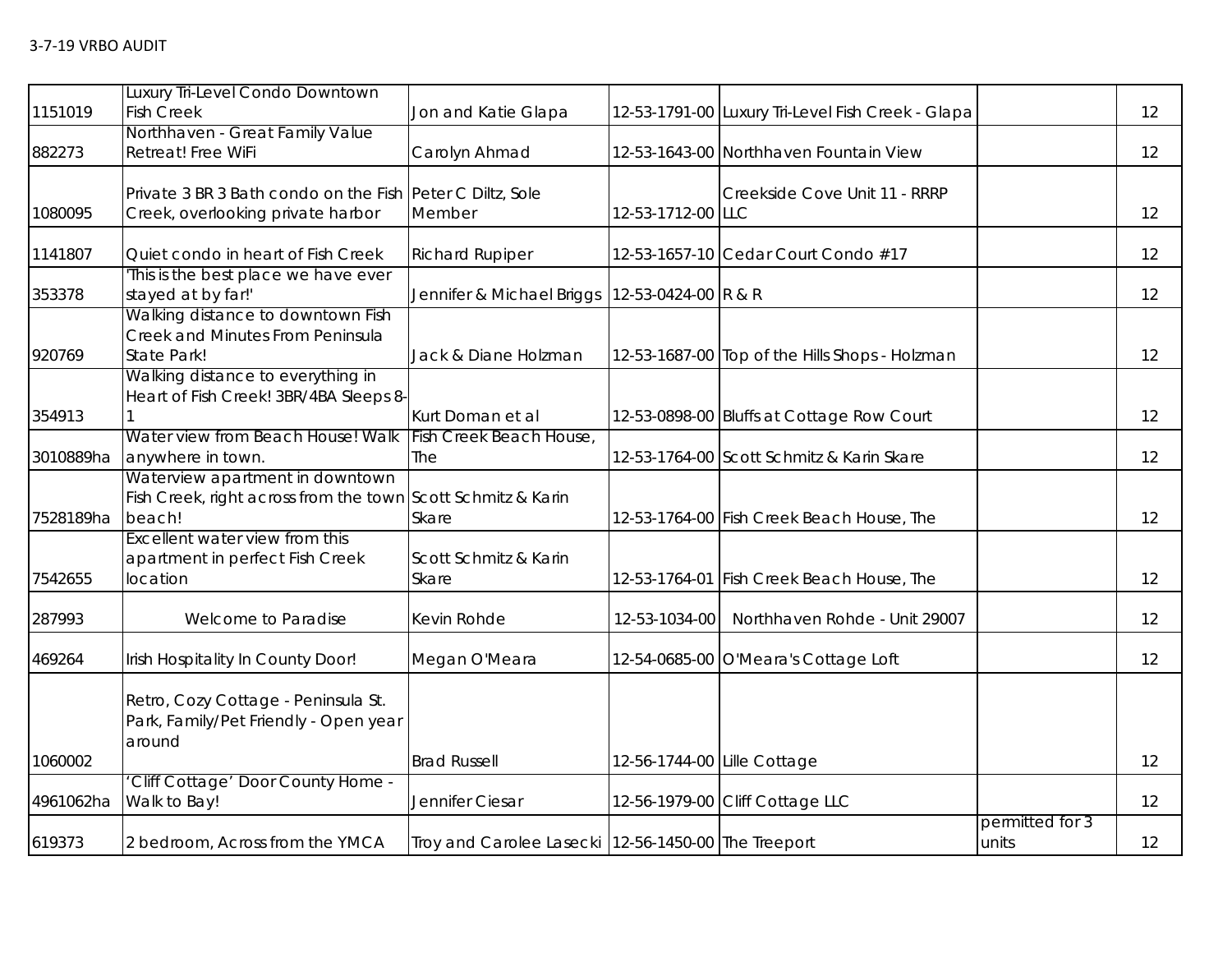| 602669  | 4 Bedroom home fully furnished<br>wooded lot               | Troy and Carolee Lasecki 12-56-1450-00 The Treeport            |                            |                                           | permitted for 3<br>units | 12 |
|---------|------------------------------------------------------------|----------------------------------------------------------------|----------------------------|-------------------------------------------|--------------------------|----|
|         | 4188 Cottage Row Ct. - Beautiful                           |                                                                |                            |                                           |                          |    |
|         | New Construction Condo Downtown                            |                                                                |                            |                                           |                          |    |
| 1361191 | <b>Fish Creek</b>                                          | Kurt Doman et al                                               |                            | 12-56-0898-00 Cottage Row Bluff House     | permitted for 2          | 12 |
|         | A deluxe vacation rental home in fish                      |                                                                |                            |                                           |                          |    |
| 144492  | creek area open all year                                   | Leon Hasenjager                                                |                            | 12-56-0588-00 Hasenjagers Country Home    |                          | 12 |
| 1351038 | A Truly Luxurious Door County Retreat Carraig Cottages LLC |                                                                | 12-56-1277-00 Carruag Nua  |                                           |                          | 12 |
|         | As seen in Door County Magazine!                           |                                                                |                            |                                           |                          |    |
| 453464  | Private, Family Friendly, Sat TV, WIFI                     | <b>Todd and Lisa Mion</b>                                      | 12-56-1261-00 Five Birches |                                           |                          | 12 |
|         | Bay View Lodge - Log Home                                  | <b>Bay Breeze Resort Deb</b>                                   |                            |                                           |                          |    |
| 431472  | <b>Overlooking Harbor</b>                                  | Krause                                                         |                            | 12-56-0476-00 Bayview Lodge               |                          | 12 |
|         | Cedarwood, Rent 3 Nights & Get                             |                                                                |                            |                                           |                          |    |
| 182426  | One Night Free through June 1                              | Carla Marr                                                     |                            | 12-55-0778-00 Cedarwood Marr              |                          | 12 |
|         |                                                            |                                                                |                            | <b>Eckert Vacation Home Cape</b>          |                          |    |
| 1262366 | Charming Cape Cod in Fish Creek                            | Deb Eckert                                                     | 12-56-0679-00 House        |                                           |                          | 12 |
| 1530661 | <b>FISH CREEK</b>                                          | Marcon                                                         |                            | 12-56-2002-06 Marcon Workshop and Cottage |                          | 12 |
|         | Country Chalet, Sleeps 6 Adults, Book                      |                                                                |                            |                                           |                          |    |
| 118184  | Your Mid-week Getaway!!                                    | Dennis & Marla Sunstrom                                        |                            | 12-55-0830-00 Country Chalet              |                          | 12 |
| 1219483 | Country Farm House With 38 Acres.                          | <b>Rick Ripley</b>                                             |                            | 12-56-1833-00 Country Farm House - Ripley |                          | 12 |
|         | Cozy Cabin in the Woods: Between                           |                                                                |                            |                                           |                          |    |
|         | Fish Creek and Ephraim-- Perfect                           | Michelle and Kurt Van                                          |                            |                                           |                          |    |
| 396135  | location!                                                  | <b>Thiel</b>                                                   |                            | 12-56-1206-00 Cozy Cabin in the Woods     |                          | 12 |
|         | Cozy Cottage in the woods: perfect                         | Michelle and Kurt Van                                          |                            |                                           |                          |    |
| 1219104 | location fish creek                                        | <b>Thiel</b>                                                   |                            | 12-56-1206-00 Cozy Cabin in the Woods     |                          | 12 |
|         | Cozy, Comfortable, Quiet Cottage in                        |                                                                |                            |                                           |                          |    |
| 642394  | <b>Fish Creek</b>                                          | Pam Olafsson/ Beth Collins 12-56-1275-00 Little Spring Cottage |                            |                                           |                          | 12 |
|         |                                                            |                                                                |                            |                                           |                          |    |
|         | Cozy, Tranquil Home Minutes Away                           |                                                                |                            |                                           |                          |    |
| 1508518 | from the Heart of Fish Creek                               | Paul and Tricia Kaye                                           |                            | 12-56-2054-00 Kayes Hideaway              |                          | 12 |
| 976203  | <b>DOOR COUNTY HOME RETREAT IN</b><br><b>FISH CREEK</b>    | Steven and Lisa                                                |                            | 12-56-1692-00 DC Home - Pachonphai        |                          | 12 |
|         |                                                            | Pachonphai                                                     |                            |                                           |                          |    |
|         | Enjoy picture perfect sunsets on the                       | Apfelbach Family Trust,                                        |                            |                                           |                          |    |
| 698240  | deck of Cottage Row On the Rocks                           | <b>LLC</b>                                                     |                            | 12-56-1494-06 Cottage Row on the Rocks    |                          | 12 |
|         |                                                            |                                                                |                            |                                           |                          |    |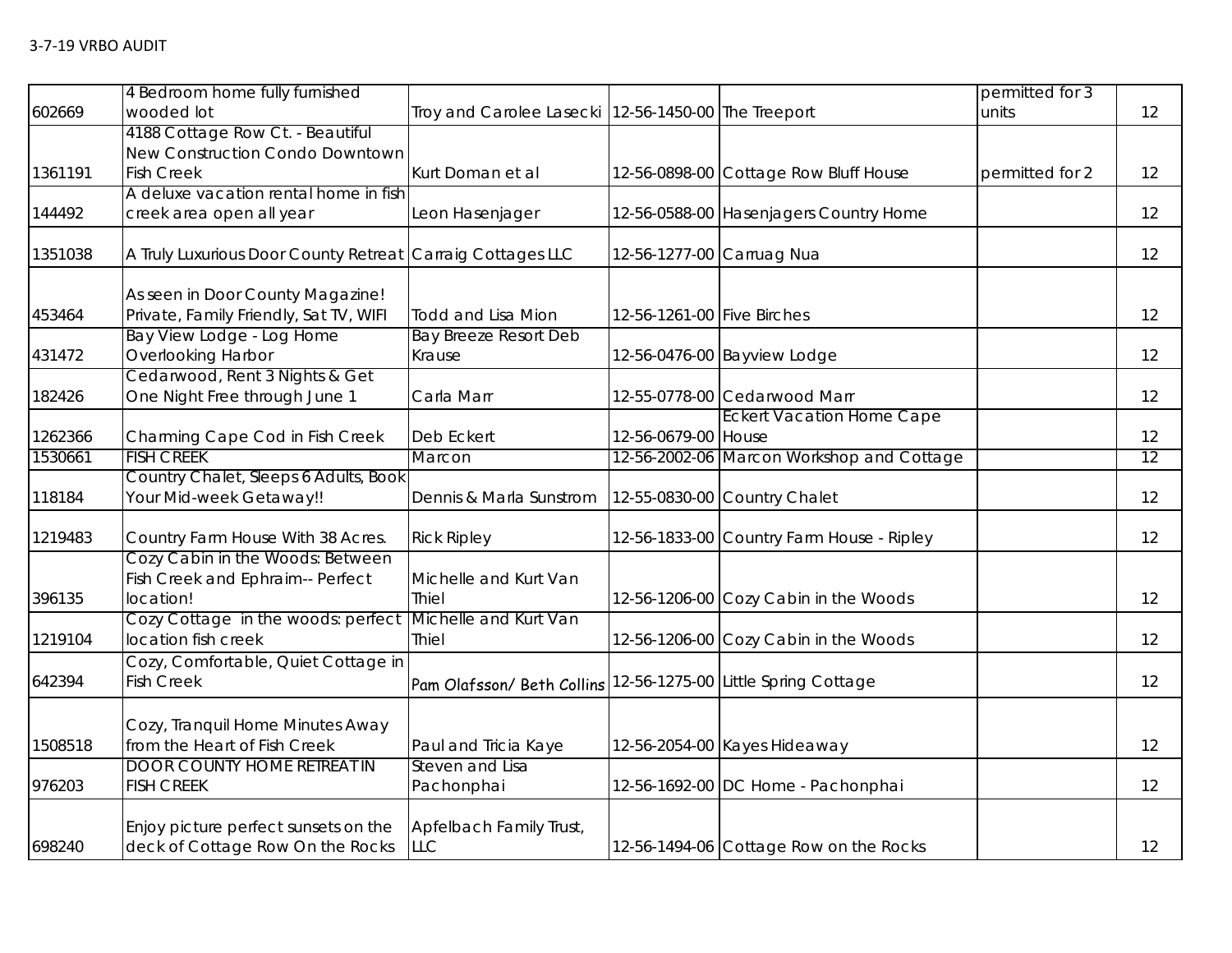| 1533213 | Ephraim/Fish Creek, House AND<br>available Cabin!                                             | Jay Chomeau                            |                             | 12-56-1330-00 Maple Grove LLC                                 |                 | 12 |
|---------|-----------------------------------------------------------------------------------------------|----------------------------------------|-----------------------------|---------------------------------------------------------------|-----------------|----|
| 1351075 | <b>Exceptional Home in Tranquil Door</b><br><b>County Setting</b>                             | Carraig Cottages LLC                   | 12-56-1276-00 Carriag Dale  |                                                               |                 | 12 |
| 896105  | <b>Family Friendly Cabin With Modern</b><br>Kitchen, Working Fireplace, Wrap<br>Around Porch! | Eric Simonson                          | 12-56-1572-00 DC Thunder    |                                                               |                 | 12 |
| 1497755 | <b>FANTASTIC WATER VIEWS, Newly</b><br>Renovated, Secluded, Pet-Friendly                      | Jennifer Ninivaggi                     | 12-56-1748-00 Casita Vistas |                                                               |                 | 12 |
| 813262  | Fish Creek- Gibraltar Rd.- Near YMCA Roger & Jeni Ripley                                      |                                        |                             | 12-56-1618-00 Gibraltar Road Ripley                           |                 | 12 |
| 503056  | Fish Creek- Near Peninsula State Park Rick Ripley                                             |                                        |                             | 12-56-1114-00 Ripley - 3802 & 3806 Gibraltar Rd               | permitted for 2 | 12 |
| 1071057 | <b>Fish Creek WIFI Fire Pit</b>                                                               | Ryan and Karilyn Dayton                |                             | 12-56-1743-13 Manistique Stone Cottage                        |                 | 12 |
| 347567  | Fish Creek, 4 Bed, Near Ymca/<br>Peninsula State Park.                                        | Ripley Properties, LLC                 |                             | 12-56-1114-00 Ripley - 3802 & 3806 Gibraltar Rd               | permitted for 2 | 12 |
| 42183   | Gingerbread Cottage - Forest<br>Setting - Available Winter Too!                               | Daryle Capelle                         |                             | 12-56-1266-00 Gingerbread Cottage                             |                 | 12 |
| 385243  | <b>Great Family Vacation Spot! Across</b><br>from Fish Creek Beach. Sept/Oct<br>Available!    | Marlin Volz Jr.-Karen Volz<br>Campbell | 12-56-0321-00 Louisvilla    |                                                               |                 | 12 |
| 1328037 | Guest Bedroom at the Quarry House                                                             | Mitchel & Mary Heinrichs               |                             | 12-56-0805-00 Quarry House                                    | permitted for 2 | 12 |
| 614537  | Home on 5 acres just 1 mile from<br>town                                                      | Paul & Amy Devine                      |                             | 12-56-1439-06 Gibraltar House                                 |                 | 12 |
| 1292282 | Island View! Beautiful View Of The<br>Bay! Perfect Location. Hot Tub and<br><b>Boat Too!</b>  | <b>Charles Paschke</b>                 |                             | Island View Vacation Home -<br>12-56-1894-00 8750 Island View |                 | 12 |
| 833837  | Large Guest House located within<br>the town of Fish Creek                                    | Greg Lawler                            |                             | 12-56-1573-00 Lawler Guest House                              |                 | 12 |
| 426335  | Log Retreat At Fish Creek                                                                     | <b>Bill Anderson</b>                   |                             | 12-56-1225-06 Log Retreat at Fish Creek                       |                 | 12 |
| 348054  | Modernized Classic Log Home Close<br>to Shopping and Sunset Walks                             | James Graham                           |                             | 12-56-1294-00 Modern Classic Log Home                         |                 | 12 |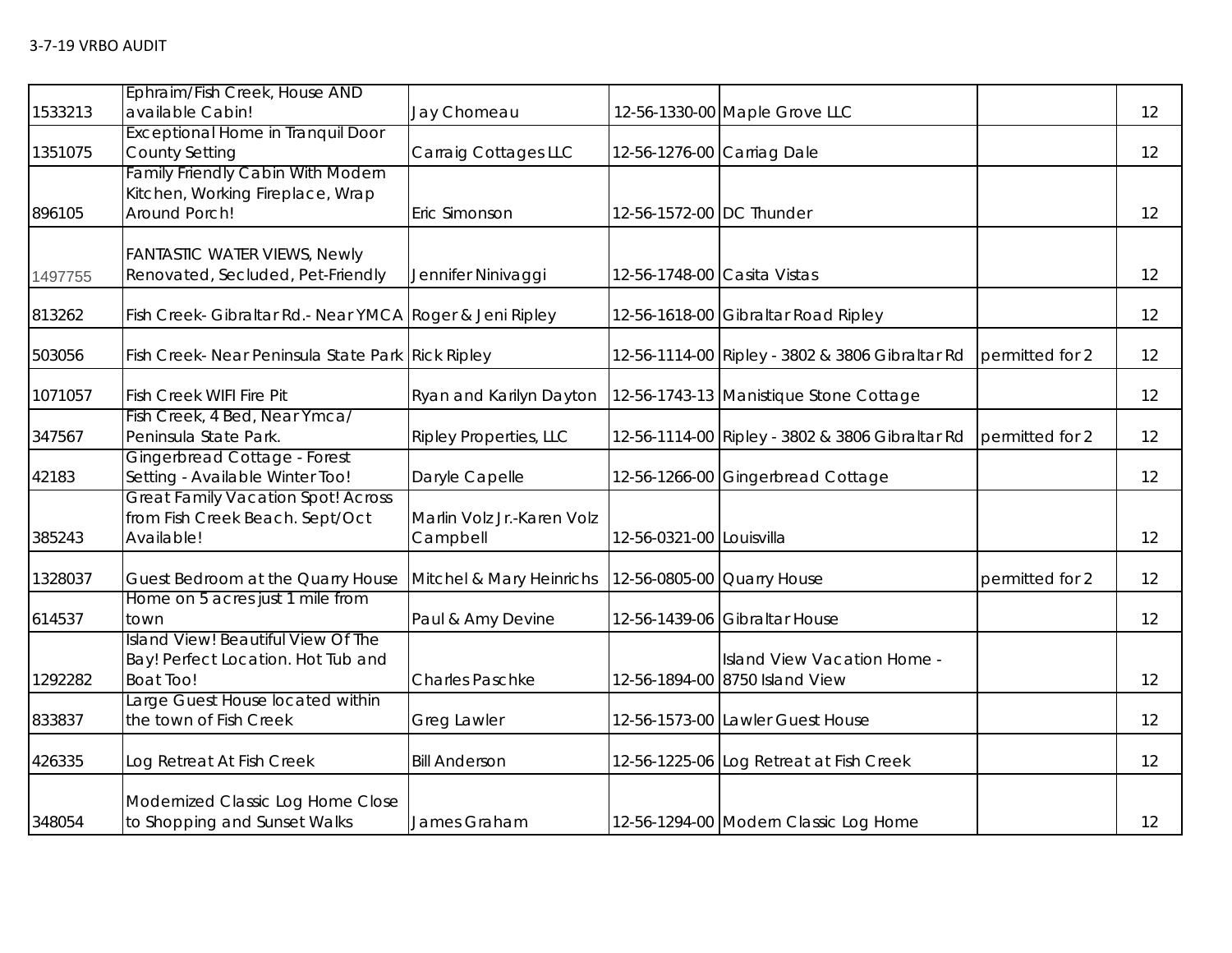|           | New Construction - 2 Story - 4                            | DCLife LLC - Pamela   |                          |                                           |                   |    |
|-----------|-----------------------------------------------------------|-----------------------|--------------------------|-------------------------------------------|-------------------|----|
| 1216466   | bedroom, 3.5 bath                                         | Hoppe                 | 12-56-1840-00 DCLife LLC |                                           |                   | 12 |
|           | NEW Family-Friendly Fish Creek 'Cape Eckert Vacation Home |                       |                          |                                           |                   |    |
| 7181479ha | House' w/Yard                                             | Cape House            | 12-56-0679-00 Deb Eckert |                                           | duplicate listing | 12 |
|           | NEW home. GREAT location across                           |                       |                          |                                           |                   |    |
|           | from YMCA. Can accommodate                                |                       |                          |                                           | permitted for 3   |    |
| 1127055   | <b>LARGE</b> groups                                       | The Treeport          |                          | 12-56-1450-00 Troy and Carolee Lasecki    | units             | 12 |
|           | NEW! Custom 3BR Home 3 Min from                           |                       |                          |                                           |                   |    |
| 4841776ha | <b>Fish Creek Harbor</b>                                  | <b>Bluff Barn</b>     |                          | 12-56-1858-00 Beth and Karen Ciesar       |                   | 12 |
|           | NEW-GREAT LOCATION-SLEEPS 14-                             |                       |                          |                                           |                   |    |
| 4713533ha | <b>INDOOR &amp; OUTDOOR POOLS</b>                         | Park House            |                          | 12-56-1801-00 PDW Rentals LLC             |                   | 12 |
|           | Newly Furnished Home Close to                             |                       |                          |                                           |                   |    |
|           | Everything, 5 Acres with majestic                         |                       |                          |                                           |                   |    |
| 1329353   | woods & meadows                                           | Chris Warecki         |                          | 12-56-1887-00 Highland House              |                   | 12 |
|           | Nicely located Near Fish Creek,                           | Klems Investment      |                          |                                           |                   |    |
|           | Ranch home, 4 bedroom, 2 bath.                            | Properties LLC - Mary |                          | Klems Investments - Klimczyk 8580         |                   |    |
| 1444826   | NEW OWNERSHIP.                                            | Klimczyk              | 12-56-2027-00 STH 42     |                                           |                   | 12 |
|           | Perfect for Family Reunions &                             | Kenneth and Maxine    |                          |                                           |                   |    |
| 418193    | Weekend Getaways, sleeps 12                               | Riche                 |                          | 12-56-1241-00 Riche - 9419 Tree Top       |                   | 12 |
|           |                                                           |                       |                          |                                           |                   |    |
|           | Perfect Location for Family, spotlessly                   |                       |                          |                                           |                   |    |
| 503970    | clean sleeps 18 friendly owners                           | Michael Servais       |                          | 12-56-1357-00 Cedar Creek Lodge II        |                   | 12 |
|           |                                                           | Minerva & Armando     |                          |                                           |                   |    |
| 723814    | Pine Cone Guest House                                     | Mejia                 |                          | 12-56-0525-00 Pine Cone Guest House       |                   | 12 |
|           |                                                           |                       |                          |                                           |                   |    |
|           | Remodeled Cottage in Downtown                             |                       |                          |                                           |                   |    |
| 410989    | Fish Creek-the Cookery's Lodging                          | <b>Richard Skare</b>  |                          | 12-55-0122-00 Cookery Suites & Cottages   | permitted for 2   | 12 |
|           | Spacious Custom 4bedroom a Mile                           |                       |                          |                                           |                   |    |
| 997318    | from Fish Creek                                           | Ross Lunn             |                          | 12-56-1033-00 Gibraltar Lodge             |                   | 12 |
|           | Spectacular Views of Eagle Harbor                         |                       |                          |                                           |                   |    |
| 824134    | and Ephraim                                               | Nancy Claypool        |                          | 12-56-1570-06 Eagle Harbor View           |                   | 12 |
| 473918    | <b>FROM FISH CREEK</b>                                    | <b>Jeff Herbst</b>    |                          | 12-56-1318-00 Herbst Spring Road          |                   | 12 |
| 1530654   | The Cottage in Fish Creek (ThCot)                         | Marcon                |                          | 12-56-2002-06 Marcon Workshop and Cottage |                   | 12 |
| 424315    | The Java Hut, a cottage with 'perks'                      | LLC/Carina Helm       |                          | 12-56-1188-00 Java Hut, The               |                   | 12 |
|           | The Log Home at Fish Creek-In the                         |                       |                          |                                           |                   |    |
| 272736    | <b>Heart of Door County</b>                               | David & Linda Horne   |                          | 12-56-1023-00 The Log Home at Fish Creek  |                   | 12 |
| 90461     | Home for All to Enjoy                                     | Donald Rubin          |                          | 12-56-0645-00 Fish Creek Retreat          |                   | 12 |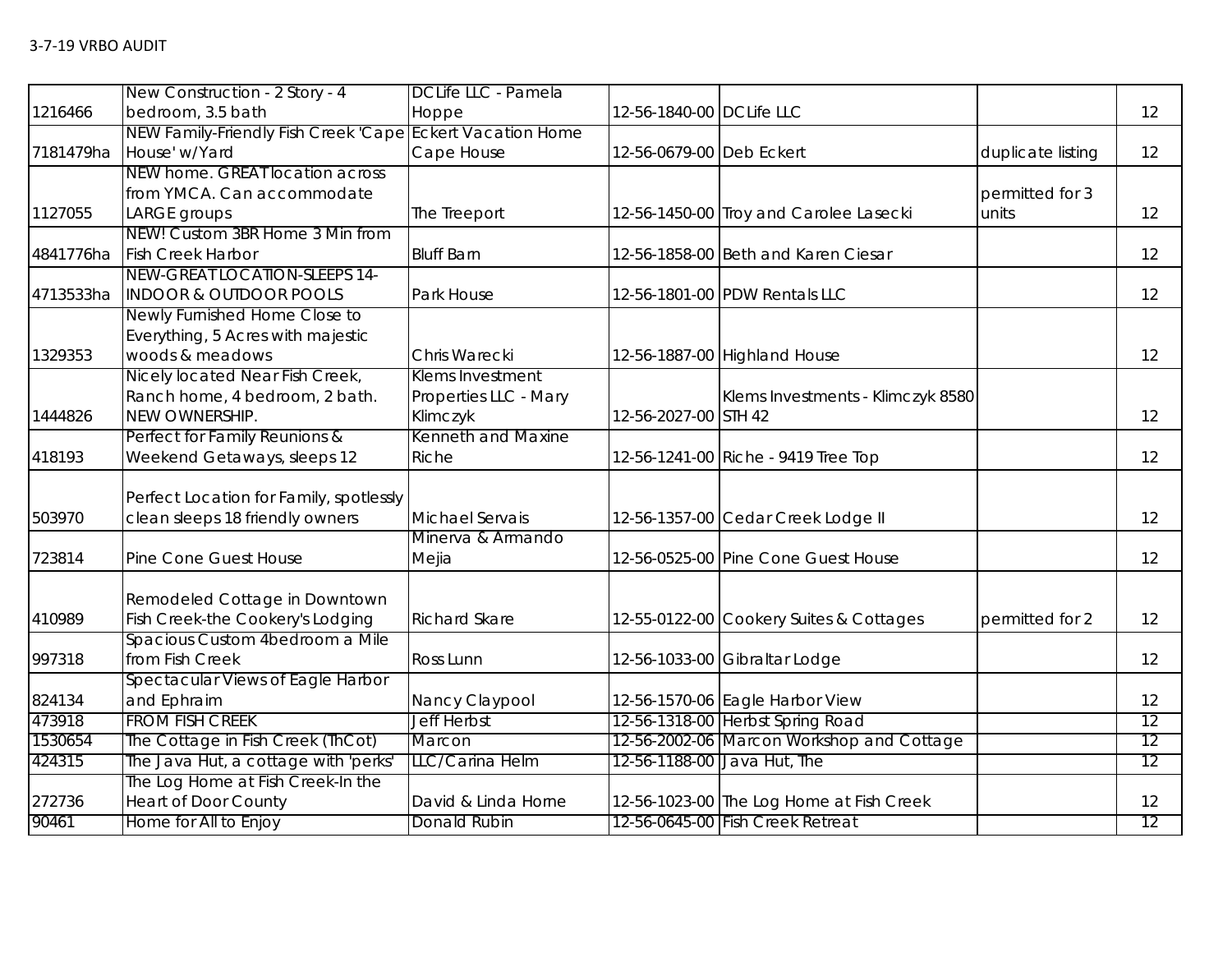| 238110  | Unique Setting - Built on Quarry Bed                                                      | Mitchel & Mary Heinrichs                |                          | 12-56-0805-00 Quarry House                 | permitted for 2 | 12 |
|---------|-------------------------------------------------------------------------------------------|-----------------------------------------|--------------------------|--------------------------------------------|-----------------|----|
| 569210  | Updated Retro Retreat! Indoor &<br>Outdoor Fireplace, Backyard Oasis<br>With Waterfall    | Mark Schneider                          |                          | 12-56-1719-00 Fish Creek Beginnings        |                 | 12 |
| 587050  | Walk to downtown Fish Creek and<br>Peninsula State Park!                                  | Michael & Diane Cotter                  |                          | 12-56-1410-00 Birch Grove II - Unit #2     |                 | 12 |
| 391901  | Water View in Downtown Fish Creek<br>The Cookery's Lodging.                               | Cookery Inc                             |                          | 12-55-0122-00 Cookery Suites & Cottages    | permitted for 2 | 12 |
| 365869  | Wooded Chalet in Fish Creek - Pet<br>Friendly, small dogs only, no more<br>then 40 $#$    | Allen & Emelie Franke                   |                          | 12-55-0021-00 High Ridge Chalet            |                 | 12 |
| 715374  | Woodlands 3 Bedroom, 1 1/2 Bath<br>Fish Creek, Vacation Getaway                           | Tim & Bonnie Mirkiewicz                 | 12-56-1363-00 Woodlands  |                                            |                 | 12 |
|         |                                                                                           |                                         |                          |                                            |                 |    |
| 585337  | 4 Bedroom, 4 Bath, 2 Story Home,<br>Sand Beach, Handicapped Access,<br>Wifi, sleeps 12    | Sunrise Shores #7 -<br><b>DCRMAALLC</b> |                          | 15-53-1431-00 DCRMAA LLC                   |                 | 15 |
| 1335047 | Door County June 1-8 2 bedroom 2<br>bath Condo at The Rushes Baileys<br>Harbor            |                                         |                          | owner info unfound                         |                 | 15 |
| 505152  | Fantastic Sandy Beach Condo for<br>Family and Friends. Spectacular<br>Sunrises!           | Sanata & Catherine Lau                  |                          | 15-53-1362-00 Sunrise Shores #6 - Lau      |                 | 15 |
| 171303  | Special \$150/nt Thru 6/17:<br>Beautiful, Clean, Sand Beach Condo,<br>Amazing Views, Wifi | Sunrise Shores #4                       |                          | 15-53-1153-00 Jeanne & Paul Wiesner        |                 | 15 |
| 125749  | Sunrise Shores Condo 3, Beautiful<br>Sand Beach, CLEAN condo                              | <b>Sunrise Shores ASH</b>               | 15-53-0492-00 Mark Ash   |                                            |                 | 15 |
| 352035  | Beachfront Cottage, Spring 2018<br>Special 3 nights w/ 4th night free                     | Quietside Leadership LLC                | 15-55-0398-00 house"     | Quietside Cottages "the beach              | permitted for 2 | 15 |
| 1432604 | Beautiful Clark Lake Cottage                                                              | Scot and Kerri Hunt                     | 15-56-1998-00 Clark Lake | Beautiful Waterfront Cottage on            |                 | 15 |
| 744695  | Beautiful Sunsets On Clark Lake<br>Located in Door County, Wi                             | Kaufman                                 |                          | 15-56-1536-00 Kaufman - 5543 Clark Lake Dr |                 | 15 |
| 97026   | Book Summer '18 Now! - Prime Weeks<br><b>Book Quickly!</b>                                | Mary Jo Jump                            | 15-56-1263-04 Jump Inn   |                                            | permitted for 2 | 15 |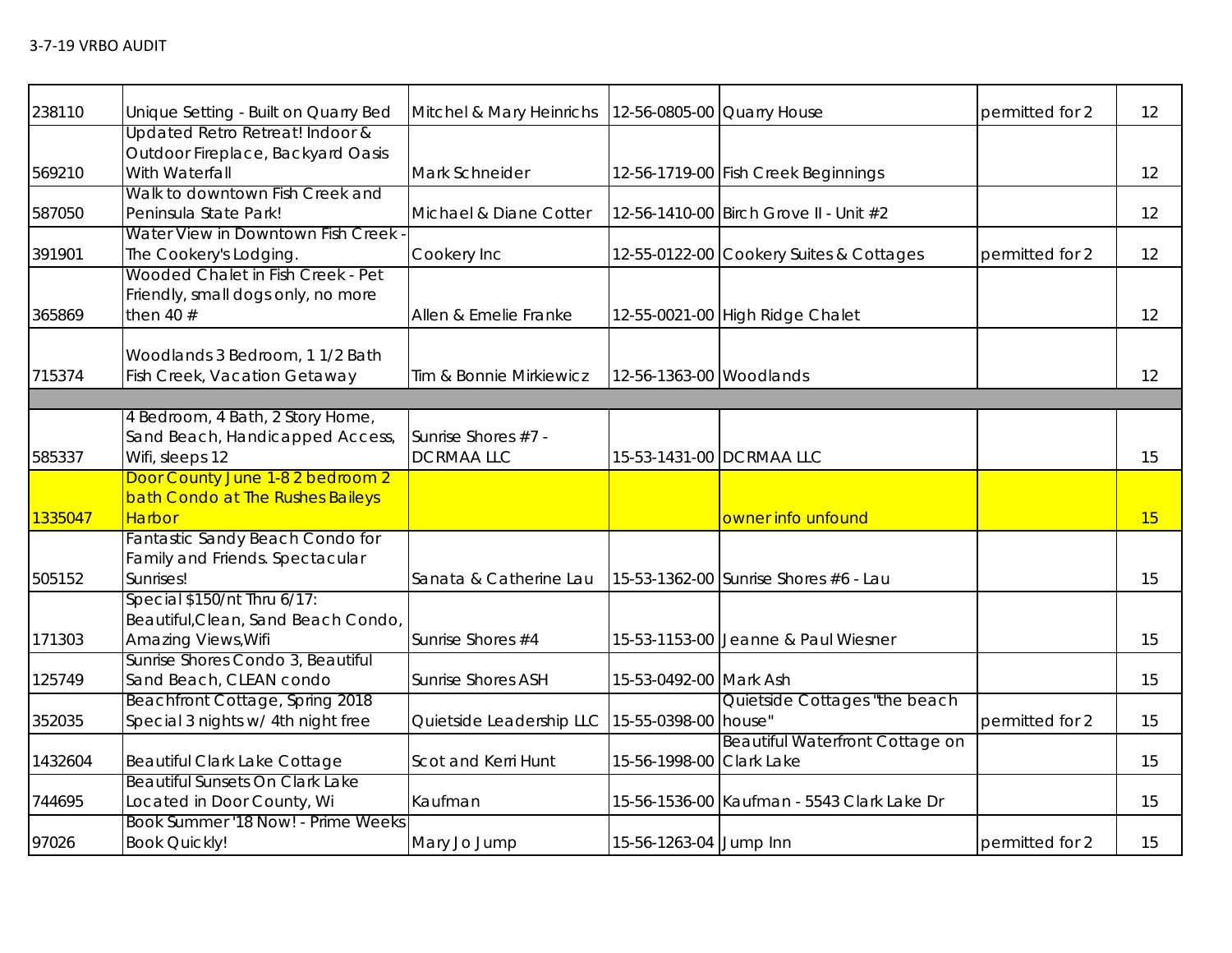| 216654  | <b>CEDAR SHORES IS EXPANDING!-ON</b><br>SCHEDULE!1 Aug Wk Open. Book<br>CHOICE FALL DATES. | Linda Schaap                                  |                      | 15-55-0831-00 Cedar Shores - Beach Front                       |                                                                                                                 | 15 |
|---------|--------------------------------------------------------------------------------------------|-----------------------------------------------|----------------------|----------------------------------------------------------------|-----------------------------------------------------------------------------------------------------------------|----|
| 852534  | Lake Michigan Beachfront Cottage<br>Springl Special 3 Nights/4th free                      | Quietside Leadership LLC                      | 15-55-0398-00 house" | Quietside Cottages "the beach                                  | permitted for 2                                                                                                 | 15 |
| 717637  | Lake Michigan Sand Beach!!                                                                 | Les Kiehnau                                   |                      | 15-56-1531-12 The Beach at Lakeside Park                       |                                                                                                                 | 15 |
| 848144  | Lakefront Cottage with Sensational<br>Sunsets!                                             | Paul & Tricia Kaye                            |                      | 15-56-1621-00 Kaye Cottage                                     |                                                                                                                 | 15 |
| 244227  | Lakefront Home, Architect Designed<br>for His Family and Friends                           | Janet Slater                                  |                      | 15-56-1085-00 Lakeside Paradise - Slater                       |                                                                                                                 | 15 |
| 414415  | Arts & Crafts Masterpiece                                                                  | Craig Nelson                                  |                      | 15-56-0235-00 Nelson House                                     |                                                                                                                 | 15 |
| 746483  | Neat Cottage getaway on the Lake<br>Michigan Rugged Shore=Relax-<br>Romantic-Restore-ah    | Sommer Property Mgmt<br><b>LLC</b>            |                      | All about the lake shore Door<br>15-56-0023-00 County Cottages | permitted for 3:<br>1) Shadow of<br>Seagulls 2) It's All<br>About the<br>Lakeshore<br>3) same time<br>next year | 15 |
| 1055782 | Neat Cottage Getaway On The Lake<br>Michigan Rugged Shore=relax-<br>romantic-restore-ah    | Sommer Property Mgmt<br><b>LLC</b>            |                      | All about the lakeshore Door<br>15-56-0023-00 County Cottages  |                                                                                                                 | 15 |
| 1361580 | <b>NEW LISTING: Spacious Cottage</b><br>Close to Lake Michigan with Heated<br>Pool!        | Michael and Amanda<br>Warecki                 |                      | 15-56-1948-00 Cottage at Cave Point, The                       |                                                                                                                 | 15 |
| 825405  | New Rental w/Lake & Beach Access                                                           | Dan Rehberg - Rehberg<br><b>Boathouse LLC</b> |                      | 15-56-1593-12 Cottage at Trails End                            |                                                                                                                 | 15 |
| 333509  | Newer Log Home on Clarks Lake with<br>Dock and Boats                                       | Vans Log Home on Clark<br>Lake                |                      | 15-56-0308-06 Vans Log Home                                    |                                                                                                                 | 15 |
| 414043  | Prime Time Going Fast! May/June<br>Dates Still Available!                                  | Kris Zeile et al & Mary Jo<br>Jump            | 15-56-1263-04 Inn    | Shoreline Ventures Inc & Jump                                  | permitted for 2                                                                                                 | 15 |
| 34399   | Quintessential Door County Cabin on<br>Lake Michigan                                       | Carolyn Brzezinski                            |                      | 15-56-0713-00 Killasonna Lodge - Brzezinski                    |                                                                                                                 | 15 |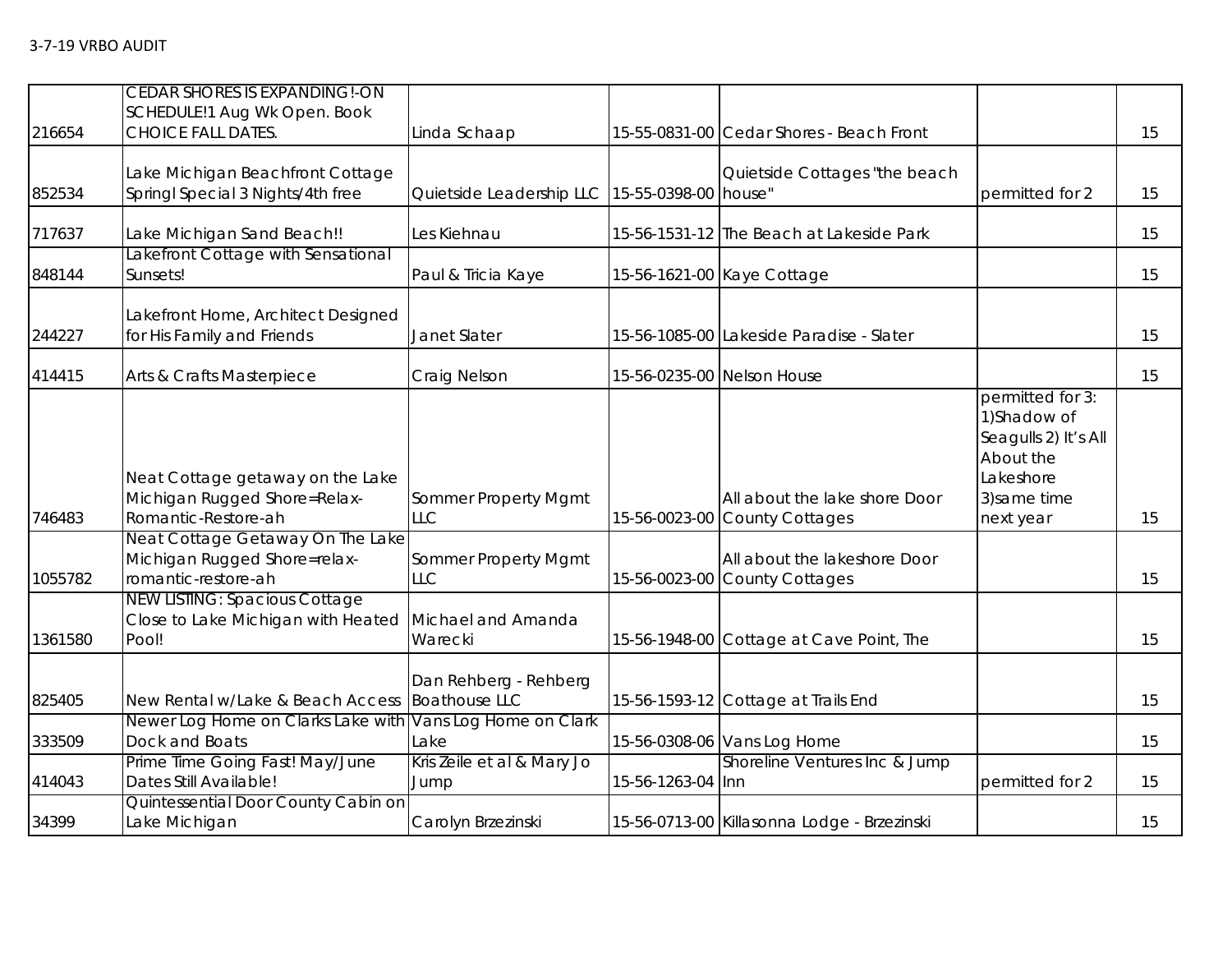|         | Romantic Classic Cedar Cottage-                                                      |                                              |                            |                                            |    |
|---------|--------------------------------------------------------------------------------------|----------------------------------------------|----------------------------|--------------------------------------------|----|
|         | door-county-rentals.com//-                                                           | Sommer Property Mgmt                         |                            | All about the lakeshore Door               |    |
| 1055804 | Brochure.pdf                                                                         | LLC                                          |                            | 15-56-0023-00 County Cottages              | 15 |
| 346952  | SAND BEACH on Lake Michigan                                                          | <b>Carrington Family Trust</b><br>c/o Fergus |                            | 15-56-0340-12 Sandy Beach Lake House       | 15 |
|         |                                                                                      |                                              |                            |                                            |    |
|         | Beach House Cottage with Water                                                       |                                              |                            |                                            |    |
| 921026  | View                                                                                 | <b>Beach Harbor Resort</b>                   | 27-51-0807-00 Jon Hanson   |                                            | 27 |
| 1397692 | Beach House at Beach Harbor                                                          | <b>Beach Harbor Resort</b>                   | 27-51-0807-00 Jon Hanson   |                                            | 27 |
| 1397724 | Cozy Studio Cottage Near Water                                                       | <b>Beach Harbor Resort</b>                   | 27-51-0807-00 Jon Hanson   |                                            | 27 |
| 921123  | Cozy Studio Cottage Near Water                                                       | <b>Beach Harbor Resort</b>                   | 27-51-0807-00 Jon Hanson   |                                            | 27 |
| 1493156 | 1930 Door County Home on the<br>Water   175' dock                                    | Steve Sullivan                               |                            | 27-55-0471-17 Merdith House                | 27 |
| 112606  | Country setting just outside the city!!!                                             | <b>Terry Kinney</b>                          |                            | 27-55-0737-00 Door County Country Home     | 27 |
| 747958  | Cozy retreat Off the beaten path.                                                    | <b>Hideaway Cottage</b><br>Smola             | 27-56-1542-0               | Connel Smola                               | 27 |
| 409619  | Eagle View a Year-Round Country<br>Home Sleeps 8                                     | Lisa B Goldney                               | 27-56-1228-00 Eagleview    |                                            | 27 |
| 1405853 | Family friendly updated home in<br>Idlewild Peninsula, Door County, WI               | Richard and Judith<br>Laessig                |                            | 27-56-1995-00 Uncle Bob's Guest House      | 27 |
| 1062307 | Located at the end of the road,<br>waterfront home with quiet feel of<br>northwoods! | Cabot's Point                                |                            | 27-56-1729-06 Cabot's Point Properties LLC | 27 |
| 1368363 | Nasewaupee Trail Log Home                                                            | Nasewaupee Trail Log<br>Home react 5/29/18   | 27-56-1841-00 Terry Kinney |                                            | 27 |
|         | NEW LISTING • Great Getaway with                                                     |                                              |                            |                                            |    |
| 1449030 | Lots of Comfort and Charm!                                                           | Steve and Joan Rockwell                      |                            | 27-56-2008-00 The Doorstop - Rockwell      | 27 |
|         | Newly updated cottage on 12 acres<br>only minutes from Potawatomi State              | Bungalow at Potawatomi                       |                            |                                            |    |
| 1450867 | Park!                                                                                | Park-Isaacson                                |                            | 27-56-2011-00 Andrew and Erin Isaacson     | 27 |
|         | One of a Kind Door County                                                            |                                              |                            | One of a kind Door County Boat             |    |
| 267726  | Boathouse Waiting for Your Visit                                                     | Deb Robinson                                 | 27-56-1050-00 House        |                                            | 27 |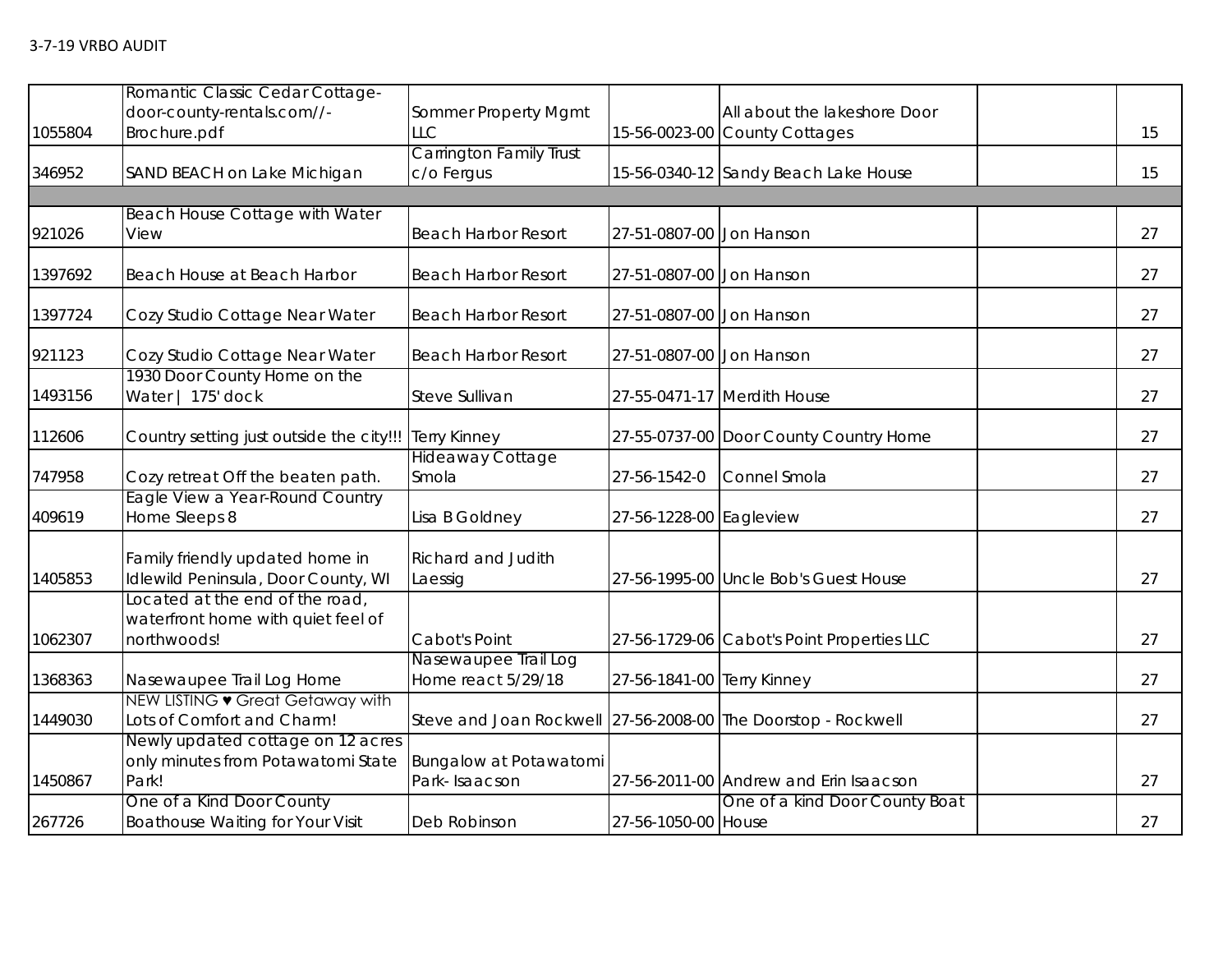|          | <b>Outback Cottages in Door County -</b>        |                         |                         |                                               |    |
|----------|-------------------------------------------------|-------------------------|-------------------------|-----------------------------------------------|----|
|          | near beach, modern, private,                    |                         |                         |                                               | 27 |
| 902029ha | peaceful<br>Sand Bay Lodge And Cottages         | Outback Cottages        |                         | 27-56-1143-00 Galen & Pam Carpenter           |    |
| 312662   | <b>Waterfront Sleeps 23</b>                     | Sand Bay Lodge          | 27-55-0667-00 Dan Farah |                                               | 27 |
|          |                                                 |                         |                         |                                               |    |
| 735264   | Spectacular Water View                          | Karen Hyttel            |                         | 27-56-1540-00 Bay House - Hyttel              | 27 |
|          | Trinity Retreat - Family Friendly               |                         |                         |                                               |    |
|          | Cottage On Sand Bay Point in Door               |                         |                         |                                               |    |
| 743964   | County                                          | <b>Trinity Retreat</b>  |                         | 27-56-1538-00 Leo and Holly Michael           | 27 |
|          | Waterfront 2 b.r. Bay View                      |                         |                         |                                               |    |
|          | Cottage/sunsets/wineries/lighthouses            |                         |                         |                                               |    |
| 642597   | /beaches/fishing                                | Sand Bay Lodge          | 27-55-0667-00 Dan Farah |                                               | 27 |
|          | Waterfront 4 b.r./3                             |                         |                         |                                               |    |
|          | ba/beaches/fishing/sunsets/wineries             |                         |                         |                                               |    |
| 642598   | /lighthouses/state parks                        | Sand Bay Lodge          | 27-55-0667-00 Dan Farah |                                               | 27 |
|          | Waterfront Cottage: 2 bedroom, 1.5              | McComb's= 4143 Snake    |                         |                                               |    |
| 802382   | bathrooms<br>Waterfront Swedish-style Log Cabin | <b>Island Road</b>      |                         | 27-56-1598-00 John McCombs                    | 27 |
|          | on Sand Bay, Door County -                      |                         |                         |                                               |    |
| 135683   | Moonlight Magic                                 |                         |                         |                                               | 27 |
|          | Waterside Retreat -- Swedish Stuga              | Tammy M Leemon          |                         | 27-56-1014-00 Moonlight Magic                 |    |
| 154010   | (Cottage)                                       | Barbro & Glen Wilson    |                         | 27-56-0948-00 Wilson Sherwood Point           | 27 |
|          |                                                 |                         |                         |                                               |    |
|          |                                                 | Shoreline Resort and    |                         |                                               |    |
| 1576440  | Beautiful Shoreline Condominium                 | Condos                  |                         | 32-51-0796-00 Rockton-Shoreline LLC           | 32 |
|          |                                                 |                         |                         |                                               |    |
|          | Enjoy Your Own Private View Of Sister           |                         |                         |                                               |    |
| 724130   | Bay Sunsets on the Waterfront                   | The Nest                |                         | 32-56-1514-06 Paul O'Keeffe & Tiffany Hubbard | 32 |
|          |                                                 |                         |                         |                                               |    |
|          | Great Waterview Home in Door                    |                         |                         |                                               |    |
| 84278    | County. Fabulous Home Sleeps 14!!               | Hale - 1615 Big Pine Ln | 32-53-0717-00 Lyn Hale  |                                               | 32 |
|          |                                                 | The Refuge/Appleport    |                         |                                               |    |
| 116351   | Beautiful Log Home on 5 quiet acres             | Enterprises             |                         | 32-55-0623-00 Marc & Lori Maillefer           | 32 |
|          | Beautiful Cottage on the Green Bay              |                         |                         |                                               |    |
| 133165   | Waterfront                                      | Schwandt Cottage        |                         | 32-55-0177-00 Georgina Schwandt               | 32 |
|          | Marina Breeze, Spectacular Ellison              |                         |                         |                                               |    |
| 181532   | Bay View & Dbl Master Suites                    | Marina Breeze           |                         | 32-55-0759-00 Robert & Sherry Stein           | 32 |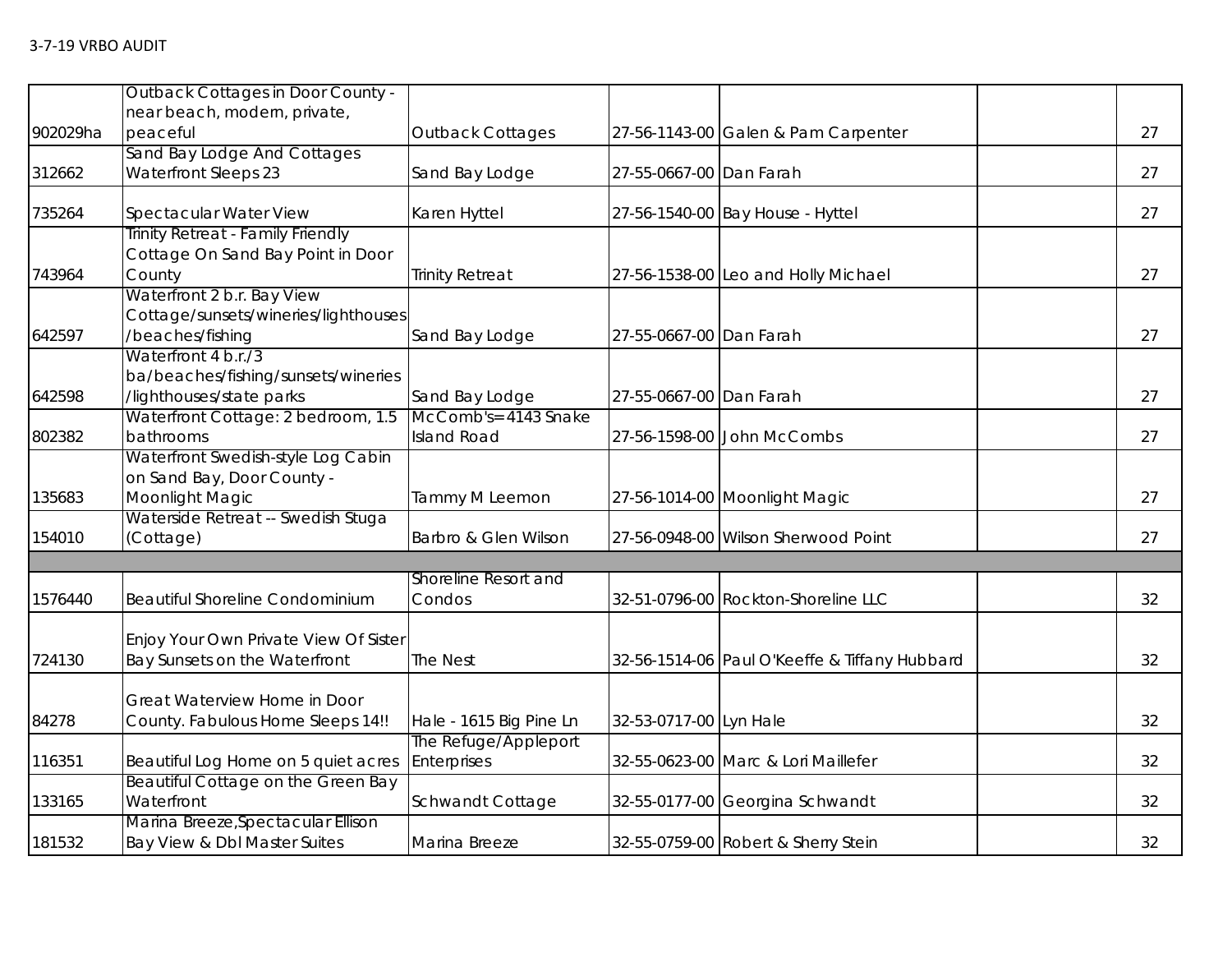|         | Waterfront Cottage Nestled in                                                     |                                                     |                            |                                                                 |                 |    |
|---------|-----------------------------------------------------------------------------------|-----------------------------------------------------|----------------------------|-----------------------------------------------------------------|-----------------|----|
| 241353  | Picturesque Setting, Gills Rock                                                   | Teskies Cottage                                     | 32-56-0962-00 Lyle Teskie  |                                                                 |                 | 32 |
| 254081  | Historic Log Cabin(winter rate)                                                   | Docs Hideaway                                       |                            | 32-55-0770-00 Terry & Kermit Bott                               |                 | 32 |
| 1459031 | Lovely Moonbird Cottage                                                           | Moonbird                                            |                            | 32-56-2015-00 Desire Bromstad                                   |                 | 32 |
| 340765  | Cappy Cottage, Over 300 Ft. of<br>Private Shoreline on North Bay                  | Cappy Cottage                                       |                            | 32-56-1132-06 Hakes Family Trust                                |                 | 32 |
| 340966  | The Hideaway: New Construction<br>walk to Beach and Town                          | Hideaway the Herman                                 |                            | 32-53-0955-06 Greg Herman                                       |                 | 32 |
| 343690  | <b>Charming Traditional Cottages</b><br>Affordable and Travel Green               | Terra Cottages                                      |                            | 32-55-0124-00 Deborah Taubert Gehan                             | permitted for 5 | 32 |
| 350098  | Waterfront Cottage with Views of<br>Deaths Door, New Kitchen                      | Bells Cottage - 12748 N<br>Port Des Mortes          |                            | 32-56-1131-06 Matt & Ryan Bell                                  |                 | 32 |
| 403462  | Waterfront Dream Cottage with a<br>Million Dollar View (Apple)                    | Dan's Fish, Inc. d/b/a                              |                            | Hedgehog Harbor Rental 32-56-1195-00 Daniel and Sherrie Schwarz |                 | 32 |
| 403817  | Romantic Waterfront Suite with<br>amazing water views (Cherry)                    | Dan's Fish, Inc. d/b/a<br>Hedgehog Harbor Rental    |                            | 32-56-1195-00 Daniel and Sherrie Schwarz                        |                 | 32 |
| 431068  | Two person efficiency cottage on<br>green bay                                     | <b>Door County Vacation</b><br>Cottage              |                            | 32-56-0932-00 John Finn & Carol Molepske                        | permitted for 2 | 32 |
| 567511  | 2500 sq ft open floor plan short walk<br>to water!                                | <b>Arnies Sanctuary</b>                             | 32-56-1352-06              | James Arneson                                                   |                 | 32 |
| 482130  | Summer Joy Cottage in Sister Bay,<br>WIYou Can't Get Any Closer to the<br>Water   | Northern Lights Properties<br>Summer Joy & Windsong | 32-56-1325-00 Alan Frisoni |                                                                 | permitted for 2 | 32 |
| 571419  | Classic 1927 Shore Log Home. Sleeps<br>8. Enjoy water views from 7 of 9<br>rooms! | Northern Lights Properties<br>Summer Joy & Windsong | 32-56-1325-00 Alan Frisoni |                                                                 | permitted for 2 | 32 |
| 571451  | Ellison Bay bluff retreat with water<br>views                                     | The Refuge/Appleport<br>Enterprises                 |                            | 32-55-0623-00 Marc & Lori Maillefer                             |                 | 32 |
| 601468  | Cedar Dell Chalet is the<br>quintessential Door county cabin                      | Cedar Dell Chalet                                   |                            | 32-56-1203-06 Vicky Kalscheur                                   |                 | 32 |
| 611204  | <b>Totally Remodeled 2012 Brenner</b><br>Tower!                                   | <b>Brenner Tower</b>                                |                            | 32-56-1227-06 Brenner Tower, LLC                                |                 | 32 |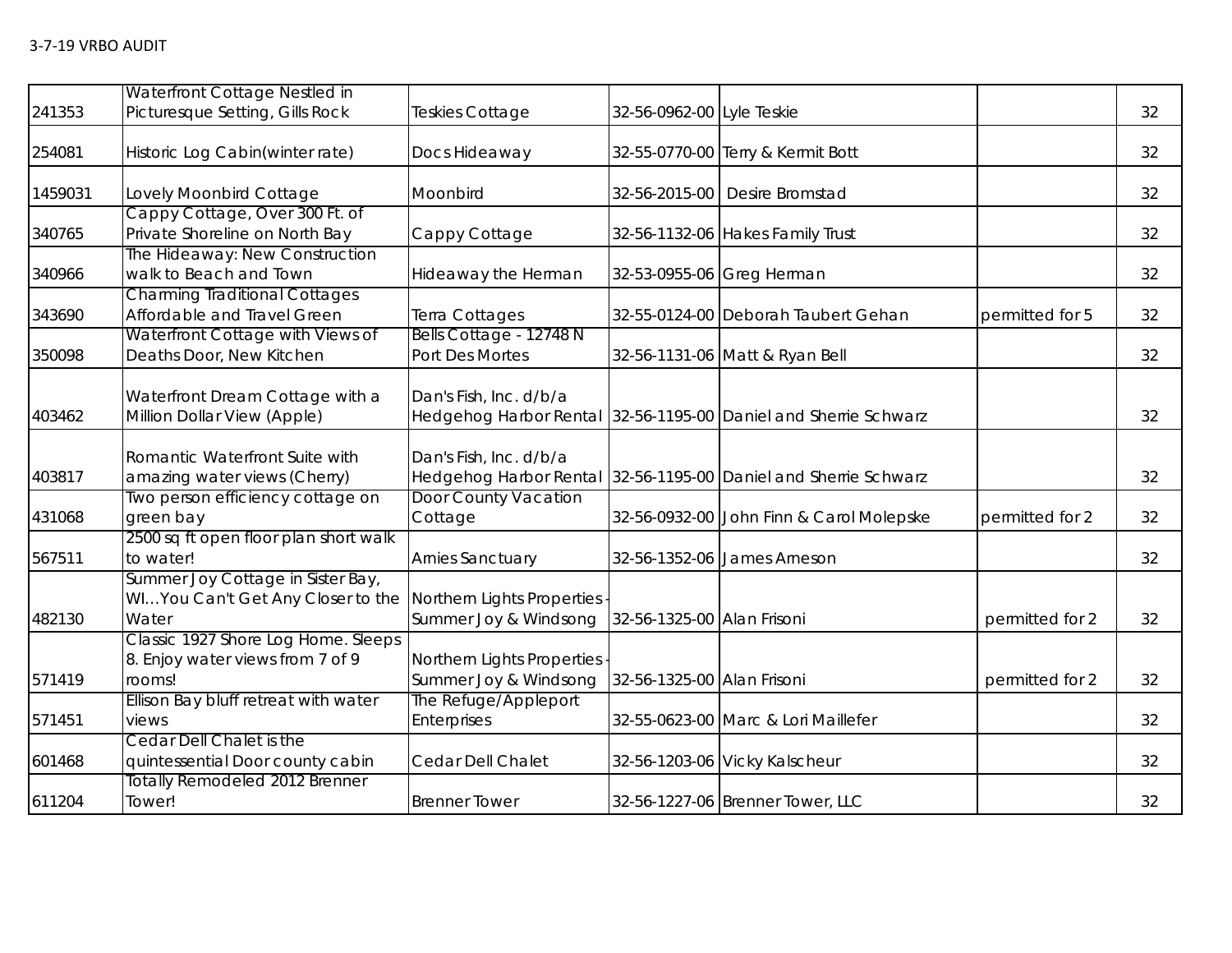|         | Charming, Warm, and Naturally Well- Wagon Trail #26 Lengh- |                                                       |                             |                                           |                 |    |
|---------|------------------------------------------------------------|-------------------------------------------------------|-----------------------------|-------------------------------------------|-----------------|----|
| 706539  | Lit with Wooded Privacy                                    | Little House in the Woods 32-56-1589-00 Carolyn Lengh |                             |                                           |                 | 32 |
|         | <b>Sister Bay Door County Private</b>                      |                                                       |                             |                                           |                 |    |
| 59435   | <b>Vacation Paradise</b>                                   | <b>Dovetail Acres</b>                                 | 32-55-0422-00 Terry Wurster |                                           |                 | 32 |
|         | Lake Front Home At The End Of The                          |                                                       |                             |                                           |                 |    |
| 468070  | Road On Peninsula                                          | Point, The                                            |                             | 32-56-1292-06 Heather Erickson            |                 | 32 |
|         |                                                            |                                                       |                             |                                           |                 |    |
|         | NEW! DOOR 42- minutes away from                            |                                                       |                             |                                           |                 |    |
| 1409799 | the hustle and bustle of Sister Bay!                       | Door 42                                               |                             | 32-56-1976-00 Shawn and Kim Marshall      |                 | 32 |
|         | Beautiful, Newly Renovated Peaceful                        |                                                       |                             |                                           |                 |    |
| 788481  | Place                                                      | <b>Beach Road Rentals</b>                             |                             | 32-56-1541-00 Alma Vaicekauskas           |                 | 32 |
|         | Located in Ellison Bay, less than 1/4                      |                                                       |                             |                                           |                 |    |
|         | mile from a public boat launch on                          |                                                       |                             |                                           |                 |    |
| 821538  | beautiful                                                  | <b>Beechers Cabin</b>                                 |                             | 32-56-1571-06 Susan Szabo & Mark Beecher  |                 | 32 |
|         | Premier Vacation Rental, Pet                               |                                                       |                             |                                           |                 |    |
|         | Friendly, Walk to Water, Restaurant,                       |                                                       |                             |                                           |                 |    |
| 835033  | Shopping, WiFi                                             | Door Stop                                             |                             | 32-56-1612-00 Terrence Rogers             | permitted for 2 | 32 |
|         |                                                            |                                                       |                             |                                           |                 |    |
| 839291  | Water Front Log Cabin!                                     | East Haven                                            |                             | 32-56-1592-06 Barbara Moline              |                 | 32 |
|         |                                                            |                                                       |                             |                                           |                 |    |
|         | Porcupine Shores Has An Elevated                           |                                                       |                             |                                           |                 |    |
| 886997  | View And Access To The Water                               | Porcupine Shores                                      |                             | 32-56-1603-06 Brian Bartell & Kim Winburn |                 | 32 |
|         | Serenity House located in quiet                            |                                                       |                             |                                           |                 |    |
|         | Rowleys Bay offering water, woods                          |                                                       |                             |                                           |                 |    |
| 981731  | and beauty                                                 | Serenity House                                        |                             | 32-56-0438-00 James K Larson              |                 | 32 |
|         | Beautiful Home With Water Views in                         | <b>Hedgehog Harbor House</b>                          |                             |                                           |                 |    |
| 996903  | <b>Peaceful Gills Rock</b>                                 | & Cottage                                             |                             | 32-56-1506-00 David & Patricia Bernhard   |                 | 32 |
|         | Great water view in peaceful                               | <b>Hedgehog Harbor House</b>                          |                             |                                           |                 |    |
| 998960  | Northern Door                                              | & Cottage                                             |                             | 32-56-1506-00 David & Patricia Bernhard   | permitted for 2 | 32 |
|         | <b>Family Retreat Lake Front Wifi Bikes</b>                |                                                       |                             |                                           |                 |    |
| 1022944 | Grill Lakeshore Fire Pits                                  | <b>Sunset Shore Cottages</b>                          |                             | 32-56-1720-00 David & Deborah Cresto      | permitted for 2 | 32 |
|         |                                                            | On the Shore of Deaths                                |                             |                                           |                 |    |
| 1032665 | On the Shore of Deaths Door                                | Door                                                  | 32-56-1745-00 Todd Frisoni  |                                           |                 | 32 |
|         | Family Retreat Lake View Wifi Cable                        |                                                       |                             |                                           |                 |    |
|         | Tv Grill Lakeshore Fire Pits Dog                           |                                                       |                             |                                           |                 |    |
| 1036054 | Friendly                                                   | <b>Sunset Shore Cottages</b>                          |                             | 32-56-1720-00 David & Deborah Cresto      | permitted for 2 | 32 |
|         |                                                            |                                                       |                             |                                           |                 |    |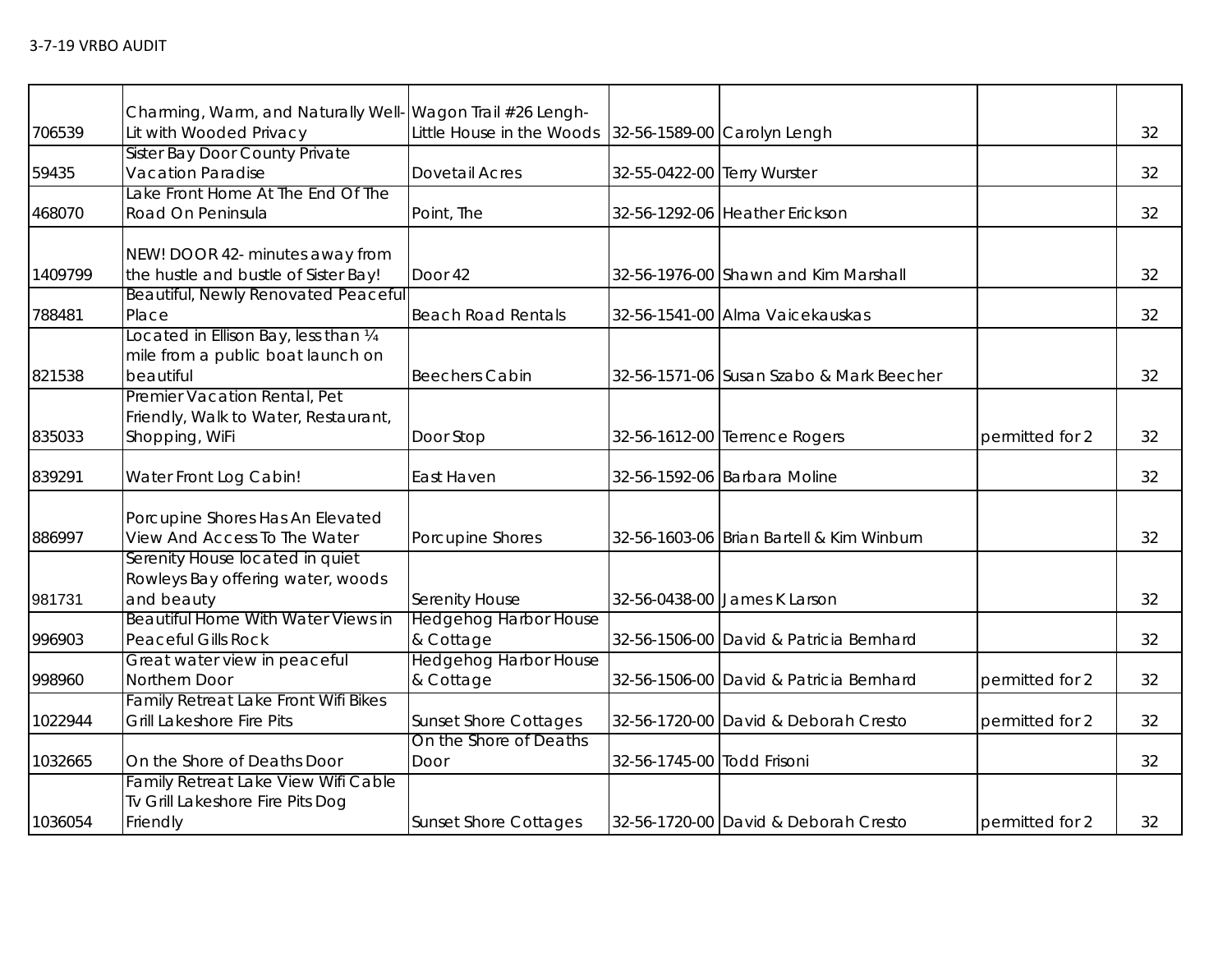| 1140156  | Beautiful 3 Bedroom Door County,<br>Heavily Wooded, Pet Friendly, NOW<br><b>OFFERS WIFI</b> | Door Stop                                        |                             | 32-56-1612-00 Terrence Rogers                                   | permitted for 2 | 32 |
|----------|---------------------------------------------------------------------------------------------|--------------------------------------------------|-----------------------------|-----------------------------------------------------------------|-----------------|----|
| 1152974  | New! Enjoy sunrise on Lake Michigan<br>in a 1969 Lakefront A-Frame                          | Hazen Cabbage                                    |                             | 32-56-1496-00 Kimberly Hazen                                    |                 | 32 |
| 1519464  | Unique architect designed home on<br>waterfront bluff                                       | Vinkelhus-Vest                                   |                             | 32-56-1971-00 Kimberly Hazen                                    |                 | 32 |
| 581649   | Nestled amongst the trees with<br>commanding views of Green Bay!                            | A Pearl                                          |                             | 32-56-1409-06 Jeffrey & Allison Ockwood                         |                 | 32 |
| 1153343  | Spacious Lakefront Home Minutes<br>From Sister Bay                                          |                                                  |                             | Wagon Trail #20 - DiSalvo 32-56-1786-08 Michah & August DiSalvo |                 | 32 |
| 1177141  | Premier Vacation Rental Just a Short<br>Walk to The Heart of Sister Bay!!                   | Sister Bay Respite                               |                             | 32-56-1838-00 Todd and Michelle Cox                             |                 | 32 |
| 1161665  | 4 Bedrm, 3 Bath! Between Sister Bay<br>& Ellison Bay. New on VRBO, Spring,<br>2018.         | <b>Woodfield House</b>                           |                             | 32-56-1710-00 Susanne Beaumont                                  |                 | 32 |
| 1185191  | Murphy's "KipDee" Cottage                                                                   | Murphy's Kipdee Cottage 32-56-1827-00 Jon Murphy |                             |                                                                 |                 | 32 |
| 659326   | Beautiful log home on 5 acres just<br>steps away from Lake Michigan                         | Hoffmans Up North                                | 32-56-1463-06 Hoffman       | Hoffman's Up North LLC - Matthel                                |                 | 32 |
| 1217459  | Charming cedar log cabin nestled in<br>the woods, footsteps from Rowley's<br>Bay            | Wagon Trail Dombrowski<br>Unit 1                 |                             | 32-56-1831-00 Edward and Jill Dombrowski                        |                 | 32 |
| 1351557  | Your own sandy shore on the most<br>pleasant bay in Door County!                            | Vandelay Shore                                   |                             | 32-56-1870-06 Matthew P Shumway                                 |                 | 32 |
| 1362190  | NEW IN 2018! Serendipity Meadow:<br>Family-friendly, 7-acre oasis                           | Serendipity Meadow                               |                             | 32-56-1963-00 Cecilia & Dennis Lindell                          |                 | 32 |
| 1373547  | Ellison Bay Condominium at the<br>heart of town.                                            | Hideaway Condos, The                             | 32-53-1904-00 Bruce Peissig |                                                                 |                 | 32 |
| 177327ha | Beach @ Sky Ledge - Spectacular<br><b>Water Views</b>                                       | Beach at Sky Ledge                               |                             | 32-56-0403-00 Daniel & Cynthia Schaulis                         |                 | 32 |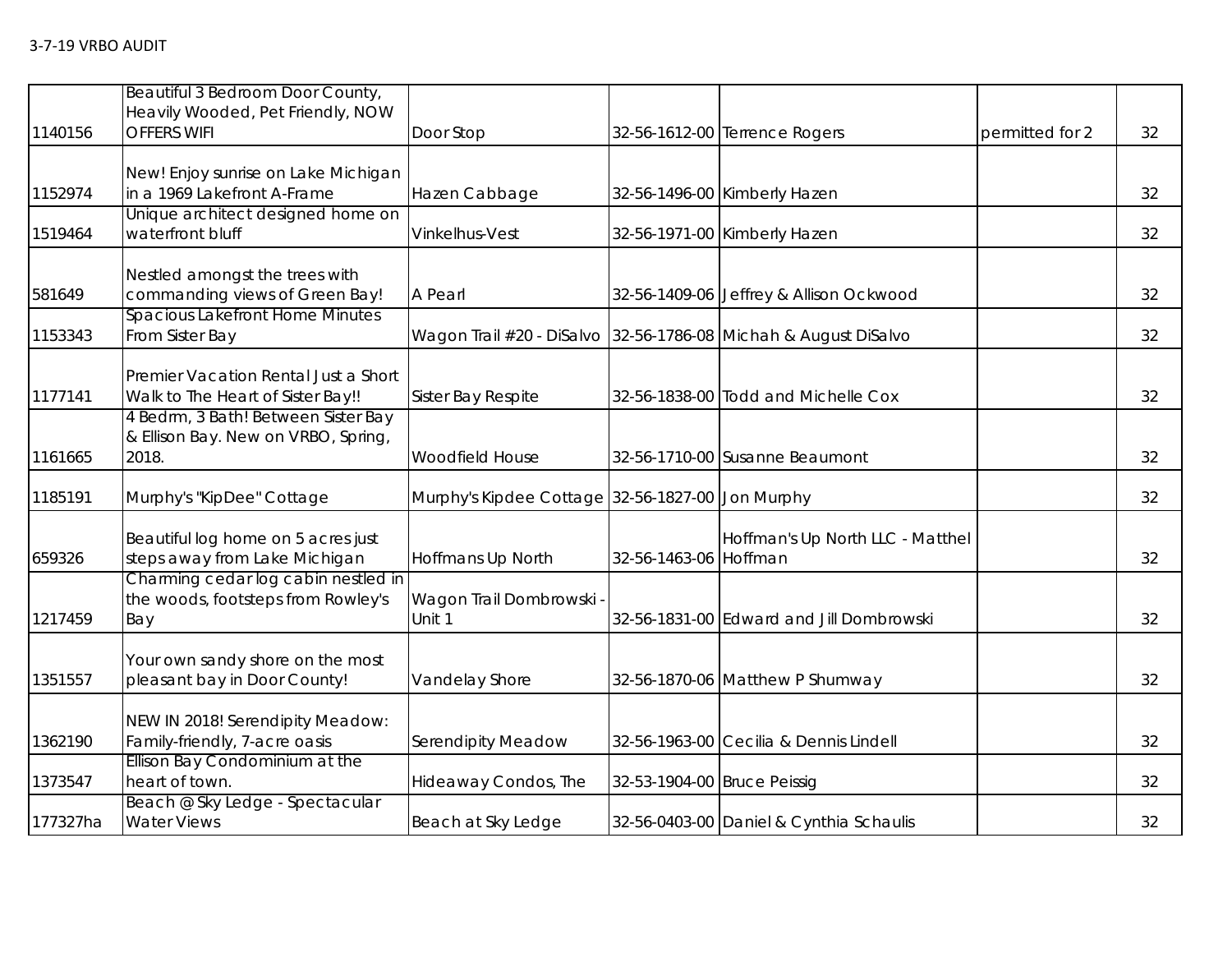|                   | <b>Ellison Bay Bluff Waterview Condo</b>   |                                                 |                             | Daniel & Cynthia Shaulis                 |                 |    |
|-------------------|--------------------------------------------|-------------------------------------------------|-----------------------------|------------------------------------------|-----------------|----|
| 3915169ha Retreat |                                            | Ellison Bay Bluff Retreat                       |                             | 32-53-1533-00 Revocable Trust            |                 | 32 |
|                   | Little House on the Bay---Door             |                                                 |                             | Schaulis & Schaulis & Werdeard &         |                 |    |
| 396817ha          | County Retro Style/ Comfortable--          | Little House on the Bay                         | 32-56-1142-00 Schaulis      |                                          |                 | 32 |
|                   | View the Lake from Every Room -            | Hedgehog Harbor                                 |                             |                                          |                 |    |
| 336228            | Hedgehog Harbor--                          | Retreat                                         |                             | 32-56-0404-00 Daniel & Cynthia Schaulis  |                 | 32 |
|                   |                                            | On the Rocks - Gills Rock-                      |                             |                                          |                 |    |
| 4039459ha         | <b>Beautiful Bayfront Sunset Views</b>     | Steeno                                          |                             | 32-56-1464-00 David and Susan Steeno     |                 | 32 |
|                   | The Cro's Nest - The Rat Race Stops        |                                                 |                             |                                          |                 |    |
| 245293ha          | here!                                      | The Cros Nest                                   |                             | 32-56-0486-00 Nicholas J Kerpan          |                 | 32 |
|                   |                                            |                                                 |                             |                                          |                 |    |
|                   | Beautiful Home with specatcular            |                                                 |                             |                                          |                 |    |
| 45293ha           | views of Garrett Bay and Gills Rock!       | Garret Bay Bluff                                | 32-56-1641-06 William Berry |                                          |                 | 32 |
|                   |                                            |                                                 |                             |                                          |                 |    |
|                   | Ellison Bay tranquility close to Europe    |                                                 |                             |                                          |                 |    |
| 4555418ha         | Lake and Newport State Park!               | Country Comfot                                  |                             | 32-56-1753-00 Daniel & Valerie Austgen   |                 | 32 |
|                   | 7064918ha Country Haven on Mink River Road | Country Haven                                   |                             | 32-55-0329-00 Myron & Andrea Beard       | permitted for 2 | 32 |
|                   | Charming Cottage On The Shore Of           |                                                 |                             |                                          |                 |    |
| 482895            | Lake Michigan!                             | <b>Appleport Sunrise</b>                        |                             | 32-56-1913-06 Kathleen & Edward Callahan |                 | 32 |
|                   |                                            |                                                 |                             |                                          |                 |    |
|                   | <b>Hidden Glidden Cottage Now</b>          |                                                 |                             |                                          |                 |    |
| 26252             | Booking 2016 dates                         | Kevin & Laura Forrest                           |                             | 33-55-0619-00 Hidden Glidden             |                 | 33 |
|                   | Door County Bayside Waterfront             |                                                 |                             |                                          |                 |    |
| 1370751           | Home                                       | Scott & Tammy Duncan                            |                             | 33-56-2018-00 Duncan - 5092 Bay Shore Dr |                 | 33 |
|                   | <b>Featured in Door County Magazine</b>    |                                                 |                             |                                          |                 |    |
| 113217            | Luxuy                                      | Travis & Jolyn Boland                           | 33-56-0620-00 Boland        |                                          |                 | 33 |
|                   | <b>Beachfront Cottage with Rustic</b>      |                                                 |                             |                                          |                 |    |
| 114234            | Charm and Beautiful Sunsets                | BayShore Sunset Cottage 33-55-0240-00 Paul Peot |                             |                                          |                 | 33 |
|                   | A Waterfront Home for All-Seasons in       |                                                 |                             |                                          |                 |    |
| 137311            | Door County!                               | Killkare                                        | 33-55-0483-00 Tom Nebel     |                                          | 369083ha        | 33 |
|                   | At-The-Lake Lake Michigan Cape             |                                                 |                             |                                          |                 |    |
|                   | Cod Home with Sand Beach Access            |                                                 |                             |                                          |                 |    |
| 371719            | to Lake Mich.                              | At the Lake                                     | 33-56-0350-00 Sally Jilot   |                                          |                 | 33 |
|                   |                                            |                                                 |                             |                                          |                 |    |
|                   | Enjoy the best of Door County with         |                                                 |                             |                                          |                 |    |
| 433696            | waterfront Lake Michigan Views             | Lakeside Haven                                  |                             | 33-56-1240-06 Kathy Richmond             |                 | 33 |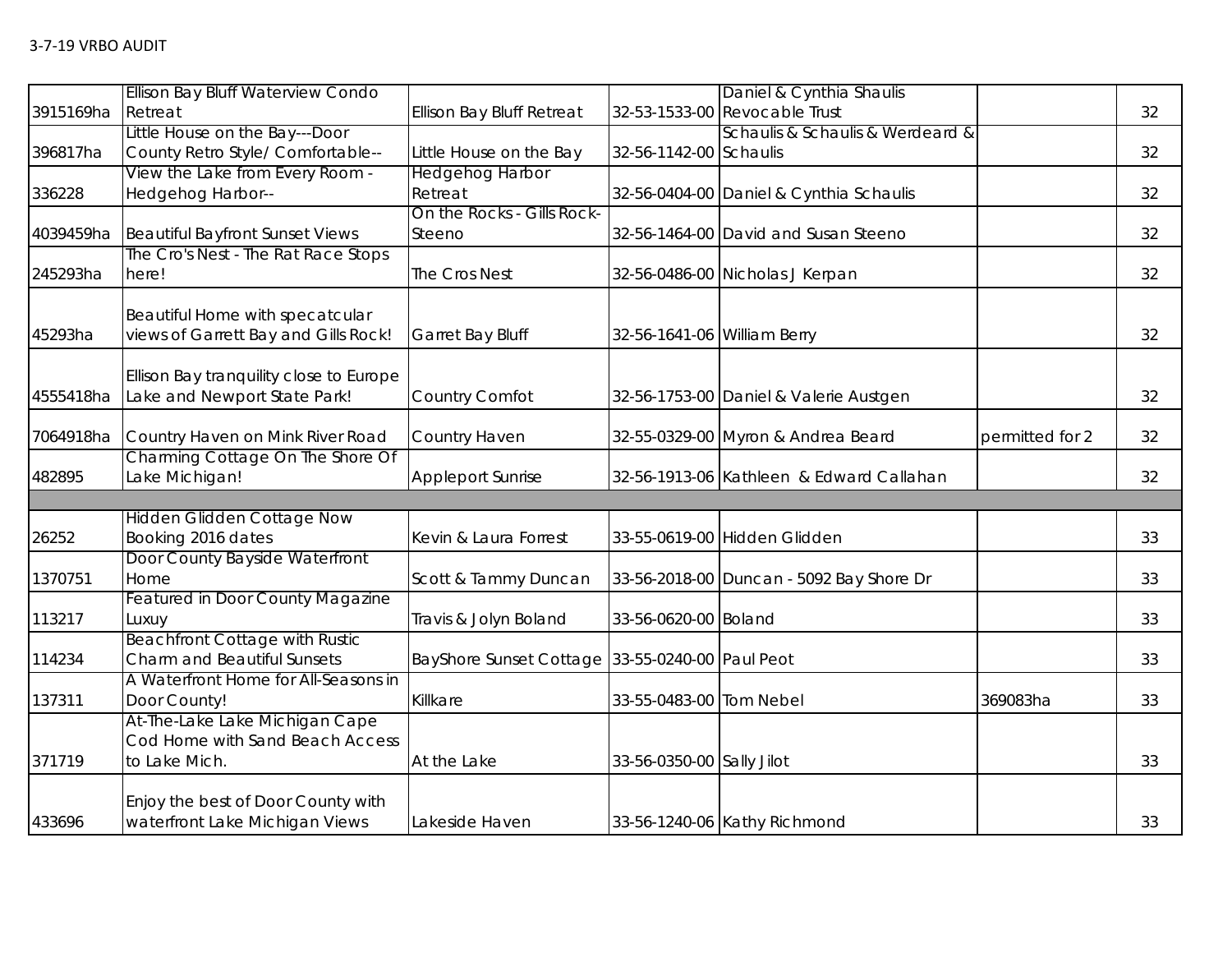|         | On the Water. In the Woods. Close to       |                                                       |                          |                                          |                |    |
|---------|--------------------------------------------|-------------------------------------------------------|--------------------------|------------------------------------------|----------------|----|
| 476585  | Everything. Perfect for Two.               | <b>Gmamas Place</b>                                   |                          | 33-56-1246-00 Diane Knutson              |                | 33 |
|         | <b>Family Friendly Glidden Drive Beach</b> | <b>Glidden Drive Beach</b>                            |                          |                                          |                |    |
| 567961  | Retreat on Lake Michigan                   | Retreat                                               |                          | 33-56-1405-00 Jill Parak & Ryan Cantzler |                | 33 |
|         | Country Charm- North Of Sturgeon           |                                                       |                          |                                          |                |    |
| 569474  | Bay On Hwy 42                              | Country Charm                                         | 33-56-1436-00 Nancy Raye |                                          |                | 33 |
|         | Cozy Fireplace, Waterfront Grill,          | Jon Hanson / Snug                                     |                          |                                          |                |    |
| 579668  | Campfires & Gorgeous Sunsets               | Harbor                                                |                          | 33-56-0906-00 Little Harbor Cottages     |                | 33 |
|         | Sit on the Dock of the Bay, Watching       |                                                       |                          |                                          |                |    |
|         | Boats Float by, Sunsets Sizzle on the      | Jon Hanson / Snug                                     |                          |                                          |                |    |
| 580389  | Water                                      | Harbor                                                |                          | 33-56-0906-00 Little Harbor Cottages     |                | 33 |
|         | Waterfront+Grill+Campfire+S'Mores+         | Jon Hanson / Snug                                     |                          |                                          |                |    |
| 580438  | Sunsets = Starboard Cottage                | Harbor                                                |                          | 33-56-0906-00 Little Harbor Cottages     | pemitted for 3 | 33 |
|         |                                            |                                                       |                          |                                          |                |    |
| 1469978 | Door County Waterfront                     | Polly and Doug Kerkman<br><b>Shirley Becker Trust</b> |                          | 33-56-1492-17 Lodge on Laurie Lane       |                | 33 |
|         | Prancing Pony - Norwegian                  |                                                       |                          |                                          |                |    |
|         | Timberframe Home in Whitefish              |                                                       |                          |                                          |                |    |
| 676548  | <b>Bay/Family Friendly</b>                 | Laura Siebert                                         |                          | 33-56-0283-00 Prancing Pony              |                | 33 |
|         |                                            |                                                       |                          |                                          |                |    |
|         | Enjoy beautiful sunset on the bay in       |                                                       |                          |                                          |                |    |
| 813345  | this large lakefront family retreat        | lan & Lindsey Kazian                                  |                          | 33-56-1584-00 Camp Sunset                |                | 33 |
|         | 240' of Lake Michigan Sandy Beach          |                                                       |                          |                                          |                |    |
|         | awaits! Have some fun in the sun           |                                                       |                          |                                          |                |    |
| 847672  | and sand!                                  | Linzmeier's on Glidden                                |                          | 33-56-1604-00 Mark & Margaret Linzmeier  |                | 33 |
|         | Newly Constructed 1900 sq foot             |                                                       |                          |                                          |                |    |
|         | home, located on Private road and          |                                                       |                          |                                          |                |    |
| 983613  | 6 wooded acres                             | Serenity in the Woods                                 |                          | 33-56-1691-06 Jeffrey & Lana Pray        |                | 33 |
|         | <b>Camelot Cliffs- Making Magical</b>      |                                                       |                          |                                          |                |    |
| 1024399 | <b>Memories</b>                            | <b>Brian Dougal</b>                                   |                          | 33-56-1740-00 Camelot Cliffs             |                | 33 |
|         | Fantastic Family Cottage on Sand           |                                                       |                          |                                          |                |    |
| 194419  | Beach                                      | Nicola Kaftan                                         | 33-55-0777-00 Kaftan     |                                          |                | 33 |
|         |                                            | Beautiful Home on the                                 |                          |                                          |                |    |
|         | Beautiful home on the best sand            | Best Sand Beach in Do                                 |                          |                                          |                |    |
| 1437885 | beach in Door County                       | Co - Ciepluch                                         |                          | 33-56-2009-00 Gary and Marion Ciepluch   |                | 33 |
|         | Just a short walk or bike ride to          |                                                       |                          |                                          |                |    |
| 705536  | downtown Sturgeon Bay.                     | The Green House                                       |                          | 33-56-1493-06 A&J Properties, LLC        |                | 33 |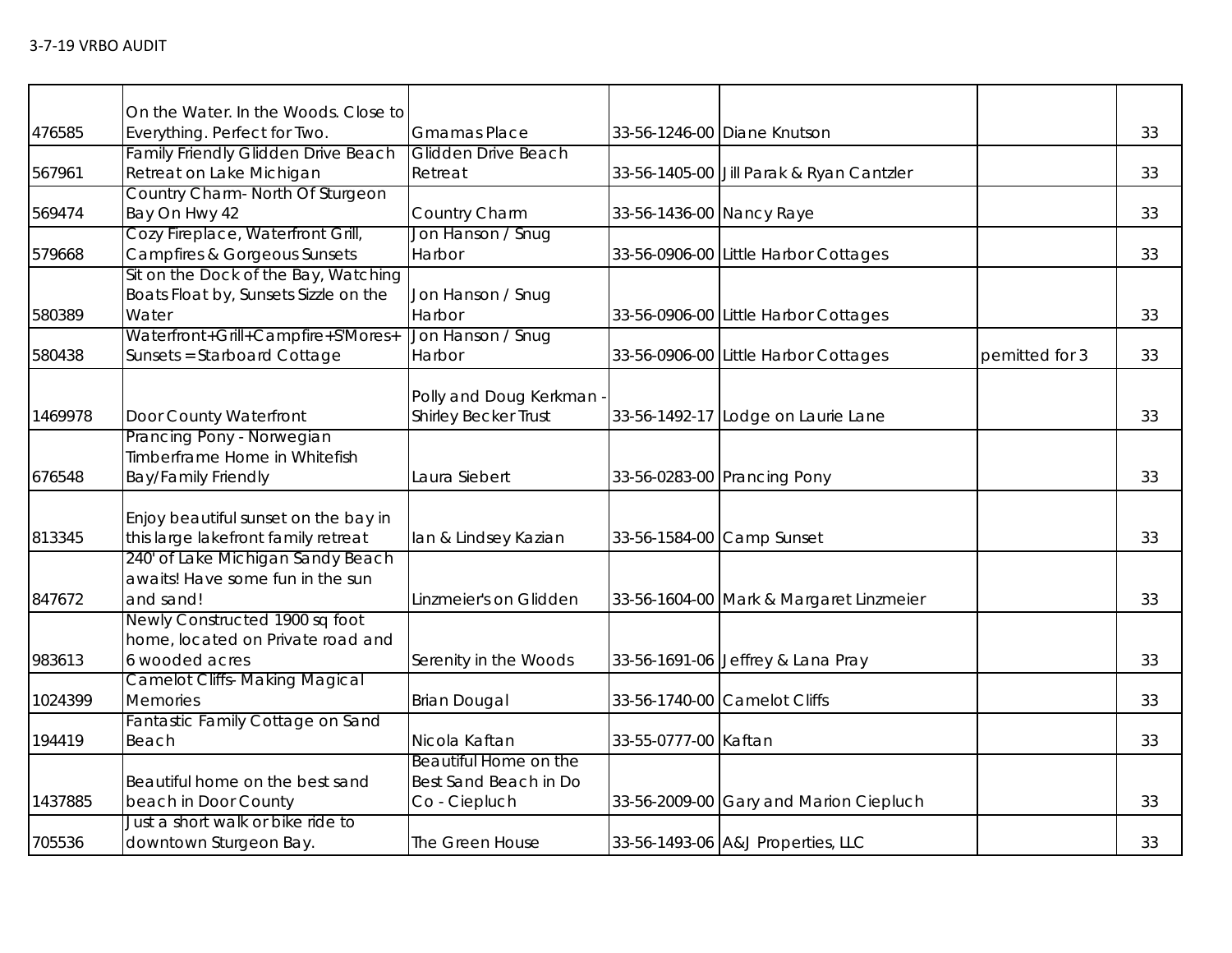| 1070197  | New Rental! SAND BEACH!                                                               | Quinn's Crescent Beach                               |                          | 33-56-1750-12 Tami and Brian Quinn                               |                 | 33 |
|----------|---------------------------------------------------------------------------------------|------------------------------------------------------|--------------------------|------------------------------------------------------------------|-----------------|----|
| 1108105  | Coastal Cottage Resort. Comfy Cozy<br>Cottage. Sleeps upto 5, Free WiFi,<br>secluded  | Andropolis Waterfront<br>Cottages                    |                          | 33-55-0030-00 Andrew J & Annette J Andropolis permitted for 4    |                 | 33 |
| 1123981  | Clean Cozy Door County Cottage.<br>Waterfront Property, Free row boat<br>use + WiFi.  | <b>Andropolis Waterfront</b><br>Cottages             |                          | 33-55-0030-00 Andrew J & Annette J Andropolis Permitted for 4    |                 | 33 |
| 1154198  | Clean Cozy Door County Cottage<br>On A Quiet Resort Property                          | <b>Andropolis Waterfront</b><br>Cottages             |                          | 33-55-0030-00 Andrew J & Annette J Andropolis permitted for 4    |                 | 33 |
| 1154220  | Clean Cozy Cottage On Waterfront<br>Property Privacy Yet Close To Town                | Andrew J & Annette J<br>Andropolis                   |                          | Andropolis Waterfront Cottages -<br>33-55-0030-00 4309 Bay Shore | permitted for 4 | 33 |
| 804324   | Clark Lanke - Door County's Best<br>Kept Secret                                       | Chuck & Kathy Steinmetz 33-56-1581-12 Steinmetz Home |                          |                                                                  |                 | 33 |
| 1326854  | Lake House - Spacious Newly<br>Renovated with Relaxing Wave<br>Ambiance               | Garth Kolterjahn & Greg<br>Powlowski                 | 33-56-1380-04 Lake House |                                                                  |                 | 33 |
| 1331712  | New Listing! Sand beach and<br>Amazing views on Lake Michigan                         | Sand Beach Cottage -<br>Anderson                     | 33-56-1942-00 Anderson   | Greg, Mary, Nick and Jennelle                                    |                 | 33 |
| 1352380  | New As Of June '18 - Sunrise Cove -<br>Sandy Beach                                    | Sunrise Cove - Cecchini                              |                          | 33-56-1871-04 Jill and Tony Cecchini                             |                 | 33 |
| 130307ha | 8 miles of Sand Beach and 1/2 price<br>rates Monday - Thurs                           | Mary Spangler                                        |                          | 33-56-0400-00 Mary's Beach House                                 |                 | 33 |
| 235306ha | 'Dream Home' Borders Whitefish<br>Dunes Park, Private Sand Beach - Wifi Fred Suchy    |                                                      |                          | 33-56-0695-00 Door County Dream Home                             |                 | 33 |
| 236281ha | The Cottage on Lake Michigan-sand<br>beach, wooded lot, family friendly               | <b>Stehling Cottage</b>                              |                          | 33-56-0970-00 Susan M Stehling                                   |                 | 33 |
| 241956ha | Log Cabin on the Water-Best Beach<br>in Door County - Wifi                            | <b>Fred Suchy</b>                                    |                          | 33-56-1447-00 Log Cabin on the Water                             |                 | 33 |
| 327497ha | Borders the Whitefish Dunes State<br>Park, Private Sand Beach - Best<br>Beach in Dc!! | William Thornton                                     |                          | 33-55-0726-00 Door County Beach Retreat                          |                 | 33 |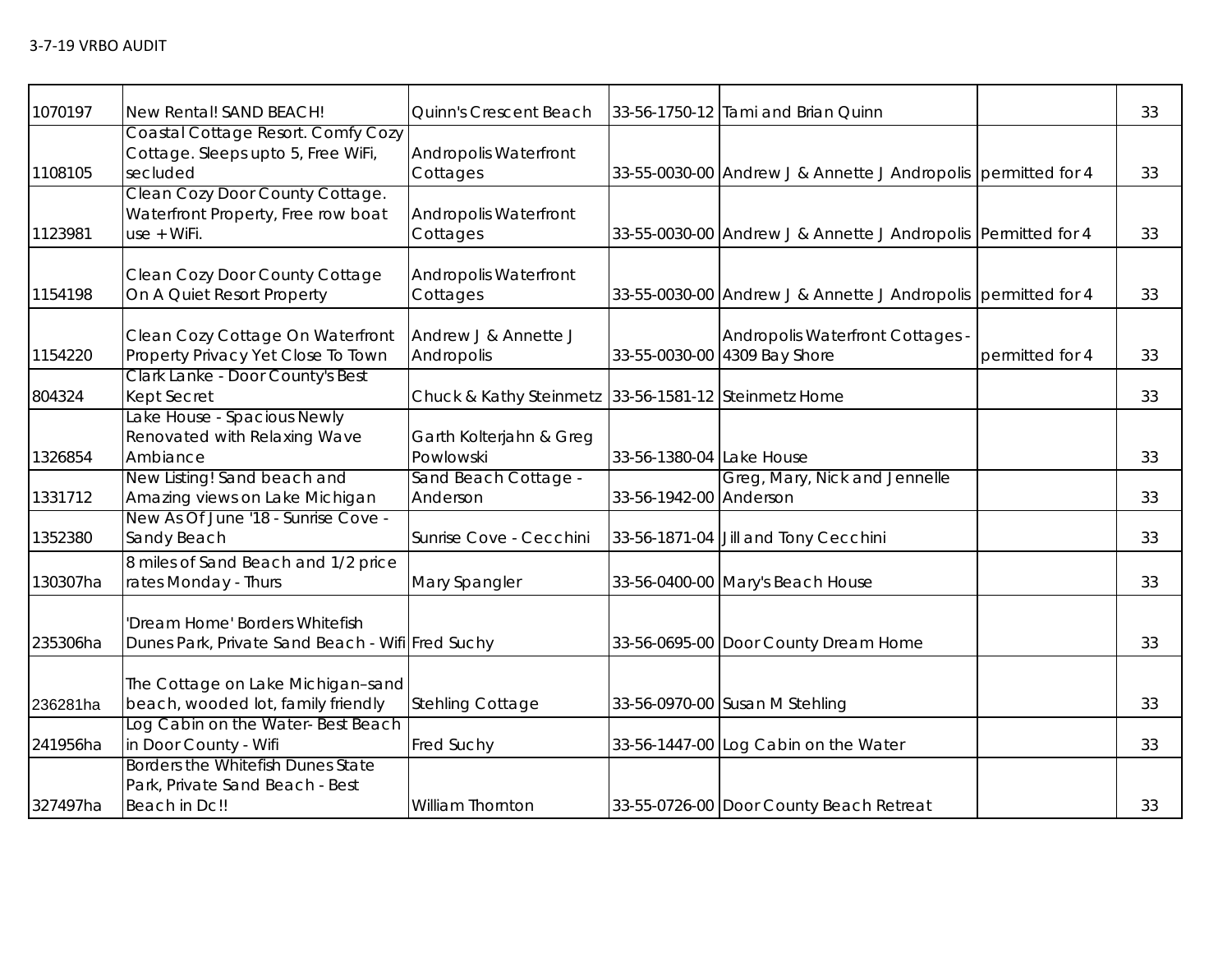|                     |                                                                                                                                                                                                                                                                                                                                                                                                                                                                                                                                                                                                                                                                                                                                                                                                                                                                                                                                                             |                                                                                                                                                                                                |                                                                                                                                                                                                                                                                                                                                                                                                                                                                                                                                                                                                                                             | 33                |
|---------------------|-------------------------------------------------------------------------------------------------------------------------------------------------------------------------------------------------------------------------------------------------------------------------------------------------------------------------------------------------------------------------------------------------------------------------------------------------------------------------------------------------------------------------------------------------------------------------------------------------------------------------------------------------------------------------------------------------------------------------------------------------------------------------------------------------------------------------------------------------------------------------------------------------------------------------------------------------------------|------------------------------------------------------------------------------------------------------------------------------------------------------------------------------------------------|---------------------------------------------------------------------------------------------------------------------------------------------------------------------------------------------------------------------------------------------------------------------------------------------------------------------------------------------------------------------------------------------------------------------------------------------------------------------------------------------------------------------------------------------------------------------------------------------------------------------------------------------|-------------------|
|                     |                                                                                                                                                                                                                                                                                                                                                                                                                                                                                                                                                                                                                                                                                                                                                                                                                                                                                                                                                             |                                                                                                                                                                                                |                                                                                                                                                                                                                                                                                                                                                                                                                                                                                                                                                                                                                                             |                   |
|                     |                                                                                                                                                                                                                                                                                                                                                                                                                                                                                                                                                                                                                                                                                                                                                                                                                                                                                                                                                             |                                                                                                                                                                                                |                                                                                                                                                                                                                                                                                                                                                                                                                                                                                                                                                                                                                                             |                   |
|                     |                                                                                                                                                                                                                                                                                                                                                                                                                                                                                                                                                                                                                                                                                                                                                                                                                                                                                                                                                             |                                                                                                                                                                                                |                                                                                                                                                                                                                                                                                                                                                                                                                                                                                                                                                                                                                                             |                   |
|                     |                                                                                                                                                                                                                                                                                                                                                                                                                                                                                                                                                                                                                                                                                                                                                                                                                                                                                                                                                             |                                                                                                                                                                                                |                                                                                                                                                                                                                                                                                                                                                                                                                                                                                                                                                                                                                                             | 33                |
|                     |                                                                                                                                                                                                                                                                                                                                                                                                                                                                                                                                                                                                                                                                                                                                                                                                                                                                                                                                                             |                                                                                                                                                                                                |                                                                                                                                                                                                                                                                                                                                                                                                                                                                                                                                                                                                                                             |                   |
|                     |                                                                                                                                                                                                                                                                                                                                                                                                                                                                                                                                                                                                                                                                                                                                                                                                                                                                                                                                                             |                                                                                                                                                                                                |                                                                                                                                                                                                                                                                                                                                                                                                                                                                                                                                                                                                                                             | 33                |
|                     |                                                                                                                                                                                                                                                                                                                                                                                                                                                                                                                                                                                                                                                                                                                                                                                                                                                                                                                                                             |                                                                                                                                                                                                |                                                                                                                                                                                                                                                                                                                                                                                                                                                                                                                                                                                                                                             |                   |
|                     |                                                                                                                                                                                                                                                                                                                                                                                                                                                                                                                                                                                                                                                                                                                                                                                                                                                                                                                                                             |                                                                                                                                                                                                |                                                                                                                                                                                                                                                                                                                                                                                                                                                                                                                                                                                                                                             |                   |
|                     |                                                                                                                                                                                                                                                                                                                                                                                                                                                                                                                                                                                                                                                                                                                                                                                                                                                                                                                                                             |                                                                                                                                                                                                |                                                                                                                                                                                                                                                                                                                                                                                                                                                                                                                                                                                                                                             |                   |
|                     |                                                                                                                                                                                                                                                                                                                                                                                                                                                                                                                                                                                                                                                                                                                                                                                                                                                                                                                                                             |                                                                                                                                                                                                |                                                                                                                                                                                                                                                                                                                                                                                                                                                                                                                                                                                                                                             | 34                |
|                     |                                                                                                                                                                                                                                                                                                                                                                                                                                                                                                                                                                                                                                                                                                                                                                                                                                                                                                                                                             |                                                                                                                                                                                                |                                                                                                                                                                                                                                                                                                                                                                                                                                                                                                                                                                                                                                             |                   |
|                     |                                                                                                                                                                                                                                                                                                                                                                                                                                                                                                                                                                                                                                                                                                                                                                                                                                                                                                                                                             |                                                                                                                                                                                                |                                                                                                                                                                                                                                                                                                                                                                                                                                                                                                                                                                                                                                             |                   |
|                     |                                                                                                                                                                                                                                                                                                                                                                                                                                                                                                                                                                                                                                                                                                                                                                                                                                                                                                                                                             |                                                                                                                                                                                                |                                                                                                                                                                                                                                                                                                                                                                                                                                                                                                                                                                                                                                             | 34                |
|                     |                                                                                                                                                                                                                                                                                                                                                                                                                                                                                                                                                                                                                                                                                                                                                                                                                                                                                                                                                             |                                                                                                                                                                                                |                                                                                                                                                                                                                                                                                                                                                                                                                                                                                                                                                                                                                                             |                   |
|                     |                                                                                                                                                                                                                                                                                                                                                                                                                                                                                                                                                                                                                                                                                                                                                                                                                                                                                                                                                             |                                                                                                                                                                                                |                                                                                                                                                                                                                                                                                                                                                                                                                                                                                                                                                                                                                                             | 34                |
|                     |                                                                                                                                                                                                                                                                                                                                                                                                                                                                                                                                                                                                                                                                                                                                                                                                                                                                                                                                                             |                                                                                                                                                                                                |                                                                                                                                                                                                                                                                                                                                                                                                                                                                                                                                                                                                                                             | 34                |
|                     |                                                                                                                                                                                                                                                                                                                                                                                                                                                                                                                                                                                                                                                                                                                                                                                                                                                                                                                                                             |                                                                                                                                                                                                |                                                                                                                                                                                                                                                                                                                                                                                                                                                                                                                                                                                                                                             |                   |
|                     |                                                                                                                                                                                                                                                                                                                                                                                                                                                                                                                                                                                                                                                                                                                                                                                                                                                                                                                                                             |                                                                                                                                                                                                |                                                                                                                                                                                                                                                                                                                                                                                                                                                                                                                                                                                                                                             |                   |
|                     |                                                                                                                                                                                                                                                                                                                                                                                                                                                                                                                                                                                                                                                                                                                                                                                                                                                                                                                                                             |                                                                                                                                                                                                |                                                                                                                                                                                                                                                                                                                                                                                                                                                                                                                                                                                                                                             | 34                |
|                     |                                                                                                                                                                                                                                                                                                                                                                                                                                                                                                                                                                                                                                                                                                                                                                                                                                                                                                                                                             |                                                                                                                                                                                                |                                                                                                                                                                                                                                                                                                                                                                                                                                                                                                                                                                                                                                             |                   |
|                     |                                                                                                                                                                                                                                                                                                                                                                                                                                                                                                                                                                                                                                                                                                                                                                                                                                                                                                                                                             |                                                                                                                                                                                                |                                                                                                                                                                                                                                                                                                                                                                                                                                                                                                                                                                                                                                             |                   |
|                     |                                                                                                                                                                                                                                                                                                                                                                                                                                                                                                                                                                                                                                                                                                                                                                                                                                                                                                                                                             |                                                                                                                                                                                                |                                                                                                                                                                                                                                                                                                                                                                                                                                                                                                                                                                                                                                             |                   |
|                     |                                                                                                                                                                                                                                                                                                                                                                                                                                                                                                                                                                                                                                                                                                                                                                                                                                                                                                                                                             |                                                                                                                                                                                                |                                                                                                                                                                                                                                                                                                                                                                                                                                                                                                                                                                                                                                             | 34                |
|                     |                                                                                                                                                                                                                                                                                                                                                                                                                                                                                                                                                                                                                                                                                                                                                                                                                                                                                                                                                             |                                                                                                                                                                                                |                                                                                                                                                                                                                                                                                                                                                                                                                                                                                                                                                                                                                                             |                   |
|                     |                                                                                                                                                                                                                                                                                                                                                                                                                                                                                                                                                                                                                                                                                                                                                                                                                                                                                                                                                             |                                                                                                                                                                                                |                                                                                                                                                                                                                                                                                                                                                                                                                                                                                                                                                                                                                                             |                   |
|                     |                                                                                                                                                                                                                                                                                                                                                                                                                                                                                                                                                                                                                                                                                                                                                                                                                                                                                                                                                             |                                                                                                                                                                                                |                                                                                                                                                                                                                                                                                                                                                                                                                                                                                                                                                                                                                                             | 34                |
|                     |                                                                                                                                                                                                                                                                                                                                                                                                                                                                                                                                                                                                                                                                                                                                                                                                                                                                                                                                                             |                                                                                                                                                                                                |                                                                                                                                                                                                                                                                                                                                                                                                                                                                                                                                                                                                                                             |                   |
|                     |                                                                                                                                                                                                                                                                                                                                                                                                                                                                                                                                                                                                                                                                                                                                                                                                                                                                                                                                                             |                                                                                                                                                                                                |                                                                                                                                                                                                                                                                                                                                                                                                                                                                                                                                                                                                                                             |                   |
|                     |                                                                                                                                                                                                                                                                                                                                                                                                                                                                                                                                                                                                                                                                                                                                                                                                                                                                                                                                                             |                                                                                                                                                                                                |                                                                                                                                                                                                                                                                                                                                                                                                                                                                                                                                                                                                                                             | 34                |
|                     |                                                                                                                                                                                                                                                                                                                                                                                                                                                                                                                                                                                                                                                                                                                                                                                                                                                                                                                                                             |                                                                                                                                                                                                |                                                                                                                                                                                                                                                                                                                                                                                                                                                                                                                                                                                                                                             |                   |
|                     |                                                                                                                                                                                                                                                                                                                                                                                                                                                                                                                                                                                                                                                                                                                                                                                                                                                                                                                                                             |                                                                                                                                                                                                |                                                                                                                                                                                                                                                                                                                                                                                                                                                                                                                                                                                                                                             | 34                |
|                     |                                                                                                                                                                                                                                                                                                                                                                                                                                                                                                                                                                                                                                                                                                                                                                                                                                                                                                                                                             |                                                                                                                                                                                                |                                                                                                                                                                                                                                                                                                                                                                                                                                                                                                                                                                                                                                             |                   |
|                     |                                                                                                                                                                                                                                                                                                                                                                                                                                                                                                                                                                                                                                                                                                                                                                                                                                                                                                                                                             |                                                                                                                                                                                                |                                                                                                                                                                                                                                                                                                                                                                                                                                                                                                                                                                                                                                             | 34                |
| An inn all your own | Deb Homan                                                                                                                                                                                                                                                                                                                                                                                                                                                                                                                                                                                                                                                                                                                                                                                                                                                                                                                                                   |                                                                                                                                                                                                |                                                                                                                                                                                                                                                                                                                                                                                                                                                                                                                                                                                                                                             | 34                |
|                     | Best Location, ON THE BEACH.<br>borders Whitefish Dunes State Park<br>Big Sully's Bay Shore House! July is<br>Booked. August Has Limited<br>Availability.<br>A Waterfront Home for All-Seasons in<br>Door County!<br>Scandinavian Lodge - Near<br>Waterfront Park - Studio Suite, 1 King<br><b>Bed</b><br>Amazing winter deals!!! Thanksgiving<br>4 nights for the price of 3 nights!!<br><b>Beautiful and Cozy Condo in Sister</b><br>Bay!<br>Downtown Sister Bay!<br>Marina View 100A! Water View<br>Downtown New Construction Now<br>Renting Summer 2019!<br>Marina View 100B! High End<br>Downtown New Construction Now<br>Renting For Summer 2019!<br>Marina View 203! Water View<br>Downtown New Construction Now<br>Renting Summer 2019!<br>Marina View 204! Water View<br>Downtown New Construction Now<br>Renting Summer 2019!<br>3800 Sq Ft Home On Wood Lot,<br>Walking Distance To Town!<br>Amazing Water Views from the<br>moment you drive up | William Thornton<br>Tim Sullivan<br>Killkare<br>Scandinavian Lodge<br>COA, Inc<br>Richard & Ellen Weber<br>Sarah George<br>Susan Schlieble<br>Jack and Teresa Wall<br><b>Evening Starr LLC</b> | 33-56-2075-00 Door County Beach Home<br>33-55-0829-00 Hidden Gem Cottages<br>33-55-0483-00 Tom Nebel<br>34-51-0036-00 Scandinavian Lodge<br>34-53-0392-00 Skogland Weber<br>34-53-1039-00 George's Getaway<br>34-53-1795-00 Harborview Condo - Schieble<br>Marina Development LLC 34-53-2020-00 Marina View Condominium #101<br>Marina Development LLC 34-53-2023-00 Marina View Condominium #104<br>Marina Development LLC 34-53-2025-18 Marina View Condominium #203<br>Marina Development LLC 34-53-2026-18 Marina View Condominium #204<br>34-56-1335-06 Wall to Wall Retreat<br>34-56-1433-00 Evening Star<br>34-55-0743-00 Sweetbriar | duplicate listing |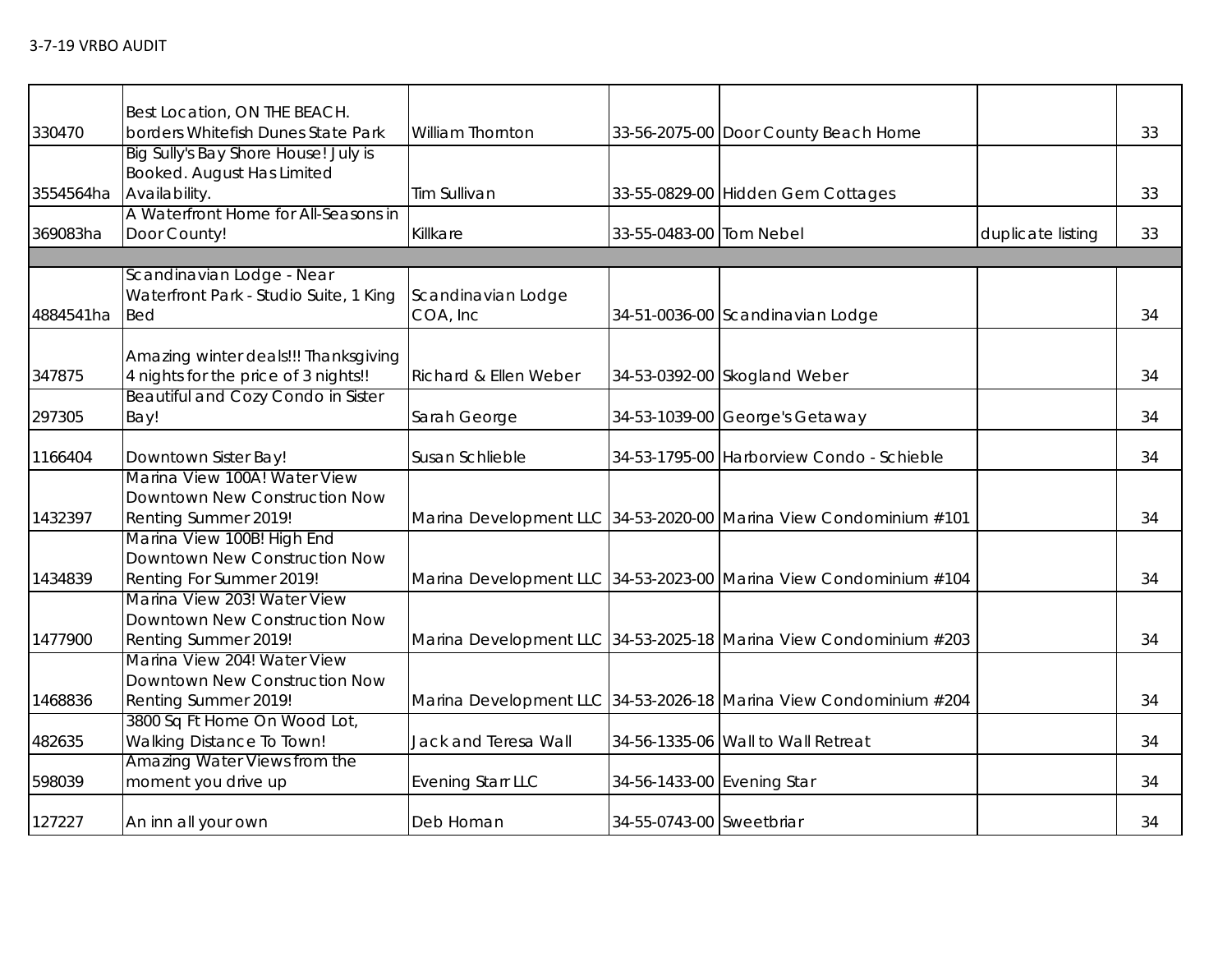|           | Beach Views, Waterfront Park            |                                                             |                                            |                 |    |
|-----------|-----------------------------------------|-------------------------------------------------------------|--------------------------------------------|-----------------|----|
| 854329    | Access, Downtown Convenience!           | Dawn and Walter Nawrot 34-56-1620-00 The Sister Bay Getaway |                                            |                 | 34 |
| 188785    | Copper Moon Cottage                     | Donald & Linda Denny                                        | 34-55-0761-06 Copper Moon Cottage          |                 | 34 |
|           |                                         |                                                             |                                            |                 |    |
| 7625994   | Minutes away from downtown Sis          | Enza Piech                                                  | 34-56-2064-00 Piech -10873 N Spring        |                 | 34 |
|           | Door County Church Restored to a        |                                                             |                                            |                 |    |
| 299942    | <b>Beautiful Home</b>                   | <b>Gary Polipnick</b>                                       | 34-56-2050-00 Maple Manor                  |                 | 34 |
| 1282834   | Door County Farm House Sister Bay       | Dorin Colcer                                                | 34-56-1945-00 My Door County Home - Colcer |                 | 34 |
|           |                                         | Corrine B. Vieth Survivors                                  |                                            |                 |    |
| 1179558   | Door County Sunsets in Sister Bay!      | Trust                                                       | 34-56-1675-00 Woldts Waterfront Retreat    |                 | 34 |
|           | Downtown Sister Bay Cottage (walk       |                                                             |                                            |                 |    |
|           | to everything), Sleeps 15, Open Year    |                                                             |                                            |                 |    |
| 4941549ha | Round.                                  | <b>Brandon Cotter</b>                                       | 34-56-1885-00 Cotter Cottage               |                 | 34 |
|           | Downtown-Walking Distance to            |                                                             |                                            |                 |    |
| 788504    | Everything                              | Alma Vaicekauskas                                           | 34-56-1597-00 Parkview Rental              |                 | 34 |
|           | Enjoy the holidays in the heart of      |                                                             |                                            |                 |    |
| 1098719   | Sister Bay.                             | David and Karen Bushre                                      | 34-56-1771-00 Sunset Drive - Bushre        |                 | 34 |
|           | Enjoy this restored, old log home with  |                                                             |                                            |                 |    |
| 1359639   | recently completed renovations          | David R Peterson                                            | 34-56-1805-06 Another Thyme                |                 | 34 |
|           | Family Friendly Retreat in the Heart of |                                                             |                                            |                 |    |
| 4444671ha | <b>Sister Bay</b>                       | Pam Schmitz                                                 | 34-56-1695-00 Sister Bay Chalet            |                 | 34 |
|           |                                         |                                                             |                                            |                 |    |
| 1201340   | IN THE HEART OF SISTER BAY!!!           | Dan and Chris Murphy                                        | 34-56-1289-00 Waterview Place              | permitted for 3 | 34 |
|           | In Town Sister Bay, Completely          | Jeff & Alicia Wiswell -                                     |                                            |                 |    |
|           | Renovated In 2015 With Excellent        | <b>Wiswell Property Group</b>                               |                                            |                 |    |
| 810432    | Upgrades                                | LLC                                                         | 34-56-1888-06 High Garden Wiswell          |                 | 34 |
|           | New 2018 Condo - Water View -           |                                                             |                                            |                 |    |
| 1239848   | Walk To Everything                      | Dan & Chris Murphy                                          | 34-56-1289-00 Waterview Place              | permitted for 3 | 34 |
|           | New Condo in the heart of Sister Bay    |                                                             |                                            |                 |    |
| 1215728   | Waterview!!!                            | Chris and Dan Murphy                                        | 34-56-1289-00 Water View Place             | permitted for 3 | 34 |
|           | New for 2016, Luxuriously Renovated,    |                                                             |                                            |                 |    |
| 849698    | Walk to the Beach & Downtown            | <b>Wiswell Property Group</b><br>LLC                        |                                            |                 |    |
|           | <b>Sister Bay</b>                       |                                                             | 34-56-1602-06 Kings Landing                |                 | 34 |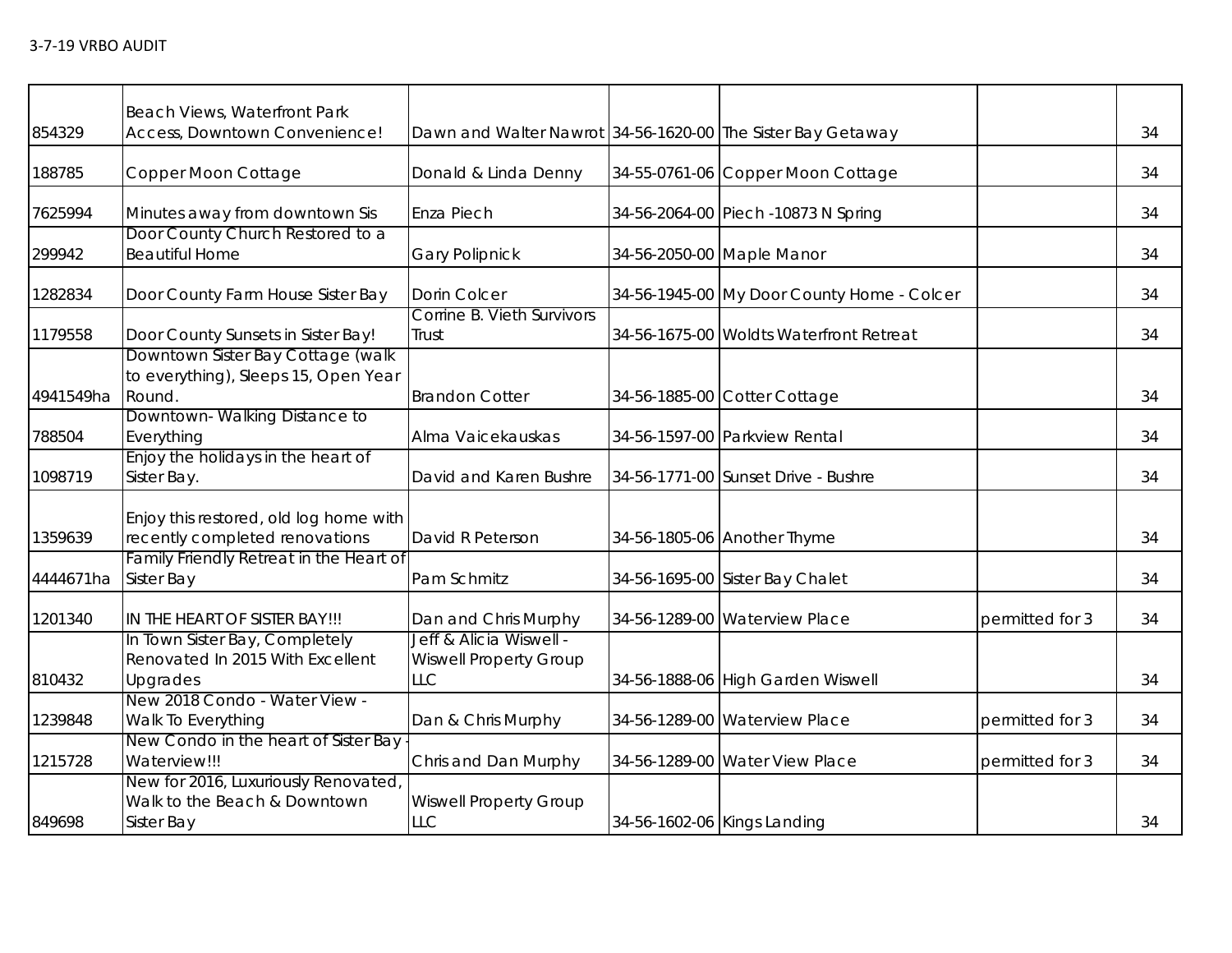|           | Port New, One Block from Downtown       |                                                            |                           |                                             |                 |    |
|-----------|-----------------------------------------|------------------------------------------------------------|---------------------------|---------------------------------------------|-----------------|----|
| 286713    | and Public Beach                        | Andrew Boockmeier                                          | 34-56-0075-06 Port New    |                                             |                 | 34 |
|           | Remodeled Cottage only steps            |                                                            |                           |                                             |                 |    |
| 1359612   | away from Sister Bay!                   | Jim Sailinsky                                              |                           | 34-56-1757-06 Salinsky's Domicile - Cottage |                 | 34 |
|           | Sister Bay Condo, Walk to the Beach     |                                                            |                           |                                             |                 |    |
| 1335838   | and Village                             | Jean Rosio                                                 | 34-56-1941-00 Rosio Condo |                                             |                 | 34 |
| 1158494   | Sister Bay Cozy Cottage                 | Karen Berndt                                               |                           | 34-56-1788-00 Sister Bay Cottage - Berndt   |                 | 34 |
|           | Sister Bay Parkview Beach Cottage       |                                                            |                           |                                             |                 |    |
| 1208896   | #1                                      | Kim Erzinger                                               |                           | 34-55-1385-00 Parkview Beach Cottage        | permitted for 2 | 34 |
| 1218114   | Sister Bay Parkview Beach Cottage<br>#2 | Kim Erzinger                                               |                           | 34-55-1385-00 Parkview Beach Cottage        | permitted for 2 | 34 |
|           | Trillium Retreat is conveniently        |                                                            |                           |                                             |                 |    |
| 1360790   | located in the Village of Sister Bay    | Dennis & Maribeth Dorn                                     |                           | 34-56-0495-06 Trillium Retreat              |                 | 34 |
|           | Walk to town! Newly furnished 4         |                                                            |                           |                                             |                 |    |
| 1022700   | bedrooom home in Sister Bay             | Julie & Nathan Slovin                                      |                           | 34-56-1702-06 Hidden Gem on Trillium        |                 | 34 |
|           | Walk to Town, Quiet, Wooded             |                                                            |                           |                                             |                 |    |
| 7465774ha | Neighborhood                            | Pam Schmitz                                                |                           | 34-56-2051-00 Hillside Hideaway             |                 | 34 |
|           | Walking Distance to beach, shops        | Tom Ahlbeck - Daisy                                        |                           |                                             |                 |    |
| 1357055   | and Sister Bay!                         | <b>Ahlbeck Trust</b>                                       |                           | 34-56-1892-06 Door in the Woods             |                 | 34 |
|           |                                         |                                                            |                           |                                             |                 |    |
|           | Modern Retreat downtown Sturgeon        |                                                            |                           |                                             |                 |    |
| 1307522   | Bay Overlooking The Steel Bridge        | The Bay Lofts                                              |                           | 35-53-1899-00 The Bay Lofts LLC             |                 | 35 |
|           | Overlooking 3rd Ave Downtown            |                                                            |                           |                                             |                 |    |
| 4768058ha | Sturgeon Bay                            | Overlooking 3rd Ave                                        |                           | 35-53-1816-00 Joe Baw and Rob Paul          |                 | 35 |
|           | Rustic Italian Charm In Downtown        |                                                            |                           |                                             |                 |    |
| 862731    | Sturgeon Bay                            | Villa and Corner Suite                                     | 35-53-1628-00 ADIP LLC    |                                             | permitted for 3 | 35 |
|           | The Arbor Suite - Modern Comfort In     |                                                            |                           |                                             |                 |    |
|           | The Heart Of Downtown Sturgeon          | The Arbor & Postcard -                                     |                           |                                             |                 |    |
| 746476    | Bay                                     | <b>RME Holdings</b>                                        |                           | 35-53-1452-00 Robert Esposito RME Holdings  | permitted for 2 | 35 |
|           | The Coach House Suite - Downtown        | Villa, Coach and Corner                                    |                           |                                             |                 |    |
| 1103228   | Sturgeon Bay                            | Suite                                                      | 35-53-1628-00 ADIP LLC    |                                             |                 | 35 |
|           | The Magnolia Suite- Romantic            |                                                            |                           |                                             |                 |    |
| 360120    | Victorian Elegance                      | Diane Allen & Mike Perski 35-53-1096-00 The Magnolia Suite |                           |                                             |                 | 35 |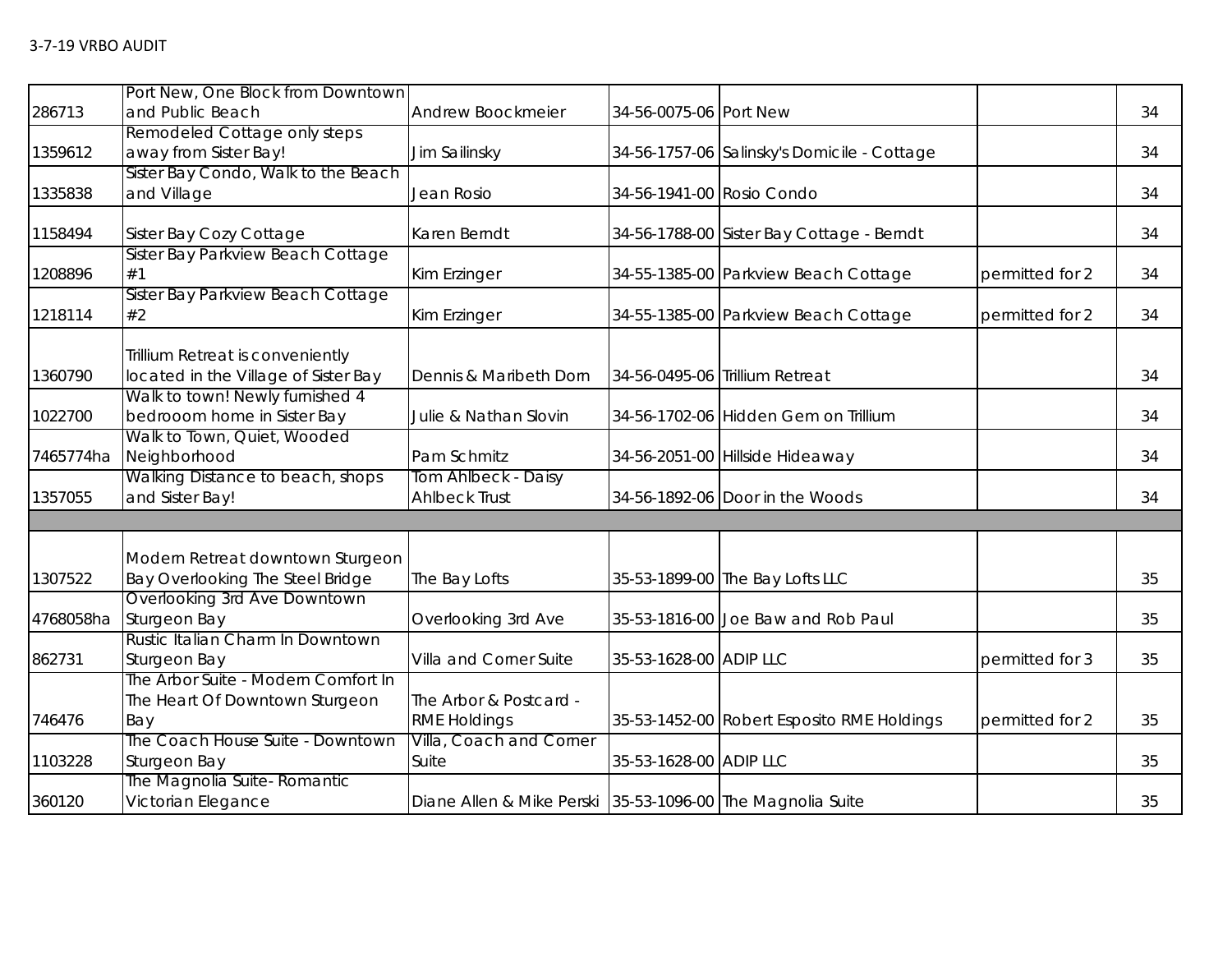|           | The Postcard: Modern Comfort in the RME Holdings - Robert |                                                        |                            |                                               |                          |    |
|-----------|-----------------------------------------------------------|--------------------------------------------------------|----------------------------|-----------------------------------------------|--------------------------|----|
| 483699    | Heart of Downtown Sturgeon Bay                            | Esposito                                               |                            | 35-53-1452-00 Arbor & Postcard - RME Holdings | permitted for 2          | 35 |
|           | Historic Luxurious Suite, Modern                          |                                                        |                            |                                               |                          |    |
|           | Amenitites, Downtown, One block to                        |                                                        |                            |                                               | permitted for 6          |    |
| 794064    | waterfront                                                | Tami Dal Santo                                         |                            | 35-54-1544-00 Diplomat B&B                    | units                    | 35 |
|           | Historic Luxurious Suite, Modern                          |                                                        |                            |                                               |                          |    |
| 814648    | Amenitites, Downtown, One block to<br>waterfront          | Tami Dal Santo                                         |                            | 35-54-1544-00 Diplomat B&B                    | permitted for 6<br>units | 35 |
|           | Charming Private Home for Your                            |                                                        |                            |                                               |                          |    |
| 1503292   | Relaxing Door County Vacation                             | Ballard House - Restassure 35-56-2044-17 Geri Ballard  |                            |                                               |                          | 35 |
|           |                                                           |                                                        |                            |                                               |                          |    |
|           | Door County Home Away From                                | Door County Home Away                                  |                            |                                               |                          |    |
| 1391961   | Home                                                      | from Home - Weckler                                    |                            | 35-56-2001-00 Phil and Alison Weckler         |                          | 35 |
|           |                                                           |                                                        |                            |                                               |                          |    |
|           |                                                           | Door County Waterfront                                 |                            |                                               |                          |    |
| 1017982   | Door County Waterfront Cottage                            | Cottage - Minten                                       | 35-56-1767-00 Eric Minten  |                                               |                          | 35 |
|           |                                                           | Marina                                                 |                            |                                               |                          |    |
|           | Door County Waterfront Cottage                            | Cottages/Centerpointe                                  |                            |                                               |                          |    |
| 243639ha  | with Indoor/Outdoor Pools                                 | Marina                                                 |                            | 35-56-0911-00 Shipyard Partners               | permitted for 3          | 35 |
| 892303    | Door County's Chalet on the Shore                         | Chalet on the Shore                                    |                            | 35-56-1663-00 Jennifer Jorns & Brian Frisque  |                          | 35 |
|           |                                                           | Sturgeon Bay Hidden                                    |                            |                                               |                          |    |
| 1576606   | Sturgeon Bay Hidden Gem                                   | Gem                                                    | 35-56-2074-00 Paul Peot    |                                               |                          | 35 |
|           | New Listing -Lagoon Bungalow                              |                                                        |                            |                                               |                          |    |
|           | Retreat in Sturgeon Bay, with direct                      |                                                        |                            |                                               |                          |    |
| 1318797   | water access!                                             | Lagoon Bungalow                                        | 35-56-1898-00 Anne Thenell |                                               |                          | 35 |
|           | New Listing!! Beautiful Waterfront                        |                                                        |                            |                                               |                          |    |
|           | Retreat On Sturgeon Bay with 114'                         |                                                        |                            |                                               |                          |    |
| 1359613   | private doc                                               | Tacoma Beach Getaway 35-56-0880-00 Anne Thenell        |                            |                                               |                          | 35 |
|           |                                                           |                                                        |                            |                                               |                          |    |
|           | NEW! 'Collectic Farmhouse Suite!' in                      | Hilpipre- 228 N 7th Ave -                              |                            |                                               |                          |    |
| 7154645ha | Sturgeon Bay!                                             | Collectic Farmhouse Suite 35-56-1939-00 Aaron Hilpipre |                            |                                               |                          | 35 |
|           | NEW! Downtown Sturgeon Bay Home                           | Ben Keleny - ODK                                       | 35-56-2017-00 PROPERTIES   | Sunset House - Keleny - ODK                   |                          |    |
| 7571025   | Walk to Bridge!<br>NEW! Sturgeon Bay Home Near            | Properties LLC                                         |                            |                                               | permitted for 2          | 35 |
| 7124043ha | Potawatomi State Park!                                    | Port View Cottage                                      |                            | 35-56-1927-00 Christine Dehnert               |                          | 35 |
|           |                                                           |                                                        |                            |                                               |                          |    |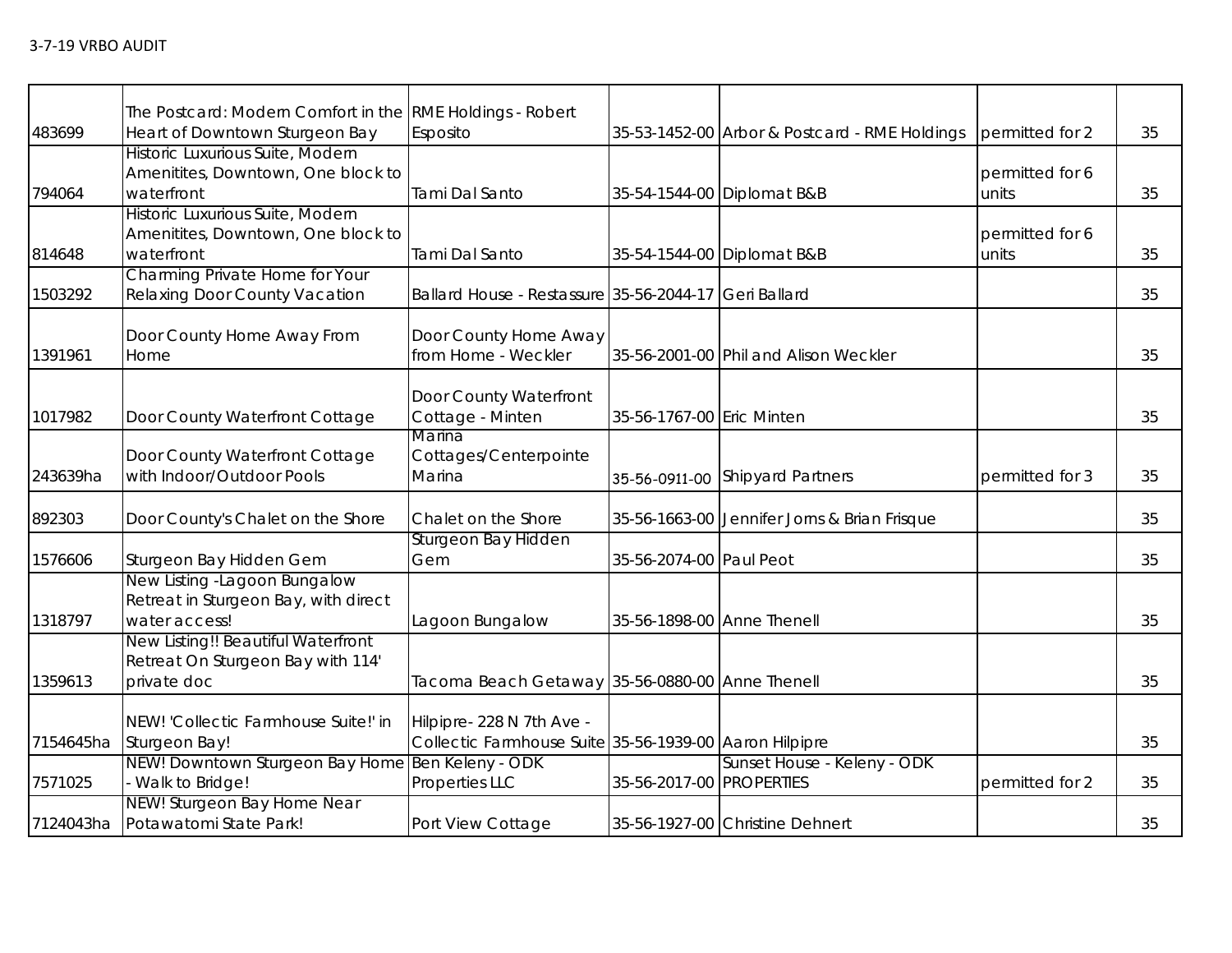| 1349260   | Sturgeon Bay Waterfront Estate                                                         | R & H Bayshore Estate                       |                           | 35-56-1957-00 Helen & Robin Urban                                                                |                 | 35 |
|-----------|----------------------------------------------------------------------------------------|---------------------------------------------|---------------------------|--------------------------------------------------------------------------------------------------|-----------------|----|
| 1314613   | The Boathouse Waterfront Home<br>Sturgeon Bay                                          | The Boathouse                               |                           | 35-56-1629-06 Bill and Heather Anderson                                                          |                 | 35 |
| 862730    | The Corner Suite: Modern Comfort in<br>the Heart of Downtown Sturgeon Bay Esposito     | <b>Robert and Teresa</b>                    |                           | 35-56-1628-00 Villa and Corner Suite                                                             | permitted for 3 | 35 |
| 4976711ha | Waterfront Sturgeon Bay Home w/<br>Deck & Fire Pit                                     | Cheryl Link                                 |                           | 35-56-1875-00 On Bay Thyme                                                                       |                 | 35 |
| 1073150   | Charming Home Within Walking<br>Distance To Beach, Park And<br>Downtown Shops!         | Perfectly Downtown and<br>Delaware Dream    |                           | 35-56-1746-00 Carter Holdings                                                                    | permitted for 2 | 35 |
| 1035312   | Mary 1, a Floating Cottage                                                             | Door County Houseboat<br><b>Rentals LLC</b> |                           | The Yacht Harbor LLC & Sturgeon<br>35-59-1676-00 Bay Marinas.com - Daniel Schott                 | permitted for 4 | 35 |
| 1305060   | Newly constructed, Bay Breeze, the<br>Floating Cottage. Reserve your stay<br>today!    | Door County Houseboat<br><b>Rentals LLC</b> |                           | The Yacht Harbor LLC & Sturgeon<br>35-59-1676-00 Bay Marinas.com - Daniel Schott                 | permitted for 4 | 35 |
| 1305715   | Newly Constructed, Pier Relaxn', the<br>Floating Cottage! Reserve your stay<br>today!  | Door County Houseboat<br><b>Rentals LLC</b> |                           | The Yacht Harbor LLC & Sturgeon<br>35-59-1676-00 Bay Marinas.com - Daniel Schott permitted for 4 |                 | 35 |
|           |                                                                                        |                                             |                           |                                                                                                  |                 |    |
| 7189649ha | Peace of Beach Cottage, private<br>cottage on beautiful shores of Door<br>County       | Chris Jeanquart                             |                           | 36-56-1969-00 Jeanquart -3140 Lake Forest Park                                                   |                 | 36 |
| 418990    | A Scenic Lakefront cottage. Door<br>County spring is comsing soon<br>flowers wildlife  | David & Kay Jenkins                         | 36-56-1243-00 Michigan Dr | Jenkins 2359-2361 S Lake                                                                         | permitted for 3 | 36 |
| 429277    | Beautiful cozy cottage on Lake<br>Michigan. Steps to sandy beach.<br>Shake off winter! | David & Kay Jenkins                         | 36-56-1243-00 Michigan Dr | Jenkins 2359-2361 S Lake                                                                         | permitted for 3 | 36 |
| 433883    | Spring is Coming. Soon. Great Lake<br>Michigan Beach in Door County. 4<br>Bed/2 Bath.  | David & Kay Jenkins                         | 36-56-1243-00 Michigan Dr | Jenkins 2359-2361 S Lake                                                                         | permitted for 3 | 36 |
| 379533    | Beachfront, waterview, RUSTIC, dog<br>friendly, Sturgeon Bay, Door County,<br>sleeps 6 | <b>Firefly Cottages</b>                     |                           | 36-56-0879-00 Irene Johnson                                                                      | permitted for 3 | 36 |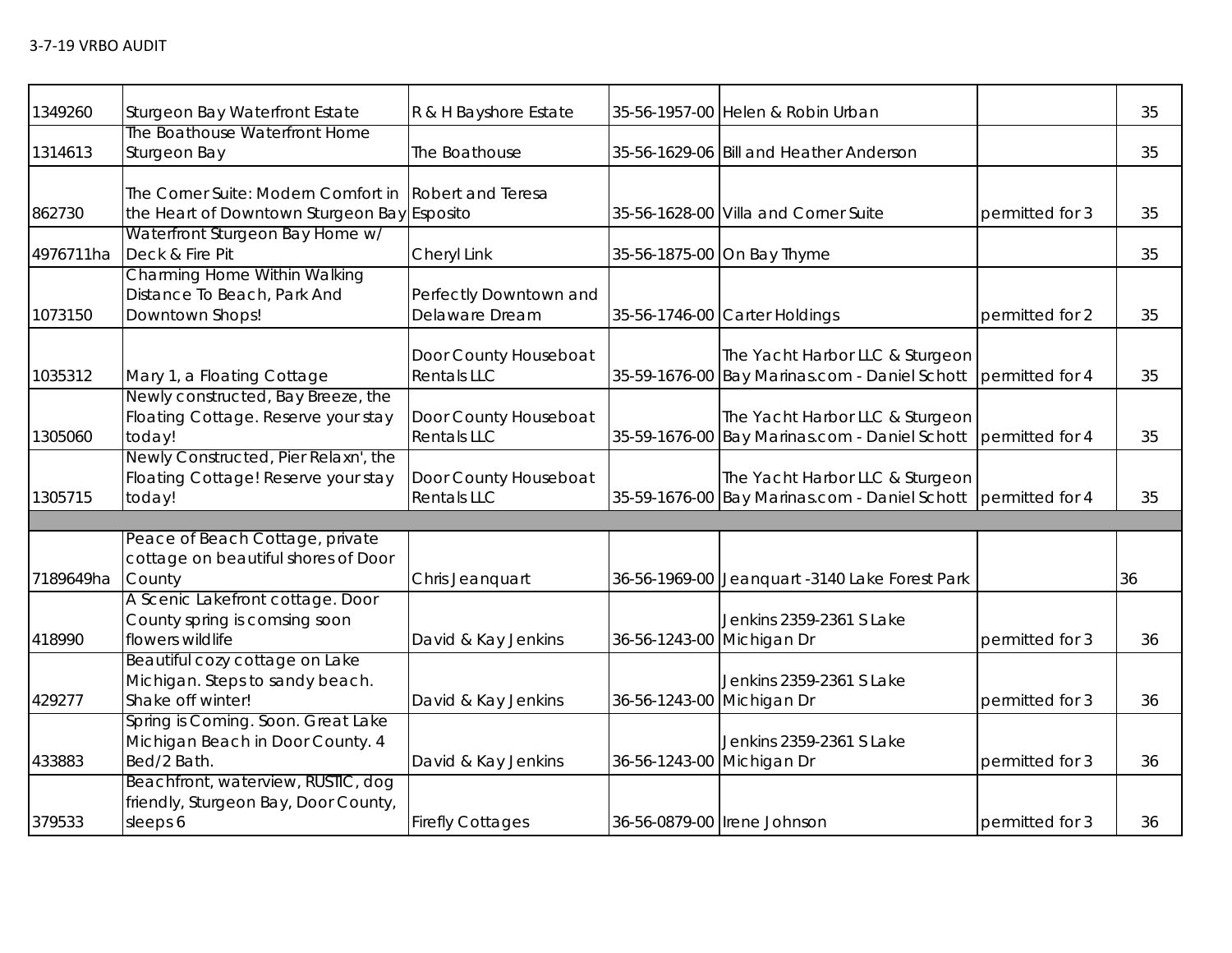|         | Lakefront, waterview, sand beach,                 |                         |                         |                                         |                 |    |
|---------|---------------------------------------------------|-------------------------|-------------------------|-----------------------------------------|-----------------|----|
| 897656  | RUSTIC, dog friendly, Sturgeon Bay<br>Door County | <b>Firefly Cottages</b> |                         | 36-56-0879-00   Irene Johnson           | permitted for 3 | 36 |
|         | All Season Home- 200 Ft. of                       |                         |                         |                                         |                 |    |
|         | Beachfront, Spectacular Views of Lily             |                         |                         |                                         |                 |    |
| 437119  | Bay                                               | Mike Moreno             |                         | 36-56-1323-00 Moreno All Season Home    |                 | 36 |
|         | Authentic Waterfront Log Cottage                  |                         |                         |                                         |                 |    |
| 893687  | On Sand Beach                                     | Pioneer Cottage         |                         | 36-56-0866-00 David Groenfeldt          |                 | 36 |
|         | Sunrises, Quiet Beach WalksRelax                  |                         |                         |                                         |                 |    |
|         | with Family & Friends. Dogs                       |                         |                         | Great Wulf Partners LLC/Capn            |                 |    |
| 451482  | Welcome!                                          | Abode on the Beach      | 36-56-0811-00 Wulf      |                                         |                 | 36 |
|         | Lake Michigan Home; Awesome                       |                         |                         |                                         |                 |    |
|         | SAND Beach; Taking October                        |                         |                         |                                         |                 |    |
| 505916  | Reservations; filling up!                         | Mike Boyer              |                         | 36-56-1358-00 Boyer Beach House         |                 | 36 |
|         | <b>Beautiful Waterfront Home with</b>             |                         |                         |                                         |                 |    |
| 659503  | swimming pond - south unit                        | Joe Fittshur            |                         | 36-56-1329-00 Porthaven Executive Homes | permitted for 2 | 36 |
|         | Beautiful waterfront home with                    |                         |                         |                                         |                 |    |
| 659505  | swimming pond - North Unit                        | Joe Fittshur            |                         | 36-56-1329-00 Porthaven Executive Homes | permitted for 2 | 36 |
|         | Merry Breeze 4 Cottage~Romantic                   |                         |                         |                                         |                 |    |
|         | Getaway With 212 Ft Of Sandy Lake                 |                         |                         |                                         |                 |    |
| 701320  | Michigan Beach                                    | Merry Breeze Unit 4     |                         | 36-55-1438-00 Peggy & Don Donaldson     |                 | 36 |
|         |                                                   |                         |                         |                                         |                 |    |
|         | Arrowhead Waterfront Log Cottage                  |                         |                         |                                         |                 |    |
| 838167  | On Sand Beach With Fireplace.                     | Arrowhead Cottage       |                         | 36-56-0844-00 Tom Groenfeldt            |                 | 36 |
|         | Sand Beach on Lake Michigan-                      |                         |                         |                                         |                 |    |
| 870129  | Rustic-Tolan's Log Cabin                          | Tolans Cottage          |                         | 36-56-0816-13 Sally Tolan (Sandy Tolan) |                 | 36 |
|         | Sand Beach For Miles Awaits You,                  |                         |                         |                                         |                 |    |
| 1013091 | <b>Relax And Make Memories</b>                    | Harbour Lake House      |                         | 36-56-1701-00 Tammy Estes               |                 | 36 |
|         |                                                   |                         |                         |                                         |                 |    |
|         | Get away from it all at this serene,              | The Clerestory on Lake  |                         | Christopher Mohar and Kerry             |                 |    |
| 1154854 | modern Door County estate.                        | Michigan                | 36-56-1789-00 Kretchmar |                                         |                 | 36 |
|         |                                                   |                         |                         |                                         |                 |    |
| 1489258 | Walking distance to Lake Michigan -               | Clay Banks Woodsy       |                         |                                         |                 | 36 |
|         | Public Beaches   Family-Pet friendly              | Retreat                 |                         | 36-56-1731-17 David Goettelman          |                 |    |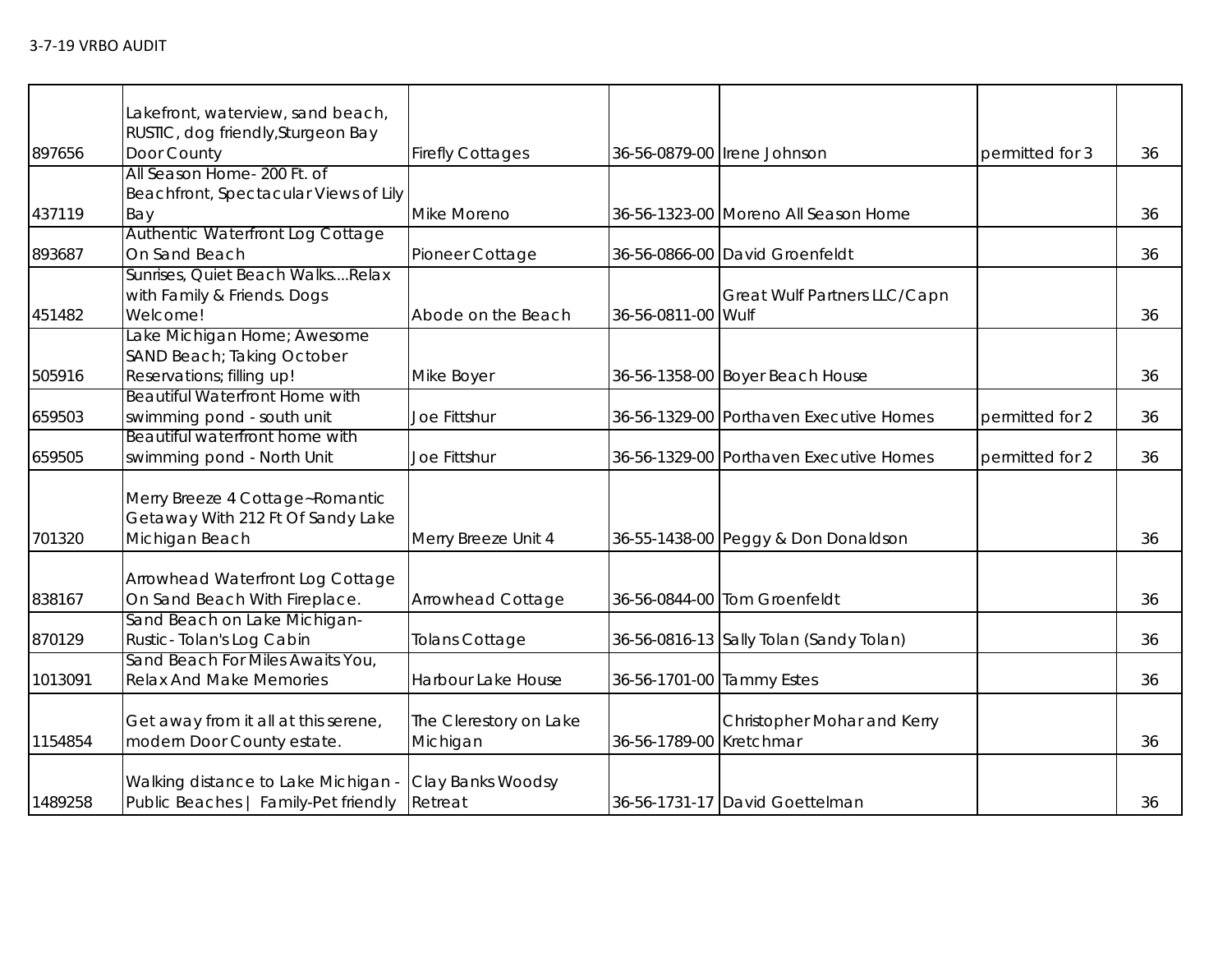|           | New! Lake Michigan Beach Home                    |                                                           |                           |                                            |                 |    |
|-----------|--------------------------------------------------|-----------------------------------------------------------|---------------------------|--------------------------------------------|-----------------|----|
| 1375405   | with 107' of Private Sand Beach                  | <b>Just Beechy</b>                                        |                           | 36-56-1924-00 Kristin & Theodore Blackwood |                 | 36 |
|           |                                                  |                                                           |                           |                                            |                 |    |
|           | Beautiful spacious home with 260                 |                                                           |                           |                                            |                 |    |
| 224425    | feet of lakefront                                | <b>Steve Pratapas</b>                                     |                           | 39-56-1015-00 White Star Lodge             |                 | 39 |
|           | Door County Shorefront 2 Bedroom                 |                                                           |                           |                                            |                 |    |
|           | Home On 1.2 Acres w/100 Ft Of                    |                                                           |                           |                                            |                 |    |
| 559164    | Shoreline                                        | Cabin Sun Over Beach                                      |                           | 39-56-1398-00 Pat O' Donnell               |                 | 39 |
|           | <b>BOOKING NOW-WATERFRONT-</b>                   |                                                           |                           |                                            |                 |    |
|           | ISLAND- FIRE PIT-SUNRISE SUNSET-9                | Gordon's Isle View                                        |                           | Jane & Brett Barr/ Jerry &                 |                 |    |
| 570935    | <b>MI.TO STURGEON BAY</b>                        | Cottages                                                  |                           | 39-56-1648-00 Jacquelyn Gordon             | permitted for 2 | 39 |
|           | Cozy Cottage On The Water: Relax,                |                                                           |                           |                                            |                 |    |
| 1447164   | Fish, Kayak                                      | Cottage Creek Ahlswede 39-56-2005-00 Rob & Emily Ahlswede |                           |                                            |                 | 39 |
|           | Sunset Cliff Cottage - Peaceful &                |                                                           |                           |                                            |                 |    |
|           | Serene perched on a 35' Cliff                    | Jon Hanson / Snug                                         |                           |                                            |                 |    |
| 586665    | breathtaking views                               | Harbor                                                    |                           | 39-56-0860-00 Sunset Cliff Cottage         |                 | 39 |
|           | <b>BOOKING NOW! WATERFRONT-</b>                  |                                                           |                           |                                            |                 |    |
|           | ISLAND-LG.SCREEN PORCH-SUNRISE-                  | Gordon's Isle View                                        |                           | Jane & Brett Barr/ Jerry &                 |                 |    |
| 810620    | SUNSET-CAMPFIRES                                 | Cottages                                                  |                           | 39-56-1648-00 Jacquelyn Gordon             |                 | 39 |
|           | Cozy newly built home 35 feet off the            |                                                           |                           |                                            |                 |    |
| 1492937   | Bay with stunning sunsets                        | Fox Lane Beach House<br>Cabin on the Bay -                |                           | 39-56-2039-00 Duane and Linda Nolte        |                 | 39 |
|           | Family Friendly Cabin On The Bay!                | Goffard                                                   |                           |                                            |                 | 39 |
| 962273    |                                                  |                                                           |                           | 39-56-1709-00 Gregory Goffard              |                 |    |
|           |                                                  | <b>Desotell Waterfront</b>                                |                           |                                            |                 |    |
| 1150626   | Dock, Firepit, WIFI, Large Private Yard Property |                                                           |                           | 42-56-1781-13 Helen and Tim Desotell       |                 | 42 |
|           | Door County, Green Bay waterfront                |                                                           |                           |                                            |                 |    |
|           | Cottage. 20 minutes to Green Bay                 |                                                           |                           |                                            |                 |    |
| 4264111ha | and Stur. Bay                                    | Waterfront Cottage - Bur                                  |                           | 42-56-1666-00 Waterfront Cottage - Bur     |                 | 42 |
|           | Waterfront Cottage in Southern Door              |                                                           |                           |                                            |                 |    |
|           | County, near Green Bay and                       | Waterfront Cottage                                        |                           |                                            |                 |    |
| 1117085   | Sturgeon Bay                                     | Soukup                                                    | 42-56-1774-00 Lisa Soukup |                                            |                 | 42 |
|           |                                                  |                                                           |                           |                                            |                 |    |
|           |                                                  |                                                           |                           |                                            |                 |    |
| 702550    | 2 Bedroom 1 bath on Lake Michigan                | <b>Bill Smardo</b>                                        | 46-55-0603-00 Smardo      |                                            |                 | 46 |
|           | 2 Bedroom(sleeps 6) Cottage on                   | Dan Jorgenson & Naomi                                     |                           | Detriot Harbor Homestead -                 |                 |    |
| 1548669   | Lake Michigan includes 2 Kayaks!                 | <b>Burke</b>                                              | 46-56-1937-00 Skinny Dip  |                                            |                 | 46 |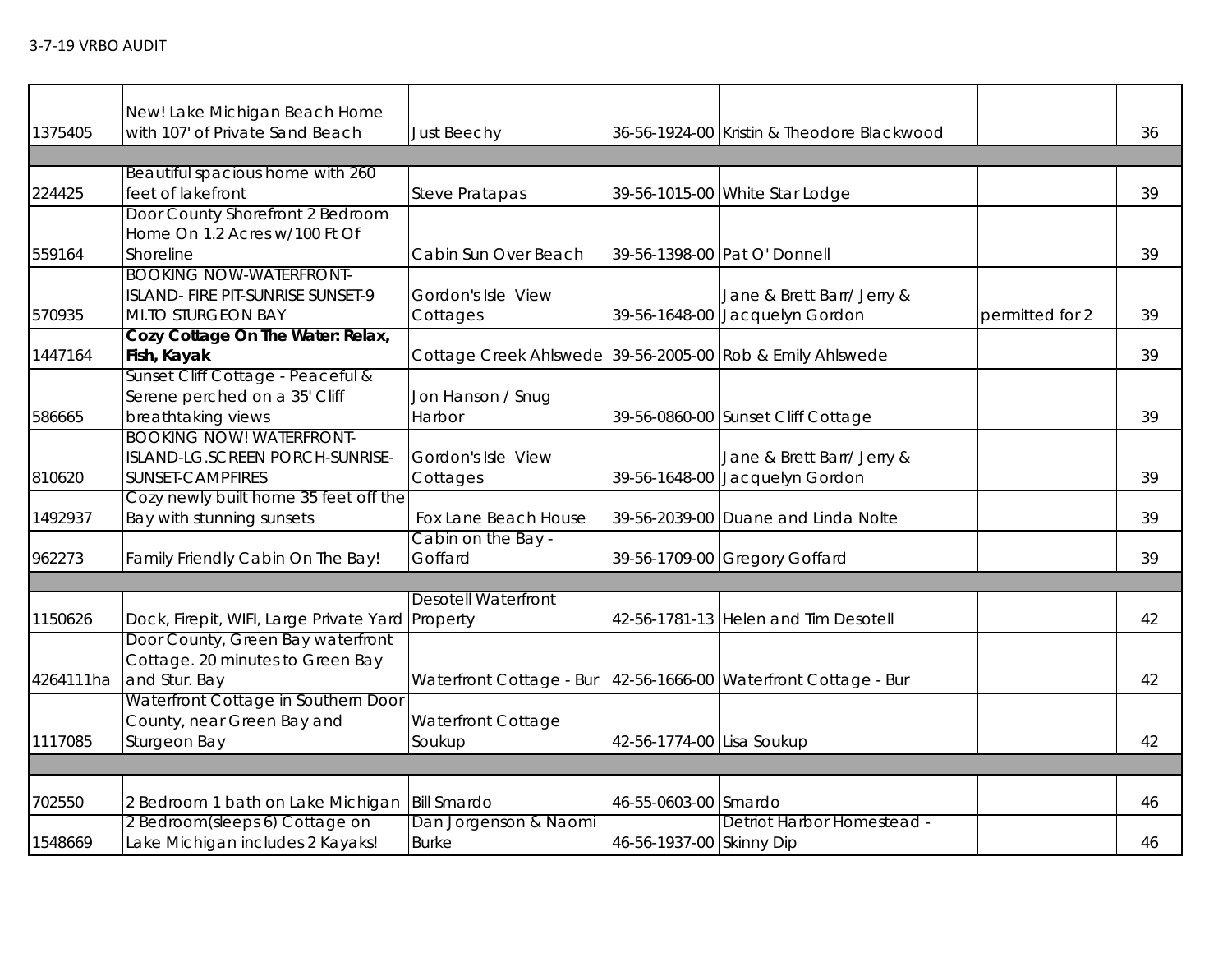|         | 60 Acre Farmhouse, Grat property to                 |                          |                       |                                             |                 |    |
|---------|-----------------------------------------------------|--------------------------|-----------------------|---------------------------------------------|-----------------|----|
| 557405  | enterain friends family and children                | Dan Jorgenson            |                       | 46-56-1332-00 Buckwild Farm                 |                 | 46 |
|         | Amazing Sunsets*80ft shore* 25                      |                          |                       |                                             |                 |    |
| 285175  | acres*great cottage                                 | Amy Jorgenson            |                       | 46-56-0581-00 Funks Cottage                 |                 | 46 |
|         | Beautiful lake front 4 bedrom home                  |                          |                       |                                             |                 |    |
| 292728  | with incredible sunsets                             | <b>RC Rudolph</b>        |                       | 46-55-0566-00 Cascio Cottages               |                 | 46 |
| 1391479 | <b>Breezy Beach Cottage</b>                         | Richard Tobey            |                       | 46-56-1940-00 Breezy Beach                  |                 | 46 |
|         | Century farmhouse with 4 bedrooms                   | Debra Sheridan (Thielke) |                       |                                             |                 |    |
| 806333  | and large outside deck.                             | and Dawn Chier           |                       | 46-56-1867-00 Old Orchard Century Farmhouse |                 | 46 |
|         | Cute Cabin Located Close to Beach                   |                          |                       |                                             |                 |    |
|         | On Washington Island, Lake                          |                          |                       |                                             |                 |    |
| 1054806 | Michigan                                            | Dawn Chier               |                       | 46-55-0731-00 Coffee Creek Cabins           | permitted for 2 | 46 |
|         | Great sunrises 200 ft of Lake                       |                          |                       |                                             |                 |    |
|         | Michigan Shorefront 1.5 acres, 2                    |                          |                       |                                             |                 |    |
| 780911  | bedroom 1 bath                                      | Greg & Kristine Koetter  | 46-56-1588-00 Koetter |                                             |                 | 46 |
| 594977  | Home Owner Custom Built Log Cabin Dan & Lory Porter |                          |                       | 46-56-1668-00 Log Cabin House - Porter      |                 | 46 |
|         | Initiative's Retreat - Ultimate                     |                          |                       |                                             |                 |    |
| 1243560 | Lakefront Destination!                              | Initiatives Retreat LLC  |                       | 46-56-1846-00 Initiatives Retreat           |                 | 46 |
|         | Spacious Washington Island Home                     |                          |                       | <b>Washington Island Historical</b>         |                 |    |
| 1308276 | 4bed 2bath                                          | Carol Lemon              |                       | 46-56-1917-00 Home - Lemon                  |                 | 46 |
|         | Washington Island Westside                          |                          |                       |                                             |                 |    |
| 806850  | <b>Shorefront Home</b>                              | William & Mary Filer     |                       | 46-56-1428-00 Above and Beyond Cottage      |                 | 46 |
|         | Waterfront cottage on Detroit                       |                          |                       |                                             |                 |    |
|         | Harbor. Beautiful beach and                         |                          |                       |                                             |                 |    |
| 1392021 | dockage.                                            | Leon A Shellswick        |                       | 46-55-0587-00 Spring Beach Cottage          |                 | 46 |
|         | Wickman Waterfront Cottage                          |                          |                       | Lakefront Cottage - Wickman                 |                 |    |
| 1282279 | overlooking Hog Island                              | Lynn Carpenter           |                       | 46-56-1968-00 Waterfront Carpenter          |                 | 46 |

|         | Your Home Base for Discovering       |                    |
|---------|--------------------------------------|--------------------|
| 1375338 | Green Bay & Door County!             | Not in Door County |
|         | 2 Bdrm Waterfront condo in beautiful |                    |
|         | Algoma, minutes to Door County       |                    |
| 1318887 | and Lambeau                          | Not in Door County |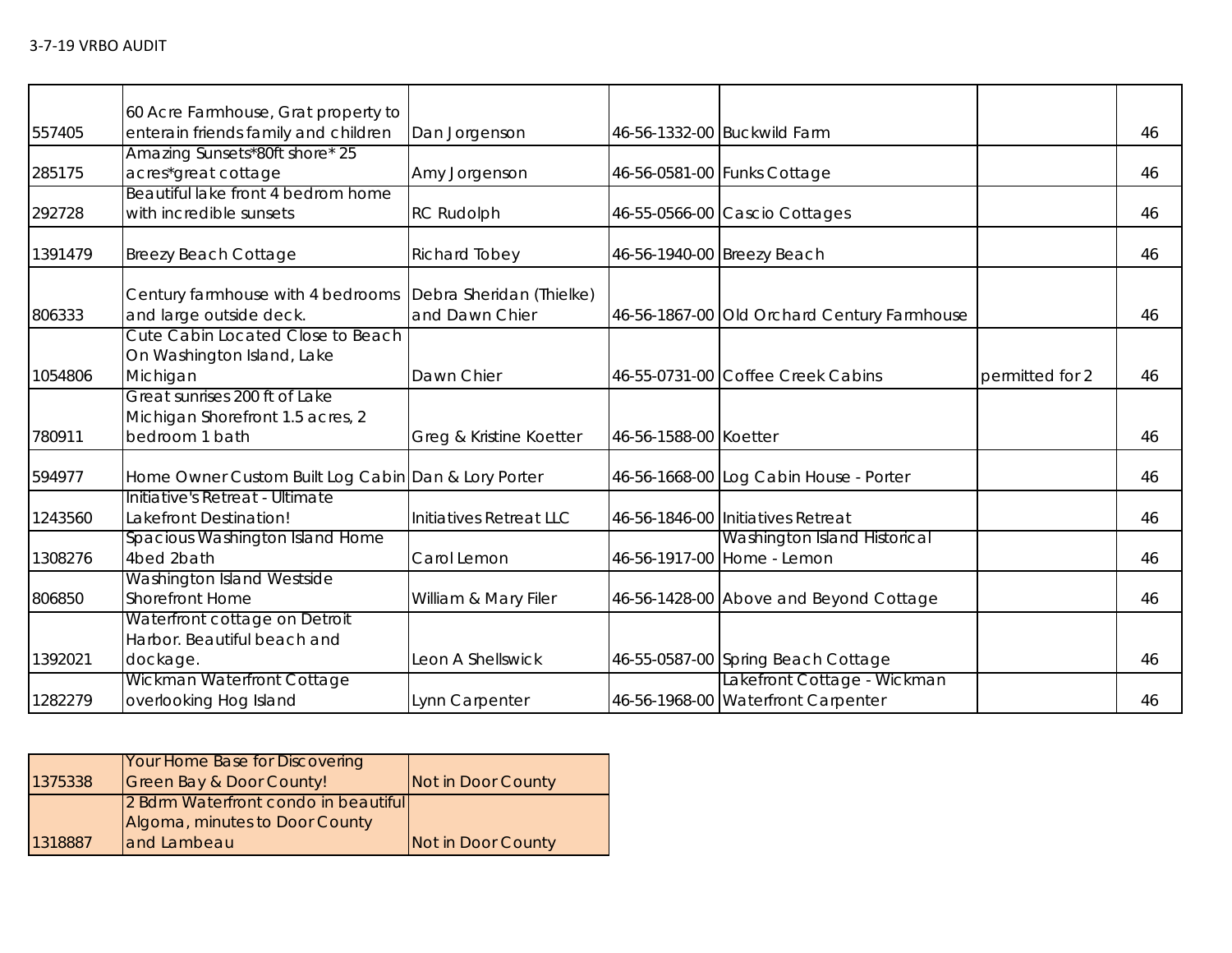|         | Beautiful Apartments in a turn-of-the- |                           |
|---------|----------------------------------------|---------------------------|
| 428159  | century historic building              | Not in Door County        |
|         | Rivers Edge Condominiums,              |                           |
|         | Waterfront condos located in           |                           |
| 843879  | Algoma WI. Lake Michigan               | Not in Door County        |
|         | Beautiful Gem of a Home in Algoma      |                           |
| 4590279 | Wisconsin                              | Not in Door County        |
|         | Homey Lakefront Condo In Serene        |                           |
|         | Algoma, WI, A Stone's Throw From       |                           |
| 480722  | <b>Door County</b>                     | <b>Not in Door County</b> |
|         | <b>Home Base for Discovering Green</b> |                           |
| 25466   | Bay & Door County!                     | Not in Door County        |
|         |                                        |                           |
|         | Waterfront, Beautiful Sunrises, WIFI,  |                           |
| 344207  | Direct TV, Sleeps a Family of Six.     | <b>Not in Door County</b> |
|         | Secluded Beach Cottage - 100ft of      |                           |
| 394047  | Private, Sandy Beachfront              | Not in Door County        |
|         | Captains Cove - Spectacular            |                           |
| 405736  | Lakefront Home W/Pool - Sleeps 15      | <b>Not in Door County</b> |
|         | Cozy Condo with Gorgeous Views on      |                           |
| 1414157 | Lake Michigan                          | Not in Door County        |
|         | Charming farmhouse located near        |                           |
|         | National Shrine of Our Lady of Good    |                           |
| 1574130 | Help                                   | <b>Not in Door County</b> |
|         | Modern Condo just steps from Lake      |                           |
| 1364728 | Michigan.                              | Not in Door County        |
|         | Amore' De Bay Romantic Suite for 2     |                           |
|         | includes Free Continental Breakfast    |                           |
| 728187  | & WiFi.                                | <b>Not in Door County</b> |

| <b>MUNI</b> |                       | # of VRBO Properties |
|-------------|-----------------------|----------------------|
| 2           | <b>Baileys Harbor</b> |                      |
| 6           | Clay Banks            |                      |
| 8           | Town of Egg Harbor    |                      |
| 9           | Village of Egg Harbor |                      |
| 11          | Ephraim               | 49                   |
| 12          | Gibraltar             | 89                   |